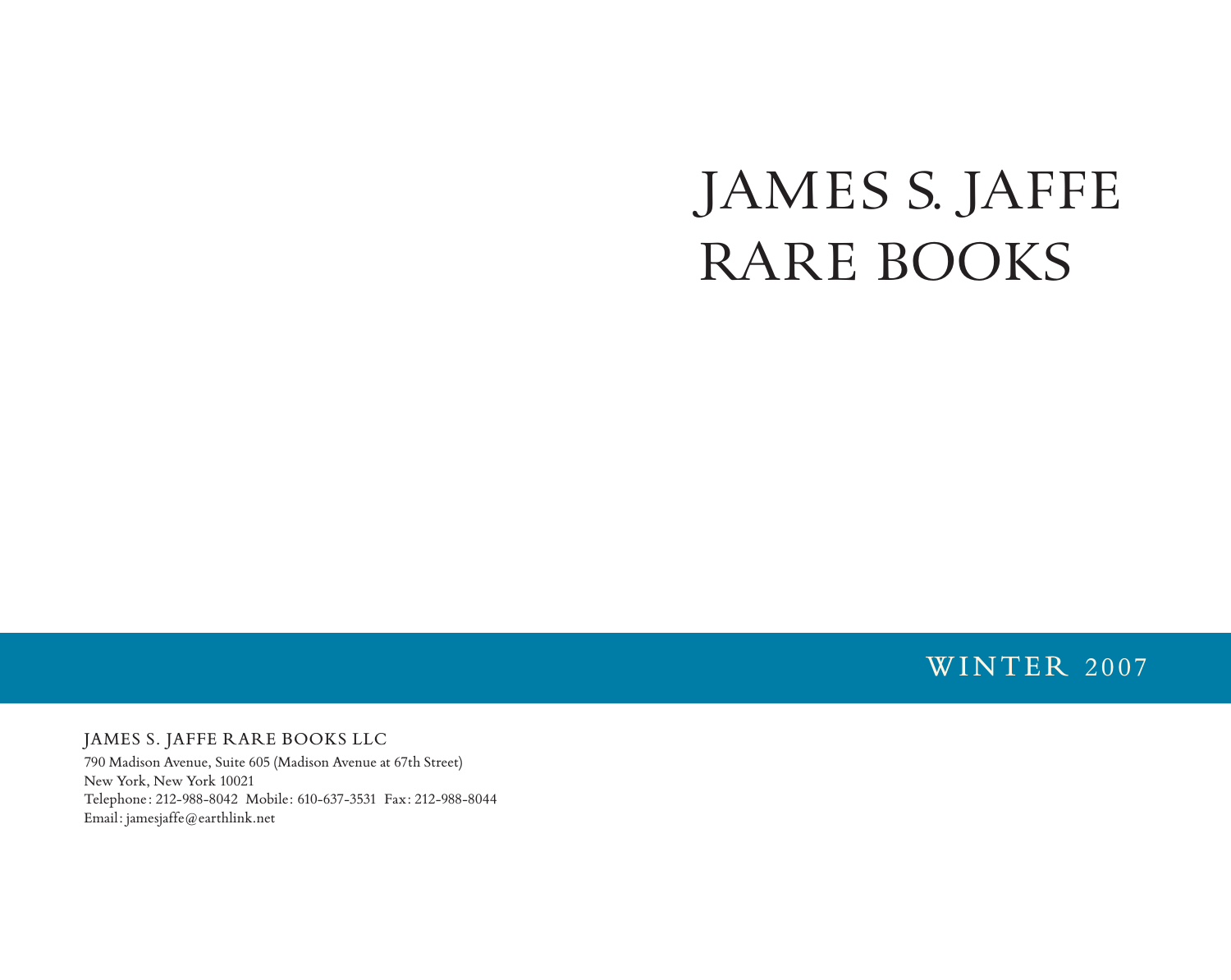\*\*Rare Books *&* Manuscripts  $*$  Literature  $*$ \*Poetry\*\*\* \*James S. Jaffe \*New York\*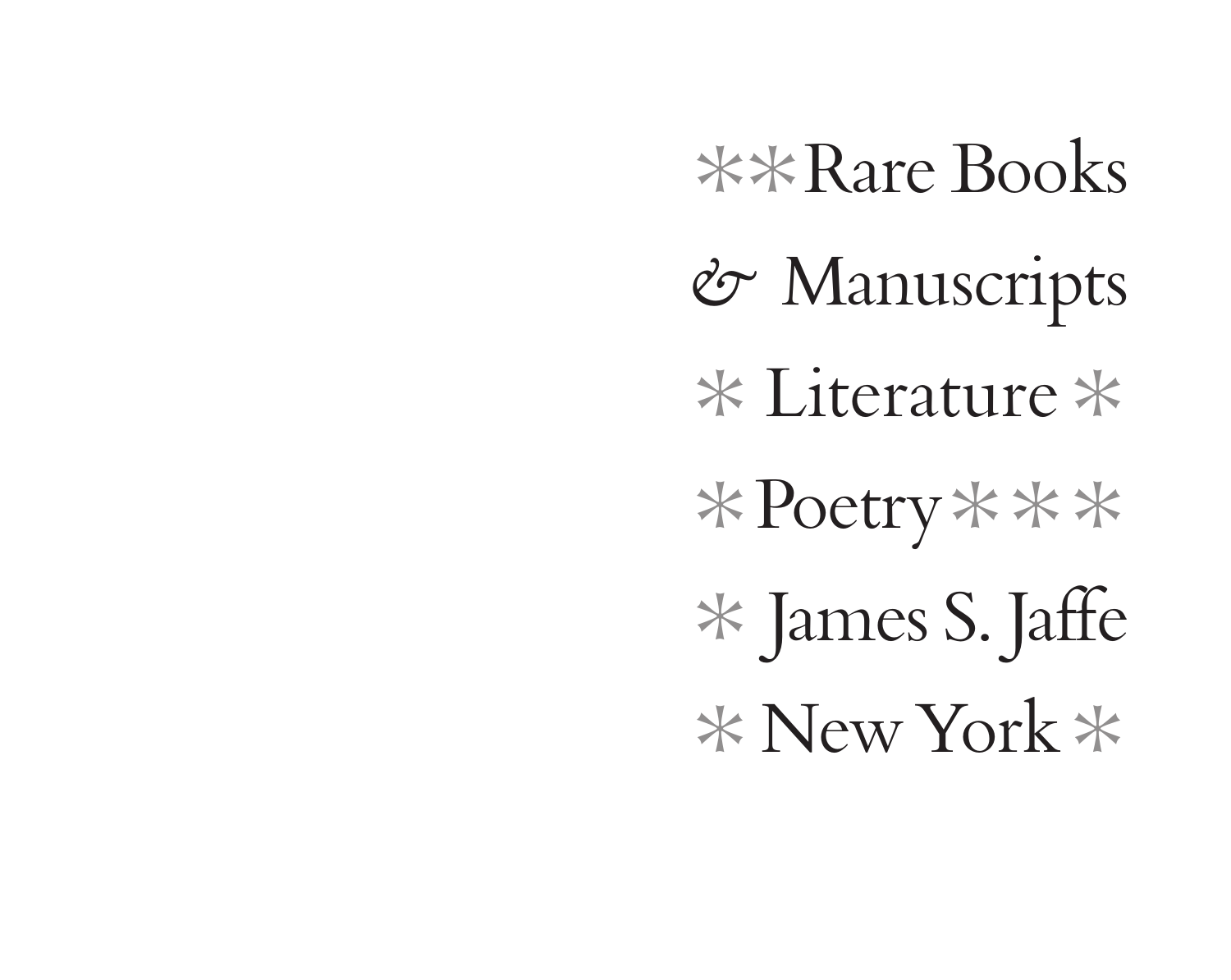# JAMES S. JAFFE RARE BOOKS LLC

790 Madison Avenue, Suite 605 (Madison Avenue at 67th Street) New York, New York 10021 Telephone: 212-988-8042 Mobile: 610-637-3531 Fax: 212-988-8044 Email: jamesjaffe@earthlink.net

rare books & manuscripts · livres d'artistes prints & photographs · archives & appraisals

All items are offered subject to prior sale.

All books and manuscripts have been carefully described; however, any item is understood to be sent on approval and may be returned within seven days of receipt for any reason provided prior notification has been given. Libraries will be billed to suit their budgets. We accept Visa, MasterCard, American Express & Discover. New York residents must pay appropriate sales tax.

Visitors are welcome Monday through Friday and by appointment. Although we keep regular office hours, it is advisable to call in advance.

Please note that Locus Solus Rare Books is next door to us in Suite 604, and in our absence, James Goldwasser may be able to assist visitors wishing to see either of our inventories.

We welcome offers of rare books and manuscripts, original photographs and prints, and art and artifacts of literary and historical interest.

We will be pleased to execute bids at auction on behalf of our customers.

Digital images of items in this catalogue are available upon request.

#### Member:

Antiquarian Booksellers Association of America/ International League of Antiquarian Booksellers

- 1 ALDINGTON, Richard. Death of a Hero. 2 vols., 4to, original paper wrappers, glassine outer wrappers, in publisher's matching marbled paper chemise and slipcase. Paris: Henri Babou and Jack Kahane, 1930. First unexpurgated edition. Limited to 300 numbered copies (the entire edition). The authoritative text of Aldington's World War I novel, restoring the expurgations made to the previously published British and American trade editions, which were both bowdlerized owing to obscenity laws, although the American text was less sanitized than the British. Kershaw 56. Slipcase slightly bumped, with a bit of edge-wear, otherwise a fine copy.  $$1250.00$
- 2 [ARCHITECTURE]. WRIGHT, Frank Lloyd. An Autobiography. Tall square 8vo, illustrated, original black decorated cloth, dust jacket. London, New York, Toronto: Longmans, Green and Company, 1932. First edition. A remarkably fine copy in dust jacket, which is lightly faded along the spine. Uncommon in the first edition, and rare in this condition. \$3500.00
- 3 ASHBERY, John. The Heroes. 4to, 20 unbound mimeographed sheets in paper folder. (1952). First edition. Original mimeographed typescript for Ashbery's play, *The Heroes*, which was first produced by The Living Theatre at the Cherry Lane Theatre, New York,on August 5,1952; and most recently read by an ensemble of poets at The New School in April 2006. Signed by Ashbery on the last page.An original playbill, signed by Ashbery, is also included. Ashbery wrote *The Heroes* in 1950, modeling his "eclogue" on Auden's *The Age of Anxiety* (1948). In 1953, *The Heroes* was performed along with Alfred Jarry's *Ubu Roi*, and one-act plays by Barbara Guest and James Merrill, but after only three performances the Fire Department closed the theatre. Kermani B6. This copy belonged to Julian Beck, who played the lead of "Theseus" in Ashbery's play, did the settings and costumes, and was also one of the directors of the Cherry Lane Theatre. On the paper folder, Beck has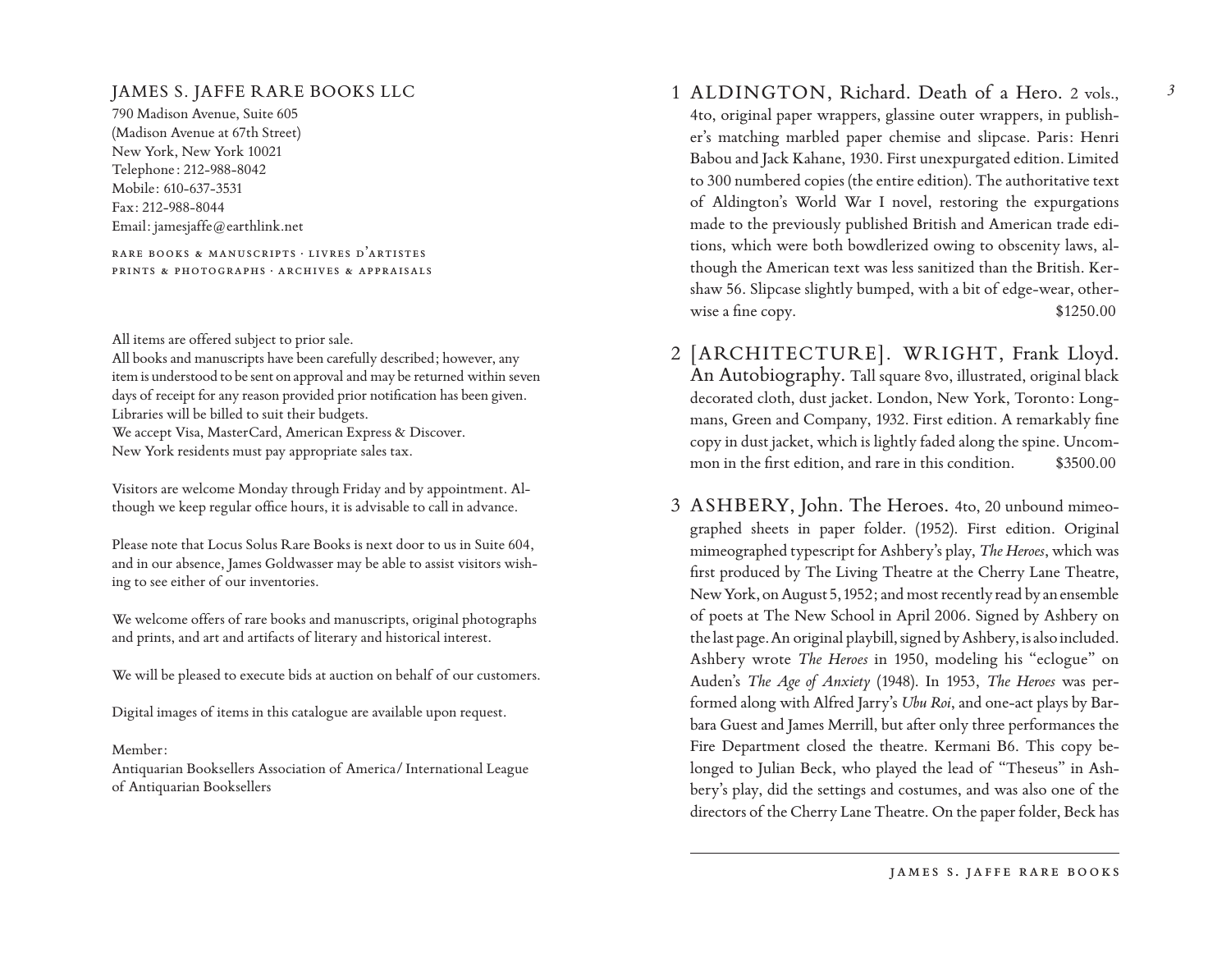noted: "This is one of the mimeographed copies of *The Heroes* used for the original production in August 1952 by The Living Theatre. The script was never bound (poverty of time & means) and was used in loose leaves." Fine copy of Ashbery's rarest "book". \$7500.00

*4*

- 4 AUDEN, W. H. ALS, 1 page, 8vo, to Ian Jackson, Hinterholz, Austria, June 7th, 1972. An interesting letter in response to some questions about the literary life. "Whether one can write a best-selling novel or a best-selling detective story, it is quite impossible when one starts to earn one's living by one's pen. . . . As poets go, I have been reasonably successful, but the greater part of my income comes not from the sales of my poems, but from readings (how odd it is that one is paid much more for reading one's poems aloud than for writing them), book reviews, translations, etc." Auden then asks Jackson if he "Can't think of any non-literary work that you would find tolerable?" Finally, Auden wishes Jackson luck with his "cure", noting however that "I am a little alarmed by Methadone. One remembers that doctors first used heroin to wean people off cocaine." The letter and accompanying envelope are in fine condition.  $$500.00$
- 5 BERNANOS, Georges. Journal D'Un Cure de Campagne. 8vo, original printed wrappers. Paris: La Palatine A La Libraire Plon, 1936. First edition of Bernanos's masterpiece, translated as *The Diary of a Country Priest*, this being one of 1160 numbered copies on papier d'alfa out of a total edition of 4690 copies. A very fine, unopened copy. \$2500.00
- 6 BELYI, Andrei, pseud. [Boris Nikolaevich Bugaev]. Peterburg. Roman v vos'mi glavakh s prologom y epilogom. [Petersburg. A novel in eight chapters with a prologue and epilogue]. Large thick 8vo, original printed gray wrappers. Petrograd, Stasiulevicha, 1916. First edition in book form of Belyi's masterpiece, *Petersburg*, one of the great novels of the 20th century,

ranked by Nabokov alongside Joyce's *Ulysses* and Kafka's *Metamorphosis*. First published in the periodical *Sirin* (1913-14), the present edition of *Petersburg*is an off-print from *Sirin* with a new title-page and represents the most complete form of the novel, which was republished in a shorter, revised edition in 1922. Kilgour 183. Ownership signature in corner of front wrapper, extremities of spine worn, otherwise a very good copy of this unwieldy book, preserved in a black half-morocco slipcase. \$6000.00

#### ORIGINAL WATERCOLOR

7 BISHOP, Elizabeth. Palais du Senat, Paris, France. Original watercolor and gouache, 5 5/8 x 9 inches, unsigned, framed and glazed. [1938?]. A beautiful early painting by the poet of one of Paris's familiar landmarks. William Benton, *Exchanging Hats: Elizabeth Bishop Paintings*, p. 9, speculates that this painting was done in 1938, and that it may have been the first time Bishop used "Chinese white". In the fall of 1935, however, Bishop lived at 58 rue de Vaugirard in the 6th arrondissement, on the edge of the Jardin du Luxembourg and a few blocks walk from the Palais du Senat. As Bishop told Frani Blough in a letter dated October 20, 1935, "The house is right at the corner of the Luxembourg Gardens, where we walk and look at the fountains and dahlias and babies." The Palais du Senat is situated within the grounds of the Luxembourg Gardens at the intersection of rue de Vaugirard and rue de Tournon (rue de Seine). Given Bishop's proximity to the Palais du Senat in 1935, it would seem more likely that this painting was accomplished then, rather than in 1938 as Benton suggests. If true, the present painting would be one of Bishop's earliest finished paintings. As an architectural rendering, it is also one of her more unusual works of art, and like her other paintings, it must have had particular personal significance for her. The painting is in excellent condition, and is far more attractive than the reproduction in *Exchanging Hats* suggests. Bishop's paintings are of the greatest rarity on the market.  $$25,000.00$ 

*5*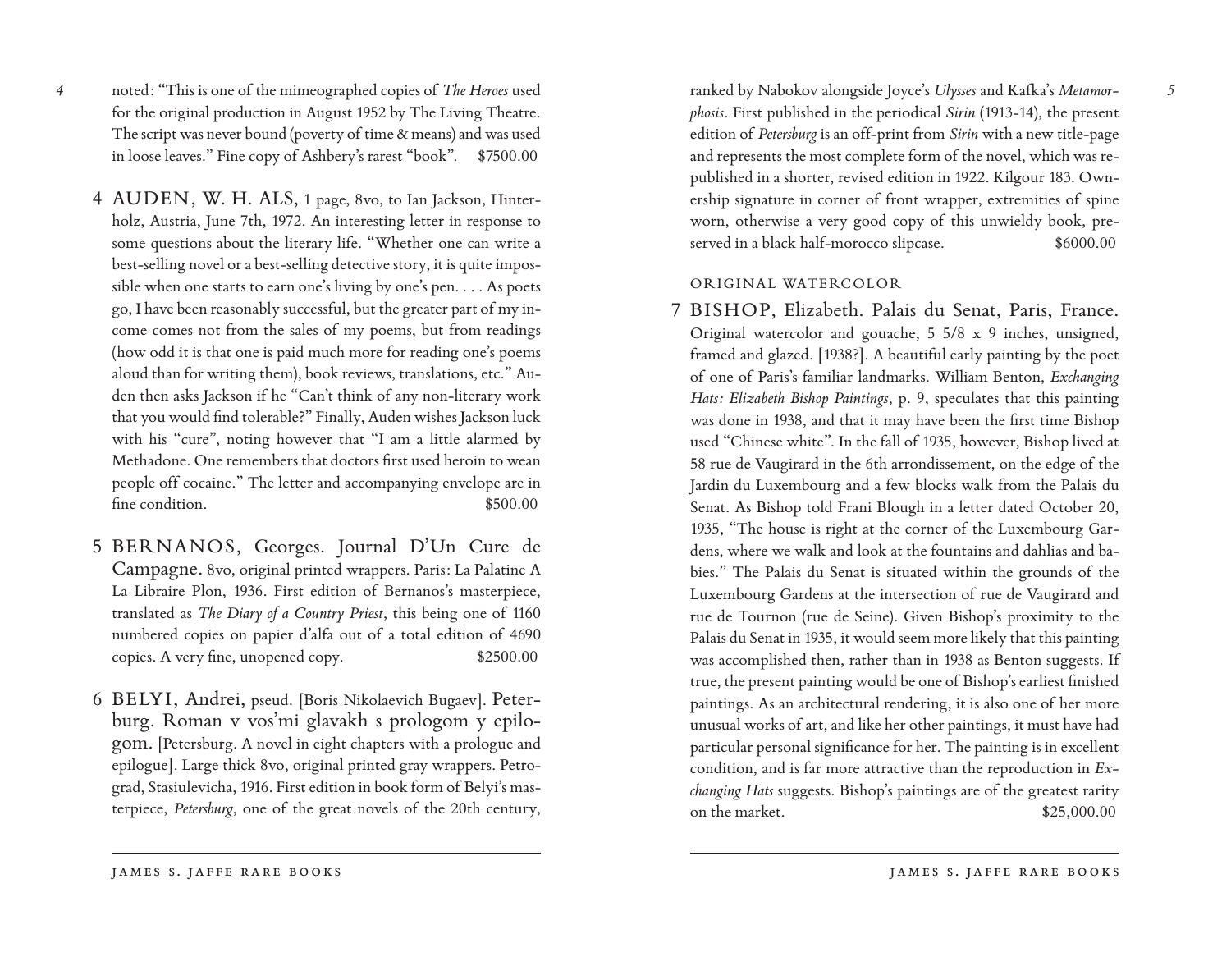- *6* 8 BISHOP, Elizabeth. Geography III. Thin 8vo, original brown cloth, dust jacket. N. Y.: Farrar Straus & Giroux, (1976). First edition. One of 7500 copies printed. MacMahon A13. Signed by Bishop on the title-page. Very fine copy. \$2500.00
	- 9 BISHOP, Elizabeth. The Complete Poems. 8vo, original blue cloth, dust jacket. N. Y.: Farrar Straus & Giroux, (1969). First edition, winner of the National Book Award for Poetry. One of 5500 copies printed. MacMahon A9. Signed by Bishop. Fine copy in a slightly sunned jacket with a spot of soiling on front panel.\$2500.00
	- 10 BLUNDEN, Edmund. Undertones of War. 8vo, original black cloth, dust jacket. London: Cobden-Sanderson, (1928). First edition of Blunden's celebrated World War I memoir, which includes a supplementary section of thirty-one poems entitled "A Supplement of Poetical Interpretations and Variations". Kirkpatrick A28a. G. S. Fraser called *Undertones of War* "the best war poem." Paul Fussell summed it up this way: "In a world where literary quality of Blunden's sort is conspicuously an antique, every word of *Undertones of War*, every rhythm, allusion, and droll personification, can be recognized as an assault on the war and on the world which chose to conduct and continue it. Blunden's style is his critique. It suggests what the modern world would look like to a sensibility that was genuinely civilized." – *The Great War and Modern Memory*, p. 268. Some offsetting to free endpapers, foreedge lightly foxed, otherwise a fine copy in dust jacket which is faintly sunned at spine.  $$750.00$
	- 11 BLUNDEN, Edmund. De Bello Germanico. A Fragment of Trench History Written in 1918 by the Author of Undertones of War. 8vo, original grey marbled paper boards, maroon leather spine and corners. Hawstead: G. A. Blunden, 1930. First edition, deluxe issue, of this contemporaneous account of Blunden's experience at the Front, a scarce pendant to Blunden's later memoir

of the Great War, *Undertones of War*, which was published in 1928. One of only 25 copies specially bound and signed by the author out of a total edition of 275 copies printed. Kirkpatrick A33b. Spine label chipped, otherwise a very good copy of this rare issue. \$2250.00

- 12 BLUNDEN, Edmund. De Bello Germanico. A Fragment of Trench History Written in 1918 by the Author of Undertones of War. Small 8vo, original printed boards with printed label on spine. Hawstead: G. A. Blunden, 1930. First edition, regular issue. Limited to 250 copies signed by Blunden. Spine label a trifle rubbed and darkened, lower portion of spine lightly spotted, otherwise a fine copy. Scarce.  $$750.00$
- 13 BLUNDEN, Edmund, editor. Great Short Stories of the War. England, France, Germany, America. With An Introduction By Edmund Blunden. 8vo, original cloth-backed decorated boards, glassine dust jacket, slipcase. London: Eyre and Spottiswoode, 1930. First edition. Limited to 250 copies printed on India paper and signed by Blunden. Kirkpatrick B40b. A very fine copy in slightly rubbed slipcase. \$500.00
- 14 BORGES, Jorge Luis. Sette Poesie Sassoni (Seven Saxon Poems). Small 4to, illustrated with an intaglio etching by Fabio Ambrosi after a design by Arnaldo Pomodoro on the title-page, original wrappers. Verona: (No publisher), 1975. First edition. A privately printed edition of this Italian translation of Borges's *Seven Saxon Poems* by Paolo Serra, limited to 150 copies printed by hand by Jacques Verniere in Bembo type on Amalfi paper. In Verona in 1974 Richard Gabriel Rummonds printed his masterpiece, the Plain Wrapper Press edition of *Seven Saxon Poems*, which also contained etchings after Pomodoro by Ambrosi. We have not yet been able to determine whether Rummonds had a hand in this publication. A fine copy of a beautiful book.  $$1000.00$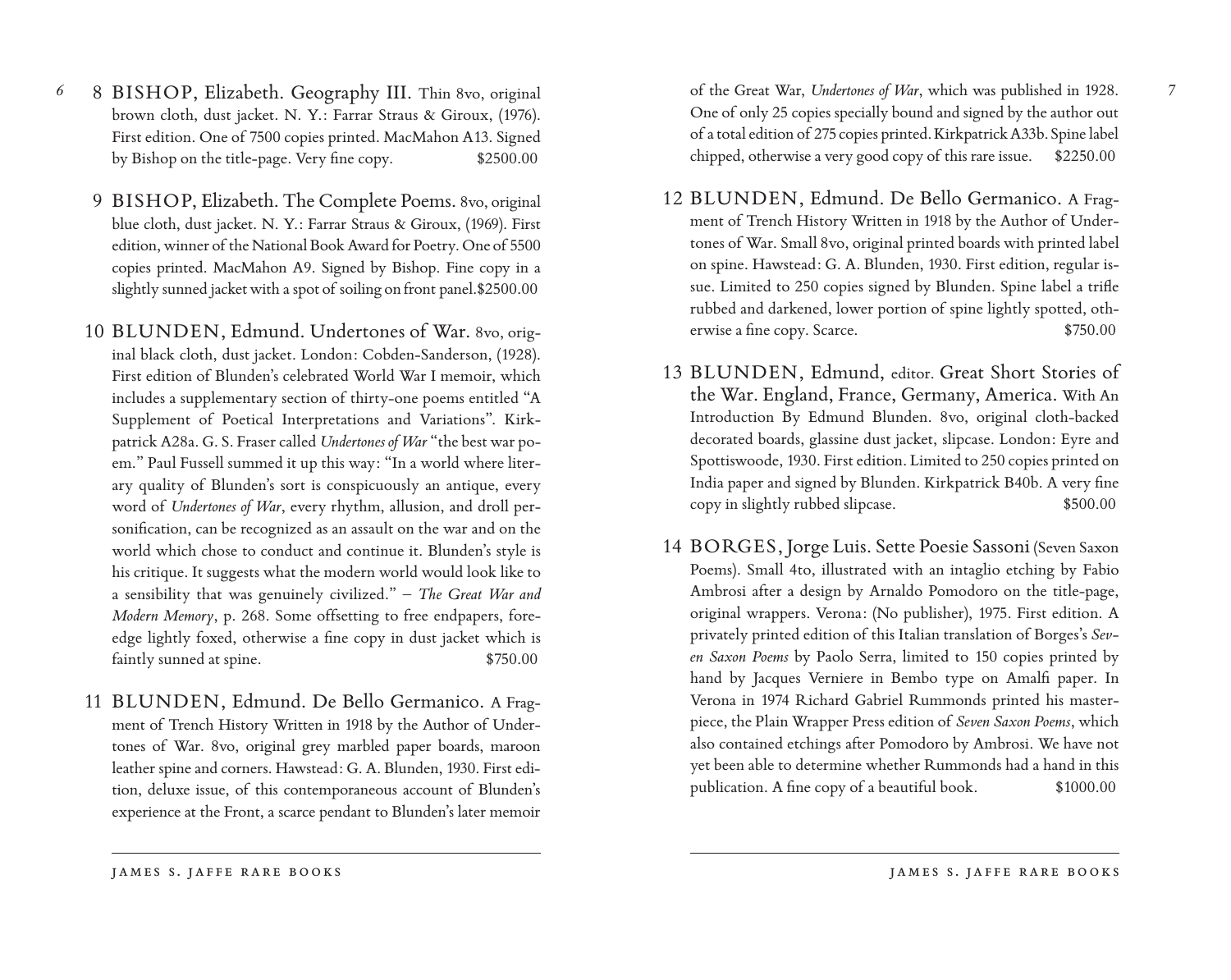- *8* 15 BRODSKY, Joseph. Watermark. 12mo, original black cloth, dust jacket. N. Y.: Farrar, Straus & Giroux, (1992). First edition of Brodsky's meditation on the city of Venice. Presentation copy, inscribed by Brodsky to the poet Mark Strand on the front free endpaper: "May 20th 1992, New York. For my dear Marco, from the man behind these words, with tenderness and devotion, Joseph". Strand has marked in pencil particular passages on pp. 42, 80, 106, 110 & 134. On p. 110, he marks the paragraph in which Brodsky approaches one of his primary themes in the book, his love of the city and its sorrowful beauty, and the inevitable sadness the visitor feels at leaving it: "a departure from this place always feels final; leaving it behind is leaving it forever." Strand scores the passage in which Brodsky likens leaving Venice to the "disappearance of the beloved" from his field of vision: "As the world goes, this city is the eye's beloved. After it, everything is a letdown. A tear is the anticipation of the eye's future". Fine copy. \$1250.00
	- 16 CAMUS, Albert. La Peste. 12mo, printed paper and glassine wrappers. (France): Gallimard, (1947). First edition. One of 200 press-numbered copies. In part an allegory of the German occupation of France, Camus' *The Plague* is also an existentialist parable of the human condition in which arbitrary suffering may lead to suicide unless it inspires moral outrage and revolt, the assertion of meaning and value against absurdity and despair. A very fine copy. \$4000.00
	- 17 CAPOTE, Truman. Breakfast at Tiffany's. A Short Novel and Three Stories. 8vo, original cloth, dust jacket. N. Y.: Random House, (1958). First edition. A fine copy in unfaded dust jacket, the back panel and white margins of which are faintly dustsoiled and have a few very tiny nicks. A superior copy of Capote's most popular work.  $$2500.00$
	- 18 CAVAFY, Constantine P. Poiemata (1908-1914). Tall
- during his lifetime; only after his death were his poems collected and offered to the public. Although Cavafy annotated his "editions" himself, chiefly their tables of contents and pagination, they were not invariably inscribed by the poet; few of the recorded copies at Harvard or Princeton are inscribed; the NUC does not record any copies of Cavafy's privately printed works. Very fine copy. \$25,000.00
- 19 CAVAFY, Constantine P. Poiemata (1916-1918). 8vo, original printed wrappers. (Alexandria, Kasimath & Iona, 1927- 1932). First edition, privately printed for the poet. The 28 poems in this collection are mostly printed on separate sheets and then bound together; some sheets bear the printer's name and date of printing (ranging from 1927-1932); several have been numbered or the numbering has been altered in manuscript. The pamphlet consists of a title-page printed in green, 30 numbered leaves printed on rectos only, and a table of contents. Faint spotting to a few leaves, but generally in very good condition, some leaves mounted on stubs, in the original grey-blue sewn wrappers with title printed in green on front cover, spine discolored, one or two chips to edges, small tear to front hinge; chronological listing of the poems (1916- 1918) loosely inserted, preserved in a folding cloth case. \$4500.00

<sup>8</sup>vo, 29 numbered pages, printed on recto only with table of contents, in beige paper wrappers. Alexandria: Kasimath & Iona (Print Shop), (circa 1920). First edition, privately printed by the poet, including Cavafy's best-known poem, "Ithaka." Presentation copy from the poet to one of his closest friends, inscribed by Cavafy "Eis ton philon logion X. Nomikos, K. P. Kavafy" ["To his learned friend, Ch(ristopher) Nomikos"]. The contents consist of twenty-six poems, some on integral sheets, most on broadsheets attached to stubs; there are some holograph changes to pagination. Most of the broadsheets bear the name of the printer and a date (between 1918 and 1921). The works of the Greek poet C. P. Cavafy, in their original manifestations, are among the rarest books of modern poetry. Aside from periodical appearances, Cavafy did not publish his work

james s. jaffe rare books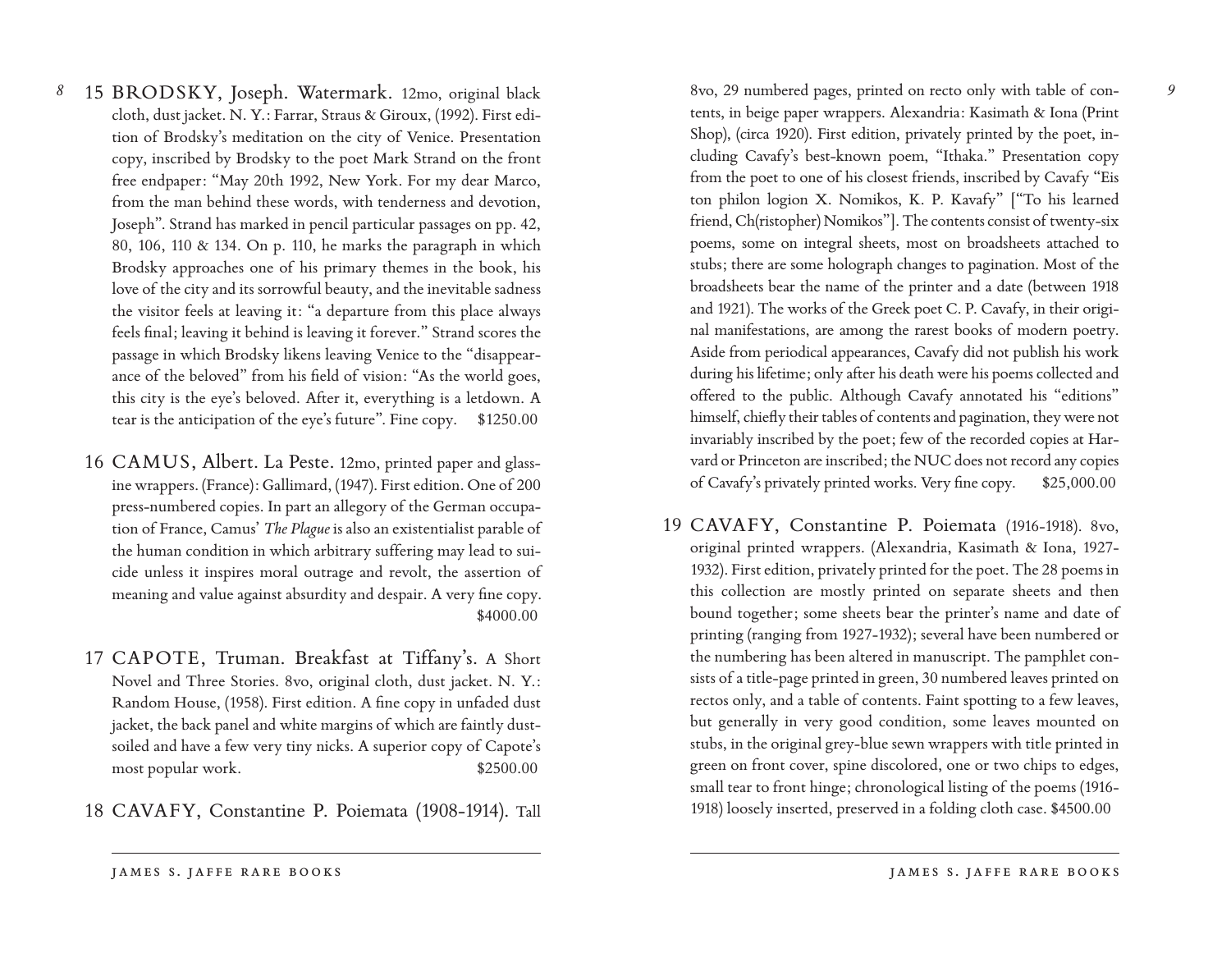*10* 20 (CORVO, Baron), Frederick Rolfe. Hadrian The Seventh. A Romance. (By) Fr. Rolfe. 8vo, original purple cloth, stamped in gilt on the spine, with pictorial design on the front cover in white. London: Chatto & Windus, 1904. First edition, first issue with pictorial cover decorated in white, but with later publisher's ads at the back. Only 700 copies of the first issue of Baron Corvo's most famous work were published. Woolf A6a. *Hadrian the Seventh* "is a sounding board for the years of disappointment and bitterness Rolfe himself experienced, for the checkered, insolvent life of rejection and refusal he was to lead right to the end. The book is also a megalomaniacal projection born of a poor novelist's slightly crackpated need to settle scores from arguably the most singular spiritual height in Western Christendom, the chair of St. Peter himself. . . . The Pope is a coherent and fully realized double of his creator, as oblique, learned, and fussified a fellow as ever lived, a master of contumely and weird detail. He tells his confessors, 'As for the Faith, I found it comfortable. As for the Faithful, I found them intolerable.' . . . In these matchless pages filled with baroque sentences and arcane vocabulary, entitlement is a leitmotif; the words 'superior' and 'supremacy' are repeated throughout like mantras ... it was Rolfe's determination to escape the miserable circumstances of his own existence that allowed him to fabricate this book, in which fantasized compensation for worldly disappointment is converted into a fully and brilliantly imagined alternate reality." - Alexander Theroux, *Introduction* to *Hadrian the Seventh* (N. Y.: NYRB, 2001). A superb copy of a rare book, which, in our experience, and with the single exception of this copy which passed through our hands once before, is impossible to find in truly fine condition. The novel was issued in a printed dust jacket, which is virtually unknown: the bibliographer's knowledge of it was based solely on the remnant belonging to the Bodleian Library copy, in which the jacket is pasted into the book. \$4000.00

ONE OF FIFTY COPIES ON JAPAN VELLUM, SIGNED BY CRANE

- 21 (CRANE, Hart. The Bridge. A Poem. With Three Photographs by Walker Evans. 4to, original white printed wrappers, with original glassine cover and gilt paper covered slipcase. Paris: Black Sun Press, 1930. First edition. One of 50 copies printed on Japanese Vellum and signed by Crane. Schwartz & Schweik A2. Minkoff A32. *Connolly 100*, 64. One of the seminal American poems of the Twentieth Century, about which Harold Bloom has observed: "what is imperishable in *The Bridge* is not its lyric mourning, but its astonishing transformation of the sublime ode into an American epic, uneven certainly but beyond *The Waste Land* in aspiration and accomplishment." – *Introduction* to *The Complete Poems of Hart Crane* (N. Y.: Liveright, 2000). In 1928, Crane and Evans met for the first time under Brooklyn Bridge, and Evans's photographs were published for the first time in *The Bridge*. Since then Evans' photographs have become identified in the artistic and literary imagination not only with Crane's poem, but with the Brooklyn Bridge itself. Slipcase lightly worn, otherwise a beautiful copy of one of the rarest and most important books of Twentieth Century poetry; preserved in a half-morocco slipcase. \$28,500.00
- 22 (CREELEY, Robert. Le Fou. Poems. 12mo, frontispiece drawing by Ashley Bryan, original wrappers, opalescent tissue dust jacket. Columbus: Golden Goose Press, 1952. First edition of Creeley's scarce first book. Limited to 500 copies. Although not called for, this copy is signed by Creeley. A superb copy, as new. \$1500.00
- 23 (DAVENPORT, Guy. Cydonia Florentia. 8vo, original printed wrappers. Cambridge, Massachusetts: (Lowell-Adams House Printers, 1966). First edition of this long, four-part poem. One of only 65 copies printed and signed by Davenport. Crane 4. A fine copy. Rare.  $$1000.00$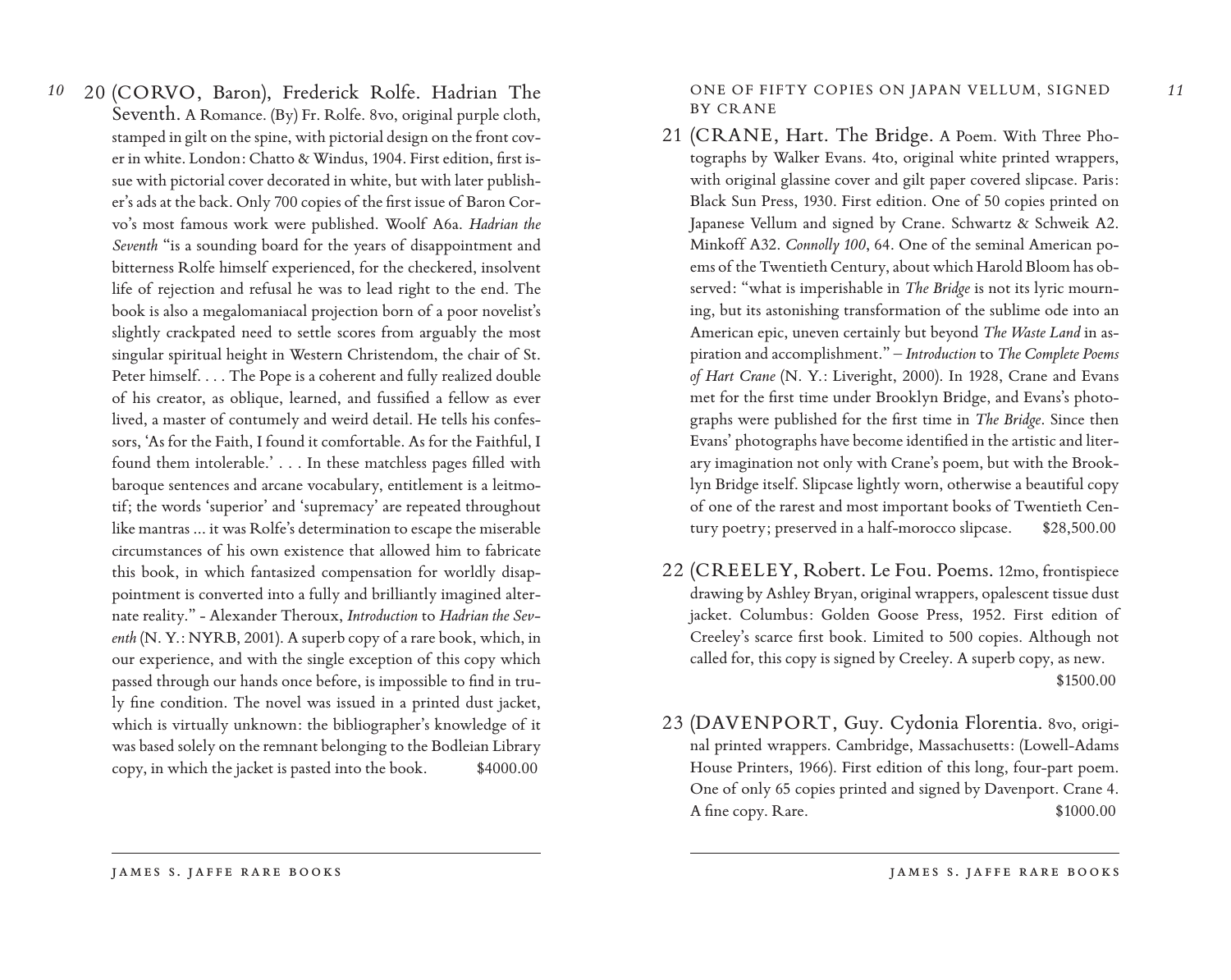- *12* 24 (DONLEAVY, J. P. The Ginger Man. Small 8vo, original printed wrappers. Paris: Olympia Press, 1955. First edition of Donleavy's first book. Signed by Donleavy on the half-title page. Although not a scarce book, in our experience, *The Ginger Man* is rarely found signed by the author. A very fine copy, as new. \$3750.00
	- 25 (DOS PASSOS, John. U. S. A.: The 42nd Parallel. Nineteen Nineteen. The Big Money. 3 volumes, 8vo, illustrated by Reginald Marsh, white cloth with leather labels on spines, glassine & plain paper dust jackets, maroon slipcase with printed paper label. Boston: Houghton Mifflin, 1946. First illustrated edition. Limited to 365 copies specially bound & signed by Dos Passos and Marsh. A fine set, in lightly edge-worn slipcase, of this beautiful edition. Rare in fine condition.  $$1000.00$

## CORRECTED CARBON TYPESCRIPT

- 26 (DRABBLE, Margaret. The Middle Ground. Corrected carbon typescript of this novel, 209 pages, 4to, in a loose-leaf binder with the author's notes on the inside covers. (No place: no date, but circa 1980). The author's extensively revised typescript, with many of the revisions taking the form of separate pages on which passages of the novel were rewritten and which have been taped over the sheets bearing earlier versions of the text, and with Drabble's handwritten title-page. Included with the typescript is the oblong spiral-bound proof copy of the book (London: Weidenfeld & Nicolson, 1980). Aside from the tape stains, the typescript is in good condition.  $$7500.00$
- 27 (ELIOT, T. S. Prufrock And Other Observations. Small 8vo, original printed buff wrappers. London: The Egoist Press, 1917. First edition of Eliot's first book, the signed issue, with Eliot's contemporary signature on the title-page. One of only 500 copies printed. Gallup A1. *Connolly 100*, 30a. Hayward 331. Gallup notes that "The price of *Prufrock* was raised gradually to five shillings; the final remaining copies were sold, autographed, at 10s.

james s. jaffe rare books

6d. in 1920 and 1921." The present copy is certainly one of these signed copies; the signature is bold and confident, differing markedly from Eliot's later, smaller, more diffident autograph. In addition to its famous title poem, *Prufrock* contains some of Eliot's finest poems: "The Portrait of a Lady", "Preludes", "Rhapsody on a Windy Night", "The Boston Evening Transcript", "Aunt Helen", "Cousin Nancy", "Mr. Apollinax", "Conversation Galante", and "La Figlia Che Piange". A very fine copy, with Eliot's rare early signature, a fact whose distinction cannot be overestimated: signed copies of this book are extremely rare and the only other copy we have recently seen on the market bears a late signature and is in poor condition. In a green cloth slipcase with morocco label on the spine. \$65,000.00

- 28 (ELIOT, T. S. "East Coker" [from] The New English Weekly (Supplement), Easter Number, (March 21), 1940. [Together with:] "Dry Salvages" [from] The New English Weekly, Feb. 27, 1941. 2 folio leaflets, 4pp. each. (London: The New English Weekly, 1940-1941). First editions of the first and third of Eliot's *Four Quartets*, in their form as published in the original issues of *The New English Weekly*. Both poems were printed as supplements and stapled into issues of *The New English Weekly*. "East Coker" is paginated [325]-328. Gallup A36a (note) & C454. However, "Dry Salvages" is unpaginated. Gallup C465. Printed on acidic paper, both supplements are age-darkened as usual, creased from folding, and the first title lacks its staples; "East Coker" is slightly spotted; otherwise the pair is in very good condition. \$1000.00
- 29 (FAULKNER, William. Light In August. 8vo, original cloth, dust jacket designed by Arthur Hawkins, outer glassine dust jacket. (N. Y.): Harrison Smith & Robert Haas, (1932). First edition of one of Faulkner's greatest novels. One of 8500 copies printed. Peterson A13a. Massey 103. Half-inch closed tear at top of front panel of jacket, severe offsetting from newspaper clipping at pp. 110-111, otherwise a very fine, bright copy in both printed and glassine dust jackets.  $$6500.00$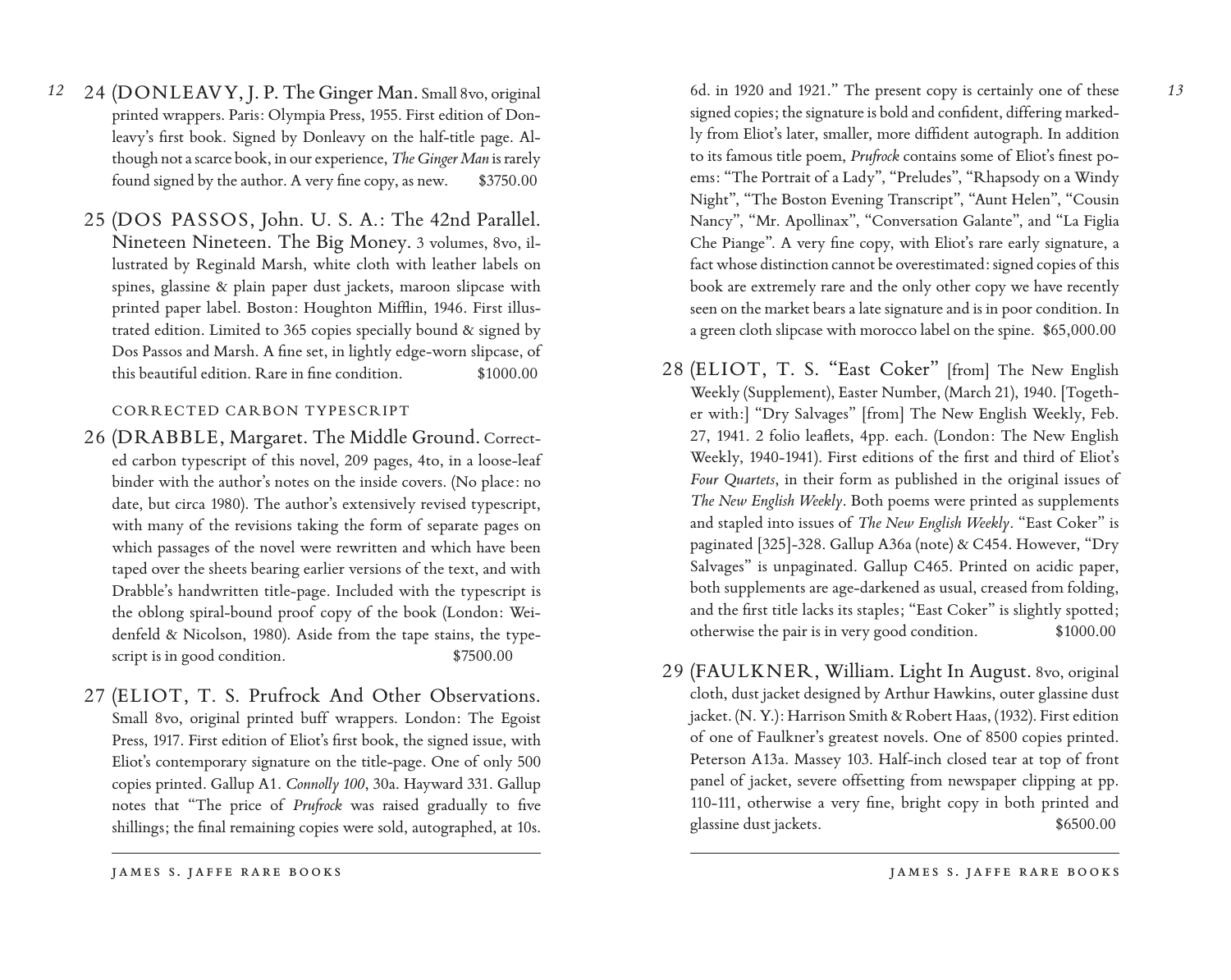#### INSCRIBED TO ELEANOR FARJEON

30 FROST, Robert. A Boy's Will. Small 8vo, original bronze cloth. London: David Nutt, 1913. First edition of Frost's first book, first issue. Presentation copy, inscribed by the author on the front free endpaper to "Eleanor Farjeon from Robert Frost." A fine association copy, from two of the "elected friends" of the English poet Edward Thomas, of whom Frost wrote: "Edward Thomas was the only brother I ever had." Farjeon was one of Thomas's closest friends during the last four years of his life, perhaps second only to Frost, who met Thomas in the spring of 1914. Indeed, apart from Helen, Thomas's wife, Thomas had no more devoted friends than Farjeon and Frost, and it is this bond between them that this copy represents. Farjeon was the first to suggest to Thomas that he write poetry, and Frost was the one who, more than any other, encouraged and inspired Thomas to become a poet. Thomas reviewed Frost's first two books, and gave his second review copy of *North of Boston* to Farjeon. In one of his last letters to her, Thomas asked her to "make sure that the dedication TO ROBERT FROST doesn't get left out" of Thomas's forthcoming first book of poetry, which Thomas did not live to see. Thomas was killed at the battle of Arras in April 1917. Four decades later, in 1957, when Frost was invited to receive honorary degrees from Cambridge and Oxford, the two people whom Frost wished especially to see, and see beyond the reach of the public, were Eleanor Farjeon and Helen Thomas. The author of numerous books, including *Edward Thomas: The Last Four Years*, an account of her friendship with Edward Thomas, Farjeon wrote the introduction to the English edition of *You Come Too* (1959), a selection of his own poems that Frost put together for young readers. Farjeon is perhaps best known for her oft-anthologized poem"Morning Has Broken." Covers very slightly soiled, otherwise a fine copy.  $$30,000.00$ 

- 31 FROST, Robert. Selected Poems. 8vo, dark green clothbacked patterned boards, dust jacket. N. Y.: Henry Holt, 1923. First edition. One of 1025 copies printed. Crane A5. Presentation copy, inscribed "For Llewellyn Jones from his friend Robert Frost". Jones was a prominent Chicago man of letters, a friend of Margaret Anderson's, and poetry editor of *The Chicago Literary Times*. Along with Louis Untermeyer, Jones dedicated an entire issue of the *Chicago Evening Post* literary supplement to Frost's work, giving the poet much needed exposure & recognition early in his career. Frost acknowledges as much in a letter to Jones: "You'll wonder how, when I say your letter gave me as much pleasure as the great spread you and Untermeyer made of me in *The Post*, I haven't answered it sooner. I'm glad you gave the small book [*A Boy's Will*] its share of notice. The two are the same thing at the source". A beautiful copy, virtually as new in the rare dust jacket, in a half-morocco slipcase. \$7500.00
- 32 FROST, Robert. Selected Poems. 8vo, original clothbacked boards, dust jacket. N. Y.: Henry Holt, (1928). First expanded edition. Originally published in 1923, this edition contains poems from *A Boy's Will*, *North of Boston*, *Mountain Interval*and *New Hampshire*. One of 3475 copies printed. Crane A9. Signed by the poet: "Robert Frost / Middletown / 1929". A fine copy in very slightly worn and torn dust jacket.  $$2500.00$
- 33 GALSWORTHY, John. Beyond. 8vo, original red cloth, dust jacket. London: William Heinemann, (1917). First edition. One of 6900 copies printed. Marrott pp. 25-26. Laid in are two holograph letters, the first dated Nov. 4, 1910, to "My dear Payne", concerning "my ideas of the staging of 'The Little Dream'", and specifying the actors whom he wants to perform in the roles; the second dated Jan 30, 1917 and written from a hospital in France, to J. G. MacPeake, concerning Beyond: "If I am to waive that point about the resumes of '*Beyond*' I must ask you to be kind enough to supply Pinker with

*15*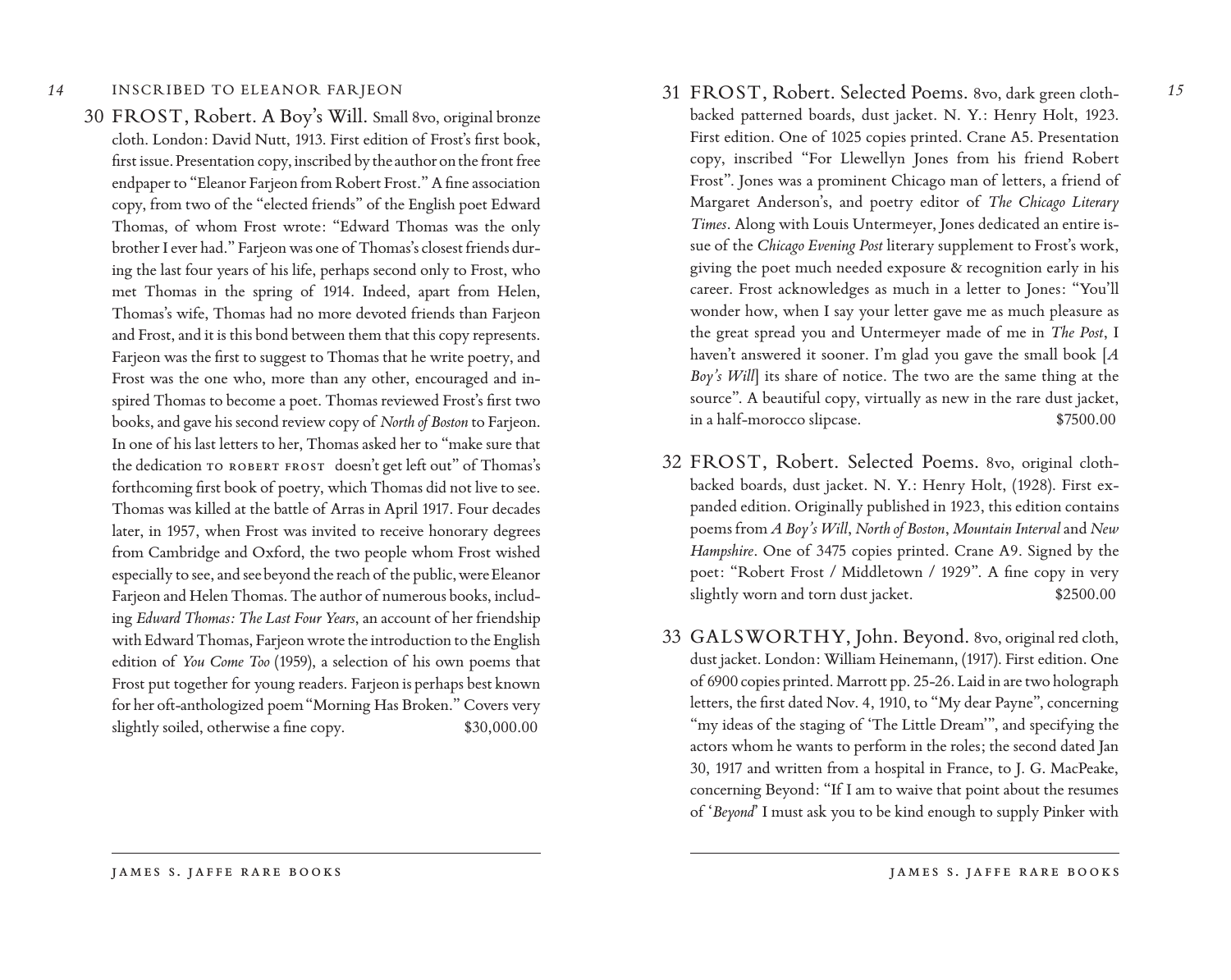*16*

a proof of them the moment you get them that he may send them to me for correction, or rewriting as the case may be. Yours truly, John Galsworthy. I may say however that *Scribners* and '*The Atlantic Monthly*' never printed resumes in serializing novels of mine. I never heard any complaint, though presumably they also got fresh readers every month. JG." Galsworthy substantially revised *Beyond* before its republication in 1923. A very fine, virtually mint copy, in the rare dust jacket, enclosed in a cloth folding box.  $$1500.00$ 

- 34 GARCIA MARQUEZ, Gabriel. La Mala Hora (In An Evil Hour). (Premio Literario Esso 1961). Madrid: (Esso Columbiana S.A.), 1962. First edition of the author's fourth book, winner of the Esso Literary Prize, editor's issue (ejemplares de editor) limited to 170 numbered copies specially bound, this copy number 4. About a year after its first publication, Garcia Marquez noticed that, "The first time this work was published in 1962, a proofreader took the liberty of changing certain locutions and of ironing out the style in the name of linguistic purity." In the second edition of *La Mala Hora*, published in 1966, Garcia Marquez restored his original "idiomatic terminology and stylistic barbarities in the name of his sovereignty and arbitrary will." A mint copy.  $$8500.00$
- 35 [GOGMAGOG PRESS]. COX, Morris. Blind Drawings: examples of an exercise investigating the objective/subjective principle of graphic art. With an Introduction by Colin Franklin. 4to, original full gilt-decorated vellum with ribbon ties. London: Gogmamog Private Press, 1978. First edition. One of three copies specially bound in full decorated vellum by Gemma O'Connor out of a total edition of 75 copies; like the other copies in the edition of 75, the book is printed on Hosho and coloured Japanese paper, with an original blind-drawn frontispiece, and signed by Cox, Franklin and O'Connor. The rest of the edition was bound in quarter vellum and Japanese patterned paper boards. "For many years he [Cox] had practised shutting his eyes, concen-

trating, drawing. . . . All sorts of effects were achieved in blind drawings, a whirling ballet in line on white. Each was signed, dated and given a BD stamp of affirmation in red". Chambers, Franklin & Tucker 30, pp. 156-158. The present book represents some of Cox's finest achievements using this idiosyncratic mode of drawing. Far from a mere curiosity, Cox's blind drawings clearly reflect a spiritual accomplishment of a high order; though the result of an unconventional discipline, the drawings are marked with the elegance of line and subtlety of feeling that come only from long submission to the constraint of technique. A very fine copy.  $$2500.00$ 

## WITH A POEM IN MANUSCRIPT

- 36 GRAVES, Robert. Goliath And David. Small 8vo, original plain red wrappers. (London: Chiswick Press, 1916). First edition of Graves' rare second book, a collection of war poems, including "Escape" and "The Dead Boche". One of 200 copies privately printed. Although not called for, this copy is signed by Graves on the title-page. In addition, on the verso of the last leaf, Graves has written out and signed his poem "Pinch of Salt" (sic). "A Pinch of Salt" is the third poem in the book. At the top of the page, Graves notes that the poem was "Written Aug 20th in Red Cross Hospital, Highgate, 1916". *Goliath And David* was in part distributed by Siegfried Sassoon, who served with Graves in the Royal Welsh Fusiliers. Higginson & Williams A2. Very faint offsetting to title-page, wrappers a bit faded at spine, otherwise a very good copy.  $$7500.00$
- 37 HARDY, Thomas. Satires of Circumstance. Lyrics and Reveries, With Miscellaneous Pieces. 8vo, original green cloth, dust jacket. London: Macmillan and Co., Limited, 1914. First edition. One of 2000 copies printed. Purdy pp. 160-172. The usual offsetting to endpapers, otherwise a fine copy in the rare dust jacket, which is lightly worn and nicked at the extremities, with two narrow holes at the front and back folds of the jacket where there has been some abrasion.  $$1250.00$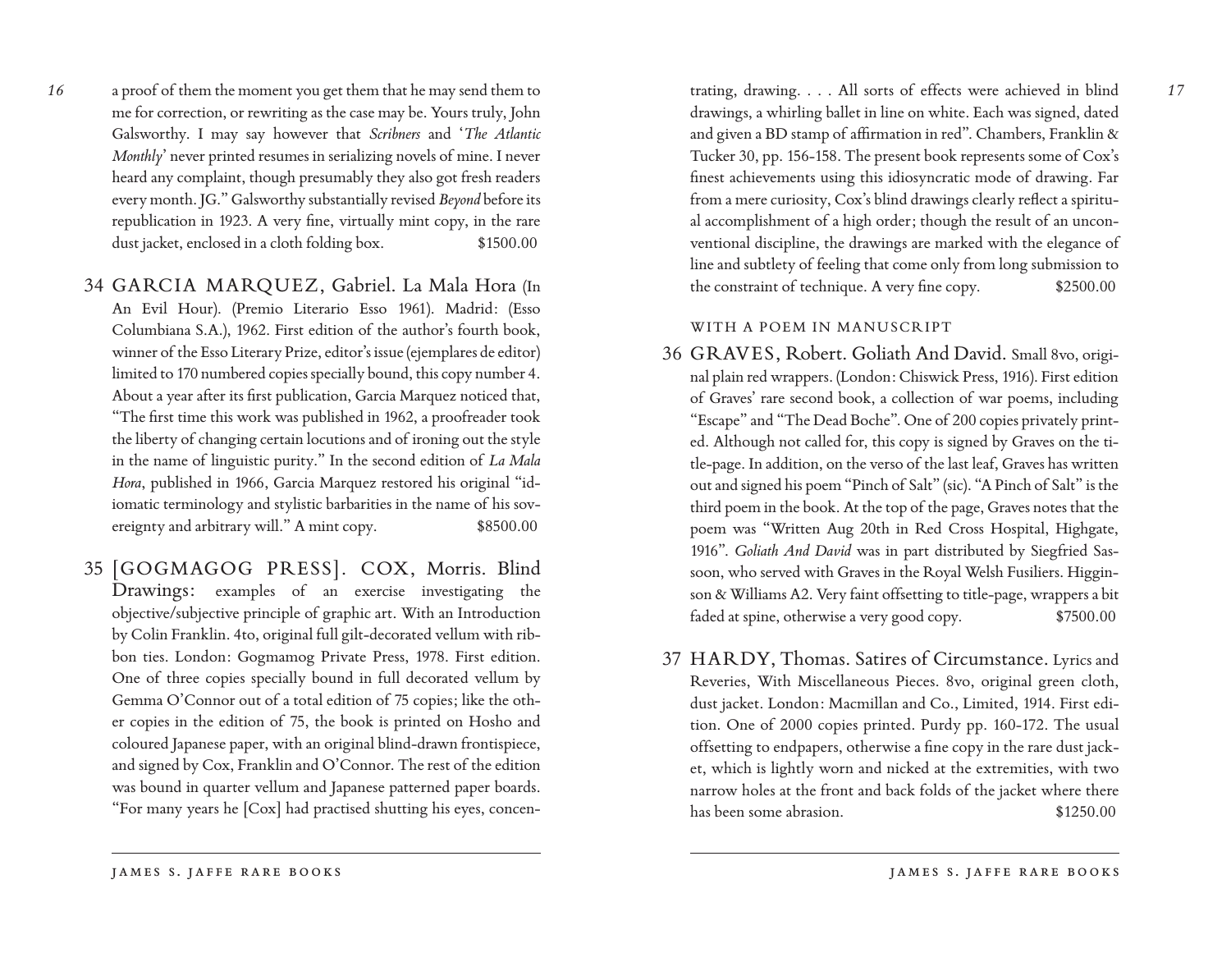#### INSCRIBED TO SIEGFRIED SASSOON

38 HARDY, Thomas. Late Lyrics and earlier with many other verses. 8vo, original green cloth. London: Macmillan & Co, 1922. First edition. One of 3250 copies printed. Purdy pp. 214- 227. Presentation copy, inscribed on the front free endpaper by Hardy to the poet and memoirist Siegfried Sassoon: "(For / Siegfried Sassoon) / Thomas Hardy". With Sassoon's ownership signature, dated May 2, 1922, and his annotations on the front endsheet: on the rear end-paper, Sassoon has indicated twenty poems that are (in Hardy's term) "condensed tales", each with a note about its form; he has also marked 28 poems in the table of contents and his other notes and markings appear throughout the book. Michael Millgate, Hardy's biographer, notes that while Hardy was preparing this volume for publication his wife Florence "came upon him one day talking to himself about the iniquities of critics, until he suddenly burst out with 'I wrote my poems for men like Siegfried Sassoon'". Shortly after receiving the book on June 6th, Sassoon wrote Hardy that he was trying to review it, but found it difficult to express his admiration coherently. (Sassoon, *Letters*, Vol. 6, p. 82.) *Late Lyrics and Earlier* includes a number of poems inspired by the Great War. A clipping of Walter de la Mare's review of the book is tipped to the rear endpaper and a photograph of Hardy is tipped to the verso of the half-title page. A fine copy, in a full green morocco pull-off box.  $$25,000.00$ 

39 [HARLEM]. McKAY, Claude. Harlem: Negro Metropolis. Illustrated with Photographs. Tall 8vo, original brown cloth, pictorial dust jacket with bird's-eye view of Harlem. N. Y.: E. P. Dutton and Company, Inc., (1940). First edition of McKay's last book, a series of essays on Harlem, including chapters on God in Harlem: Father Divine, Marcus Garvey, "Occultists" and "Cultists", the Harlem Businessman, The Business of Numbers, The Business of Amusements, the Harlem Politican, Sufi Abdul Hamid and Organized Labor. In the last chapter, McKay draws upon his disillusionment with communism to exhort his people to "save themselves from becoming the black butt of communism". Apart from occasional foxing, a very fine copy in the rare dust jacket, which is brilliant, completely unfaded, and virtually as new. \$3750.00

40 HEANEY, Seamus. Eleven Poems. Small 8vo, original decorated printed white wrappers. Belfast: Festival Publications, (1965). First edition of Heaney's first book, the rare first issue with the red-violet sun symbol on the front cover. Pearson A1a. A fine copy.

\$7500.00

41 HEANEY, Seamus. Death of a Naturalist. 8vo, cloth, dust jacket. London: Faber & Faber, (1966). First edition of Heaney's first regularly published book. Signed and inscribed with a verse on the title page by the poet: "Between my finger & my thumb / The squat pen rests. Seamus Heaney. Harvard". Aside from some very slight fading to the pink portion of the spine of the dust jacket, as new.

\$7500.00

- 42 HEANEY, Seamus. Bog Poems. Illustrated by Barrie Cooke. Small 4to, original 3/4 maroon morocco & marbled paper onlays, t.e.g., by Sangorski & Sutcliffe, slipcase. (London): Rainbow Press, 1975. First edition. One of 150 numbered copies signed by Heaney. Pearson A14. Fine copy.  $$7500.00$
- 43 HEANEY, Seamus. North. 8vo, original cloth, dust jacket. London: Faber & Faber, (1975). First edition. Signed by Heaney on the title-page. Front endsheets darkened as usual, otherwise a fine copy in very slightly faded dust jacket. \$1500.00
- 44 HEANEY, Seamus. Ugolino. 4to, illustrated with 2 lithographs by Louis Le Broquy, original limp black goatskin, slipcase. Dublin: Dolmen Press, 1979. First edition. One of only 30 copies for sale out of a total edition of 125 copies printed, signed by the poet, the artist, and the designer and publisher, Andrew Carpenter. Fine copy of one of Heaney's rarest books.  $$14,500.00$

james s. jaffe rare books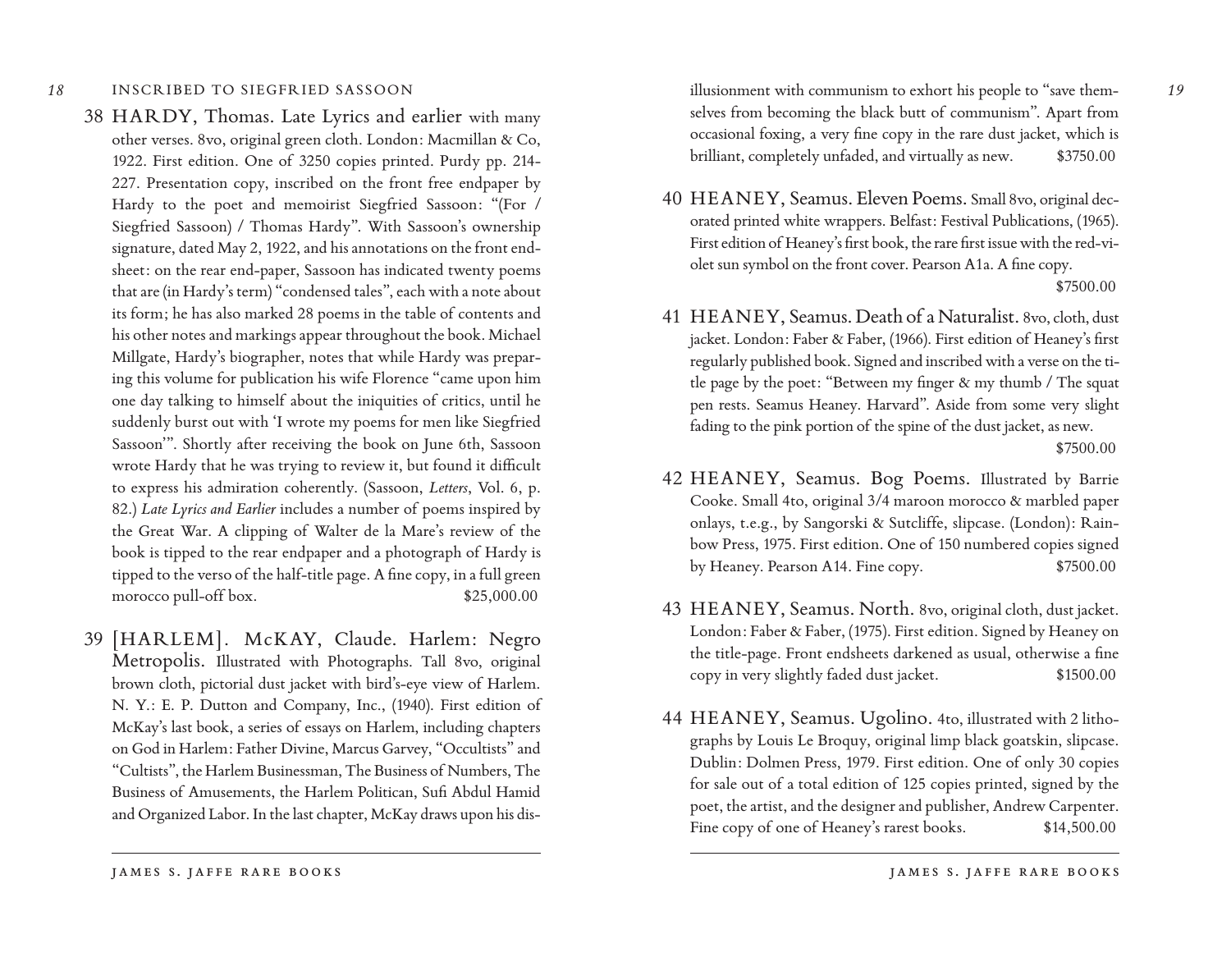- *20* 45 HEANEY, Seamus. Poems & A Memoir. Selected & Illustrated by Henry Pearson with an Introduction by Thomas Flanagan & a Preface by Seamus Heaney. 4to, original full embossed calf, slipcase. (N. Y.): Limited Editions Club, (1982). First edition. Limited to 2000 numbered copies signed by Heaney, Pearson and Flanagan. A touch of rubbing to spine, otherwise a fine unfaded copy of this handsome book.  $$750.00$ 
	- 46 HEANEY, Seamus. Beowulf. Translated by Seamus Heaney. 8vo, boards, dust jacket. (London): Faber & Faber, (1999). First edition. Winner of the Whitbread Award. Signed by Heaney on the title-page. A very fine copy.  $$450.00$
	- 47 HEANEY, Seamus. District and Circle. 8vo, original cloth-backed boards, matching cloth-tipped slipcase. (London): Faber & Faber, (2006). First edition. Limited to 325 copies signed by Heaney. As new.  $$875.00$
	- 48 HOPKINS, Gerard Manley. Poems of Gerard Manley Hopkins now first published. Edited with notes by Robert Bridges, Poet Laureate. Small 8vo, illustrated with photogravure portraits by Emery Walker & facsimiles, original hollandbacked blue boards with printed label on spine. London: Humphrey Milford, (1918). First edition of Hopkins' first book. One of 750 copies printed. Dunne A38. *Connolly 100*, 33. Spine label slightly darkened, otherwise a fine copy.  $$5000.00$
	- 49 HUGHES, Ted. Crow. From the Life and Songs of the Crow. 8vo, original black cloth in pictorial dustwrapper by Leonard Baskin. London: Faber & Faber, (1970). First edition of Hughes's best-known work. One of 4000 copies printed. Sagar & Tabor A25a. Presentation copy, inscribed by the author to his friend, the poet Leonard Clark, "To Leonard - a friend in need - from Ted 12th Jan 1971". A fine copy in a near fine dust jacket. \$3500.00
- 50 JAMES, Henry. The Novels and Tales of Henry James. 26 volumes, large 8vo, illustrated with original photogravure frontispieces by Alvin Langdon Coburn, original cream half buckram & Italian handmade paper boards, with leather spine labels. N. Y.: Scribner's, 1907-1918. First edition, limited deluxe issue, of the great New York Edition of James' work. One of 156 large paper sets printed on Ruisdael handmade paper. Edel & Laurence A64b. Although not issued with it, an original autographed letter from James to Alexander Jessup (Lamb House, Sussex, November 8th, 190?) has been tipped in Volume I. No mere reprint of previous publications, the text of the New York Edition incorporates extensive revisions by the author, who wrote new prefaces for 18 of his novels & tales. The two final volumes, *The Ivory Tower* & *The Sense of the Past*, were issued in 1918 and are invariably lacking from the set; indeed, this is the first set of the large-paper edition which we have found which includes them. Front inner hinge in a few volumes starting, otherwise a very fine set, with many of the original (unrecorded) glassine dust jackets present. Rare in this condition, and complete with all twenty-six volumes. \$17,500.00
- 51 KEATS, John. The Poetical and Other Writings of John Keats. Edited with Notes and Appendices by H. Buxton Forman. Revised with Additions by Maurice Buxton Forman. With an Introduction by John Masefield. 8 vols, 8vo, illustrated, embossed buckram, t.e.g., slipcases. N. Y.: Charles Scribner's Sons, 1938-1939. Hampstead edition, long considered the best edition of Keats's work. One of 1050 sets signed by John Masefield and Maurice Buxton Forman. A very fine set in lightly faded slipcases. \$1250.00
- 52 KEES, Weldon. Poems 1947-1954. Tall 8vo, original cloth-backed paste-paper boards with printed label on spine, printed wraparound band. San Francisco: Adrian Wilson, 1954. First edition, limited issue of 25 copies containing an original calligraphic drawing/painting, signed and dated by Kees, tipped in be-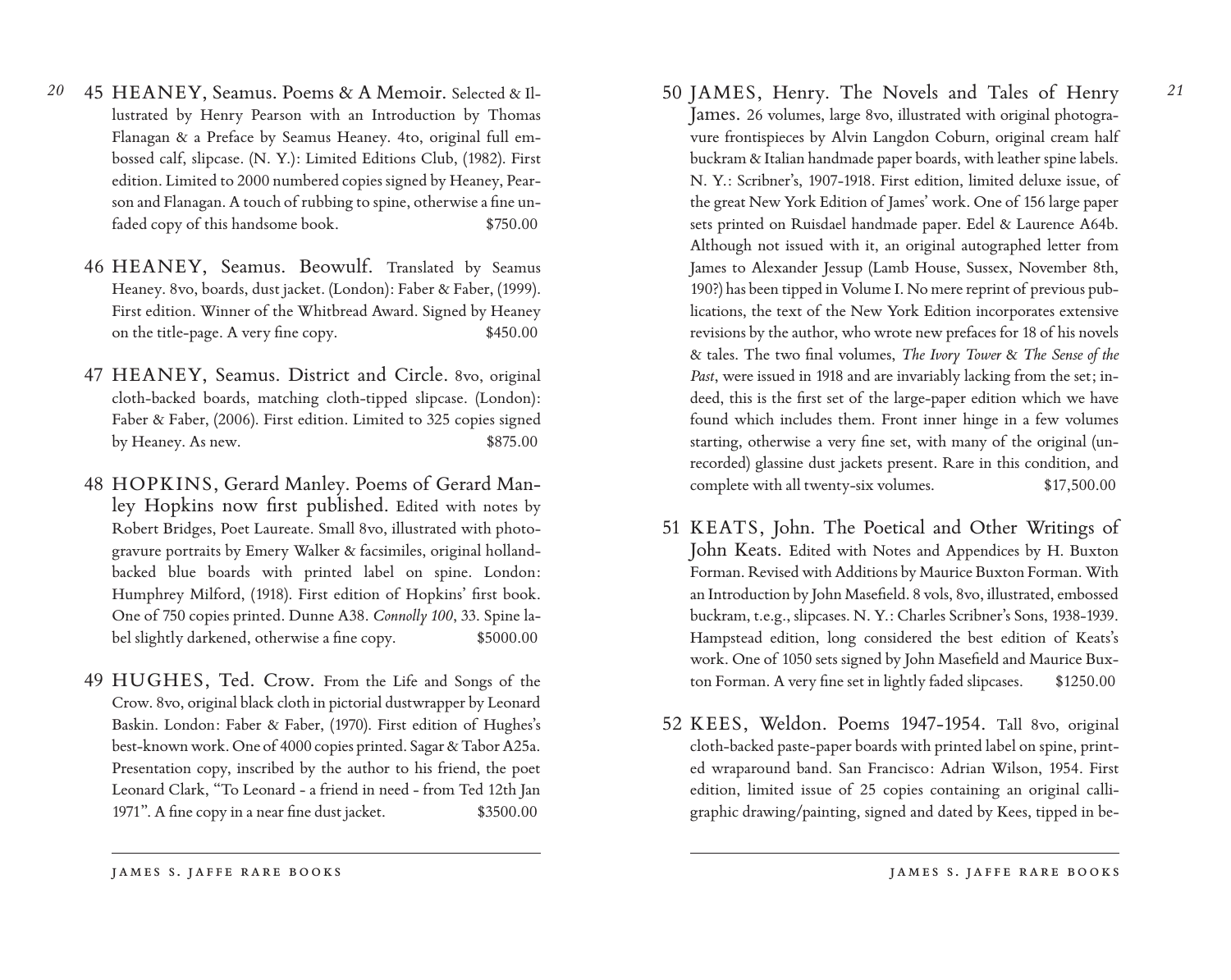- fore the half-title page. The oversize wraparound band bears comments by Malcolm Cowley, Allen Tate, Vincent McHugh, and William Poster. A bit of tape residue from previous dust jacket protector on endsheets, otherwise a fine copy of this beautiful book, in its rarest form, with the publisher's prospectus laid in. \$4000.00
- 53 KUNITZ, Stanley J. Intellectual Things. Small 8vo, original cloth with printed label on the spine, dust jacket. Garden City, NY: Doubleday, Doran & Co., 1930. First edition of Kunitz's first book. Presentation copy, inscribed many years later to one of his closest friends, the poet Theodore Roethke: "To Ted, whose feelings for these poems helped sustain me - Stanley 1960". There are a number of pencil marks – checks and brackets – by a number of poems in the book, marks which may be in Roethke's hand. While a contemporary presentation inscription might be preferred by some, the essence of this inscription, upon which it would be impossible to improve, lies in its touching retrospective simplicity. As Kunitz has written, "The poet of my generation who meant most to me, in his person and his art, was Theodore Roethke. . . . Some seven decades have passed since he blew into my life like the 'big wind' of one of his poems. In the mid-thirties, I was living in an old stone country house in New Hope, Pennsylvania. He came unannounced, downriver from Lafayette College, where he was instructor in English and—more satisfying to his pride—tennis coach. Only a few of his poems had yet appeared in print. My recollection is of a traditionally battered jalopy from which a perfectly tremendous raccoon coat emerged, with my first book of poems, Intellectual Things, tucked under its left paw. The introductory mumble that followed could be construed as a compliment. Then he stood, embarrassed and inarticulate, in my doorway, waiting to gauge the extent of my hospitality. The image that never left me was of a blond, smooth, shambling giant, irrevocably Teutonic, whose even-featured countenance seemed ready to be touched by time, waiting to be transfigured, with a few subtle lines, into a trag-

ic mask. He had come to talk about poetry, and talk we did, over a jug, grandly and vehemently all through the night. There were occasions in the years that followed when I could swear that I hadn't been to bed since we first met. Our evenings seemed to move inexorably toward a moment of trial for both of us when he would fumble for the crinkled manuscript in his pocket and present it for approval. During the reading of his poem he waited in an attitude of excruciating tension and suspicion. If the response failed to meet his expectation, he would lurch into a corner, ask for another drink, and put his head down, breathing heavily." It was Kunitz who christened Roethke's first book, *Open House*; and some years later, when Roethke was being asked to leave Bennington owing to manic-depression, he refused to leave unless Kunitz was hired to take his place on the faculty. It is plausible that Roethke never asked Kunitz to sign that copy of Intellectual Things that Roethke carried under his arm at their first meeting, and that decades later Kunitz gave Roethke this inscribed copy to commemorate their long relationship. Kunitz devoted one of his last evenings at the Fine Arts Work Center in Provincetown, which he helped to

- found, wholly to Roethke. A marvelous association copy. A few short closed tears in the jacket, some light foxing, otherwise a fine copy.  $$4500.00$
- 54 LARKIN, Philip. XX Poems. 8vo, original printed white wrappers. (No place: Privately Printed), 1951. First edition of Larkin's rarest book. Privately printed for the author in an edition of 100 copies. Signed by Larkin on the first page. Most of the copies were sent by the author to prominent literary figures who generally did not acknowledge receipt; and owing to the fact that insufficient postage had been put on the envelopes because the rates had just been raised, many copies may not have been delivered and were subsequently destroyed. Bloomfield A4. Includes "Weddingwind", "Modesties", "Always too eager for the future", "Even so distant, I can taste the grief ", "Latest face, so effortless", "Arrival: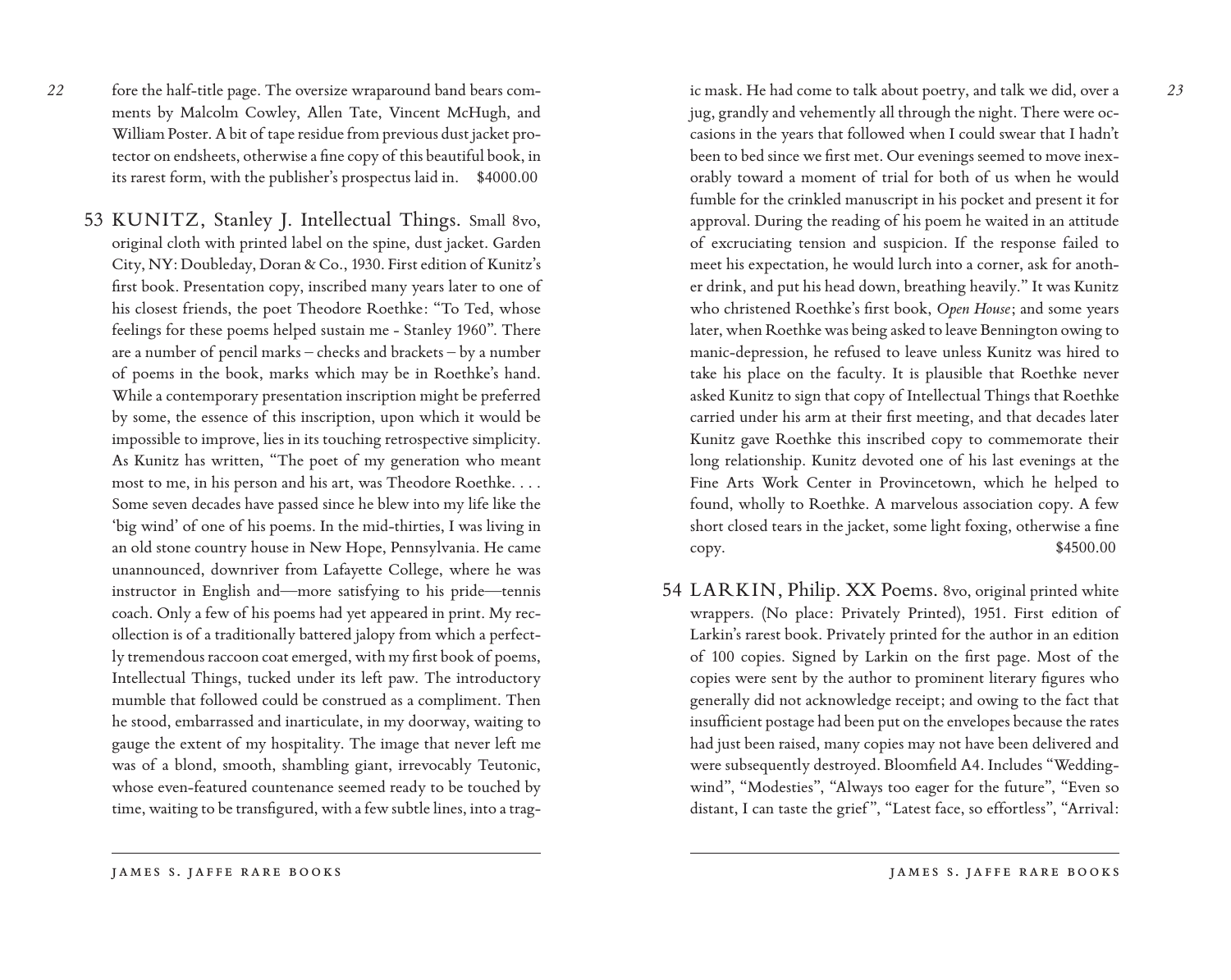Morning", "Since the majority of me", "Spring: Green-shadowed people sit", "Waiting for breakfast, while she brushed her hair", "Two portraits of sex", "2 Etchings: Endlessly, time-honoured irritant", "On longer evenings", "Since we agreed to let the road between us", "If my darling were once to decide", "Who called love conquering", "The wildest prairies have electric fences", "The dedicated: Some must employ the scythe", "Wants: Beyond all this, the wish to be alone", "There is an evening coming in", and "At grass". A minor wrinkle in margin, otherwise a fine copy, with none of the discoloration typical of the paper used to bind this publication, in a half-morocco slipcase. \$12,500.00

*24*

- 55 LARKIN, Philip. The Fantasy Poets. Number Twenty One. 8vo, original wrappers. Swinford: The Fantasy Press, 1954. First edition. Approximately 300 copies were printed. Bloomfield A5. Signed by Larkin on the front cover. Includes five poems: "Lines on a Young Lady's Photograph Album", "Whatever Happened?", "If, My Darling", "Arrivals, Departures" and "At Grass". A very fine copy, preserved in a half-morocco slipcase. \$4500.00
- 56 LARKIN, Philip. High Windows. 8vo, original cloth, dust jacket. London: Faber, (1974). First edition. One of 6000 copies. Bloomfield A10. Signed by Larkin on the title-page. Review copy, with publisher's slip laid in. A very fine copy. \$4500.00
- 57 LARKIN, Philip. The Whitsun Weddings. Poems. 8vo, original cloth, dust jacket. London: Faber & Faber, (1964). First edition. One of 3910 copies printed. Bloomfield A7a. Signed by Larkin on the title-page. Very fine copy. \$4500.00
- 58 LAWRENCE, D. H. The Rainbow. 8vo, original cloth, pictorial dust jacket. London: Methuen & Co., 1915. First edition, with the publishers' four-page catalogue dated Autumn 1915 at the rear. One of 2500 copies printed, of which 1250 were bound for

the domestic (English) market. However, after the book was seized by the police in November 1915 and the publishers were prosecuted for obscenity, the book was withdrawn from sale and copies were confiscated and destroyed. Roberts calculates that, finally, only 821 copies were distributed in England. Roberts A7. Some very slight straining of the rear inner hinge, otherwise a spectacular copy in the rare pictorial dust jacket, enclosed in a custom-made half-leather folding box.  $$50,000.00$ 

## INSCRIBED TO KATHARINE MANSFIELD

59 LAWRENCE, D. H. Amores. Poems. Small 8vo, original dark blue cloth. London: Duckworth and Company, (1916). First edition, first issue (variant 1 with untrimmed fore and bottom edges, probably one of an unspecified number of advance copies), with the publisher's 16-page catalogue bound in at the end. One of 900 copies printed. Roberts A9a. Presentation copy, inscribed at the top of the title-page: "To Katharine Mansfield from D. H. Lawrence". A highly important association copy: Lawrence modeled the character of Gudrun Brangwen in *Women in Love* on Mansfield. More to the point, in Chapter 28, "Gudrun in the Pompodour", Lawrence adapted a dramatic incident that took place at the Café Royal on August 30, 1916 in which Mansfield, upset that some acquaintances of hers were disparaging the poems in *Amores*, appropriated their copy and walked off with it. In the novel, Lawrence substituted a letter from Rupert Birkin, Lawrence's persona in the book, for the copy of *Amores*. Mansfield died of tuberculosis in 1923 at the age of 34, and this copy of *Amores* passed to her husband, John Middleton Murry, who in turn gave it to Millar Darroch Dunning, who assisted with Mansfield's funeral arrangements in France. There are quotations from Lawrence's *Fantasia of the Unconscious* (1922) in pencil on the prelims, probably in the hand of Middleton Murry, who published *Son of Woman: The Story of D. H. Lawrence* in 1931. Spine slightly darkened, covers a bit worn, otherwise a very good copy.  $$25,000.00$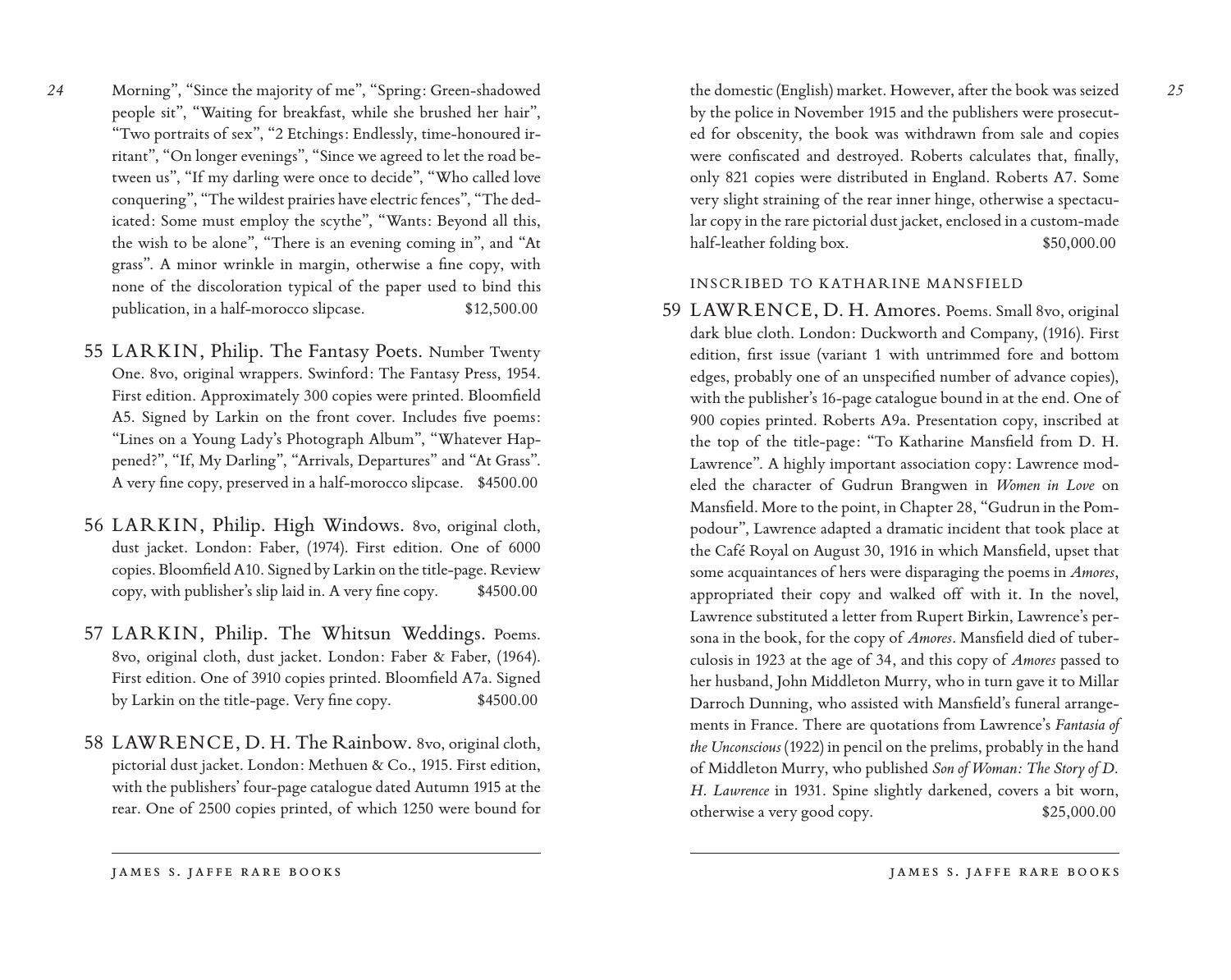60 LAWRENCE, D. H. ALS, 2 pages, 4to, to his publisher Thomas Seltzer, Del Monte Ranch, Questa, New Mexico, February 7, 1923. A long and important letter in which Lawrence comments on his literary agent and many of his publications. Lawrence informs Seltzer first that he has written to his literary agent, Robert Mountsier, "telling him I wished him to be no longer my agent. He has not answered, though I hear he is yet in Taos, and he has an idea of remaining there even a couple of months longer. We are going in tomorrow, and I may see him. If so I will have it out with him. I wish finally to be rid of him." Lawrence then continues: "I sent you the article on the future of the novel, which you telegraphed for. I hope you have everything safely. I enclose in this letter the two poems which were omitted from *Look We Have Come Through*! And which I would like included in any other future editions. Don't lose them. [The poems are not present.] I am sending by this mail the proofs of *Captain's Doll* and *Fox*: with a very few corrections. Let me have proof of Ladybird as soon as possible. By the way, did you cable Curtis Brown? I hear from him Secker is doing *Sea & Sardinia* by himself in England. I also send by this post a complete MS. of *Birds Beasts & Flowers*. When you have time to read it you will agree it is a remarkable collection. I wish you would have fair-type copies made, unless you are sending it to print at once. I want Curtis Brown to have a complete copy. . . . I feel rather strongly about this book of verse: feel it is really my best. If you think there is anything needs modifying – you might, in the Goat poems – let me know. I want very much to see a perfect MS. or else complete proofs of these poems, before I leave America. And I want to leave soon. For the moment I have had enough. It has been ugly enough, M. Sterne and Mountsier. Feel I must go now. Want to go down to Mexico City via El Paso. I am in no state to come to New York yet. I want to leave here in about a month's time. Then probably come up to New York by sea, at the end of May. But I must go out of the USA now. Can't stand any more." Lawrence concludes the letter with a discussion of the terms of his contract with Seltzer, noting that "If you make new contracts in place of those Mountsier sent, I should

*26*

like you to keep in the clause reserving copyright to me, and the clause allowing me to annul the contract in seven years. . . . Don't be offended by the seven years. I only feel now, after a long course of bad experience, I had best keep control of my things as far as possible. I shall feel easiest so. But as long as you are faithful to me, I shall remain with you. Mountsier didn't believe in me, he was against me inwardly. So I will have no more of him. . . . D. H. Lawrence" The letter has been published in *The Letters of D. H. Lawrence*. Vol. IV: June 1921 – March 1924. Edited by Warren Roberts, James T. Boulton & Elizabeth Mansfield. (Cambridge: Cambridge University Press, 1987), pp. 377-379. The letter is written on two sides of a single sheet of acidic paper, which has chipped at one corner, and there are marginal tape mends at the edges of the folds. The original envelope is included. \$2750.00

61 LAWRENCE, D. H. ALS, 2 pages, small 8vo, to Richard Aldington, Hampstead, 24 September 1926. A congenial letter to one of Lawrence's close friends and critic/biographer/editor. Lawrence informs Aldington of his travel plans and extends an open invitation: "We are leaving here for Paris next Tuesday, 28th – so I expect we shall be at the Villa Mirenda by October 2nd, as we have cut out Baden. The end of the month is near, so perhaps you will be in Rome when this letter gets there. Come & see us whenever you will, you and Arabella [Dorothy (Arabella) Yorke], at the Mirenda, and stay as long as you like. It is rather rough living, but you won't mind much, & we shall be pleased to see you. . . . . A rivederci, D. H. Lawrence." According to a scholarly note that accompanies this letter, Aldington and Dorothy Yorke arrived in at the Villa Mirenda on October 6th and stayed until October 11th. The letter has been published in *The Letters of D. H. Lawrence*.Vol. V: March 1924 – March 1927. Edited by James T. Boulton & Lindeth Vasey. (Cambridge: Cambridge University Press, 1989), pp. 542-543. The letter, on two sides of a small sheet of notepaper, is in fine condition.  $$2500.00$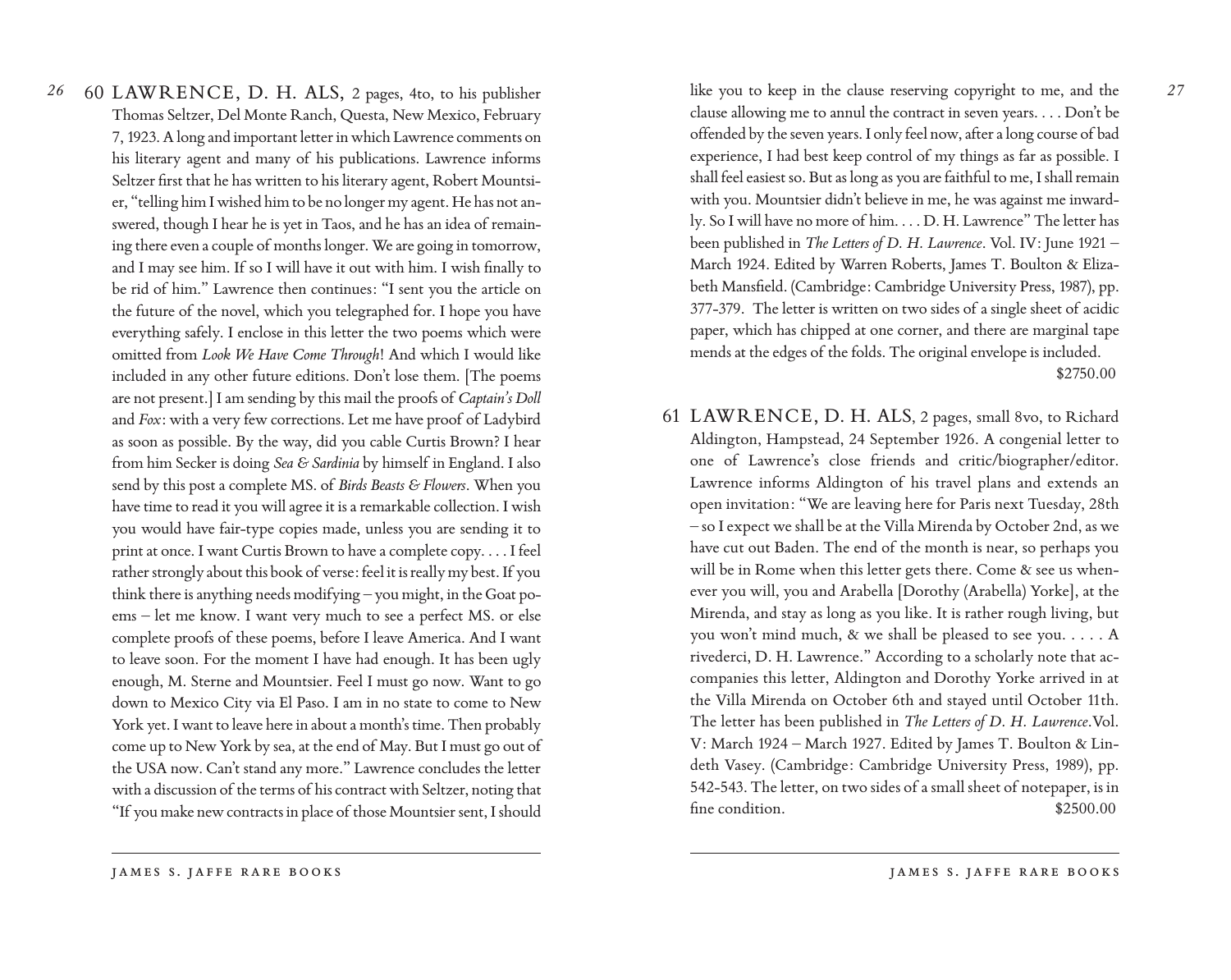- *28* 62 [LAWRENCE, D. H.]. FOWLER, H. W. & F. G. FOWLER. The Concise Oxford Dictionary of Current English. Adapted by H. W. Fowler and F. G. Fowler . . . from The Oxford Dictionary. Thick 8vo, original red pictorial cloth. Oxford: Clarendon Press, 1926. D. H. Lawrence's copy, with his ownership signature on the front free endpaper. Very good copy in custom red cloth folder & quarter morocco & marbled boards slipcase.  $$1250.00$ 
	- 63 LEVERTOV, Denise. Poems By Denise 1977. Original manuscript book, written in a small 8vo, Japanese-style accordion-fold note-book of yellow silk boards with hand-written label on front cover. (No place: no publisher), 1977. A unique manuscript book of poems by Levertov, written in blue ink in a simple Japanese accordion-fold book as a gift for her friend & publisher, James Laughlin & Ann, his wife. Inscribed on the first page: "A Few Poems from 1975 + 1976 Written out for Jay and Ann with love from Denise, New Year's 1977". There are four poems: "Artist to Intellectual (Poet to Explainer)", "From Metamorphic Journal (excerpts)", "What My House Would Be Like If It Were A Person" & "Alongside". Levertov's prefatory note explains: "The first (3 part) poem was written in exasperated reaction to the terms & concepts that were being batted like ping-pong balls over the conference-table at a symposium of writers and medical scientists". One of the poems is illustrated with a delicate drawing of three leaves. The note-book is in excellent condition.  $$2500.00$
	- 64 LIEBLING, A. J. Normandy Revisited. 8vo, original cloth, dust jacket. N. Y.: Simon & Schuster, 1958. First edition. Presentation copy, inscribed on the front free endpaper "For Daise Terry, Joe Liebling, Sept. 2, 1958". Terry was the office manager for the *New Yorker*, for which Liebling wrote and where much of this book first appeared in print. Jacket slightly rubbed, otherwise a fine copy with a rare inscription: one of the very few examples of a book inscribed by Liebling that we have encountered. \$2500.00
		- james s. jaffe rare books
- 65 LOWELL, Robert. For The Union Dead. 12mo, single leaf folded once, printed on four sides, issued without wrappers. (London: Poetry Book Society, 1960). First separate edition. One of approximately 50 copies specially printed for Lowell as a holiday card. After its huge success at the Boston Arts Festival where Lowell read it for the first time, *For The Union Dead* first appeared in the Atlantic. Donald Davie included it in the Poetry Book Society's annual Christmas supplement and at Lowell's request, had this separate issue specially printed. A photocopy of Davie's request to the printer is laid in. The last line of type reads: "Printed for Mr. Lowell". One of the major poems of its generation, in fine condition, accompanied by a copy of the Poetry Supplement. Rare. \$1750.00
- 66 MANNING, Frederic. Eidola. Small 8vo, original cloth. London: John Murray, 1917. First edition of Manning's volume of war poetry. Presentation copy, inscribed on the half-title "To Mrs. Taffy with love 3.IV.1917. Frederic Manning". "Mrs. Taffy" was Eva Fowler; her husband, Alfred (Taffy) Fowler's bookplate is on the front endsheet. The poem, "To A Girl," which appears on p. 50, is dedicated disingenuously to "(Miss E. F.)." Eva Fowler was Manning's "most loyal and generous friend. Except for his mother, [Manning] spoke of no one else with such active affection. It was 'Mrs. Taffy' who really mattered, who read his work with 'a delicate sensibility,' who devoted many hours to typing his poems and stories, and who was always concerned with his well-being." The wife of a wealthy Leeds businessman, Mrs. Fowler was a society hostess, opening her houses in London and Kent to artists and writers, including Yeats, Pound and Olivia Shakespear, who considered her "the most fascinating woman" she had ever met. Manning regarded Eva Fowler as the person "to whom I owed most in England"; her sudden death in 1921 "seemed almost to empty [Manning's] life of meaning." When Manning died in 1935, he was buried in St. Mary's churchyard, "one grave away from where the Fowlers lay." With regard to *Eidola* itself, Eva Fowler served as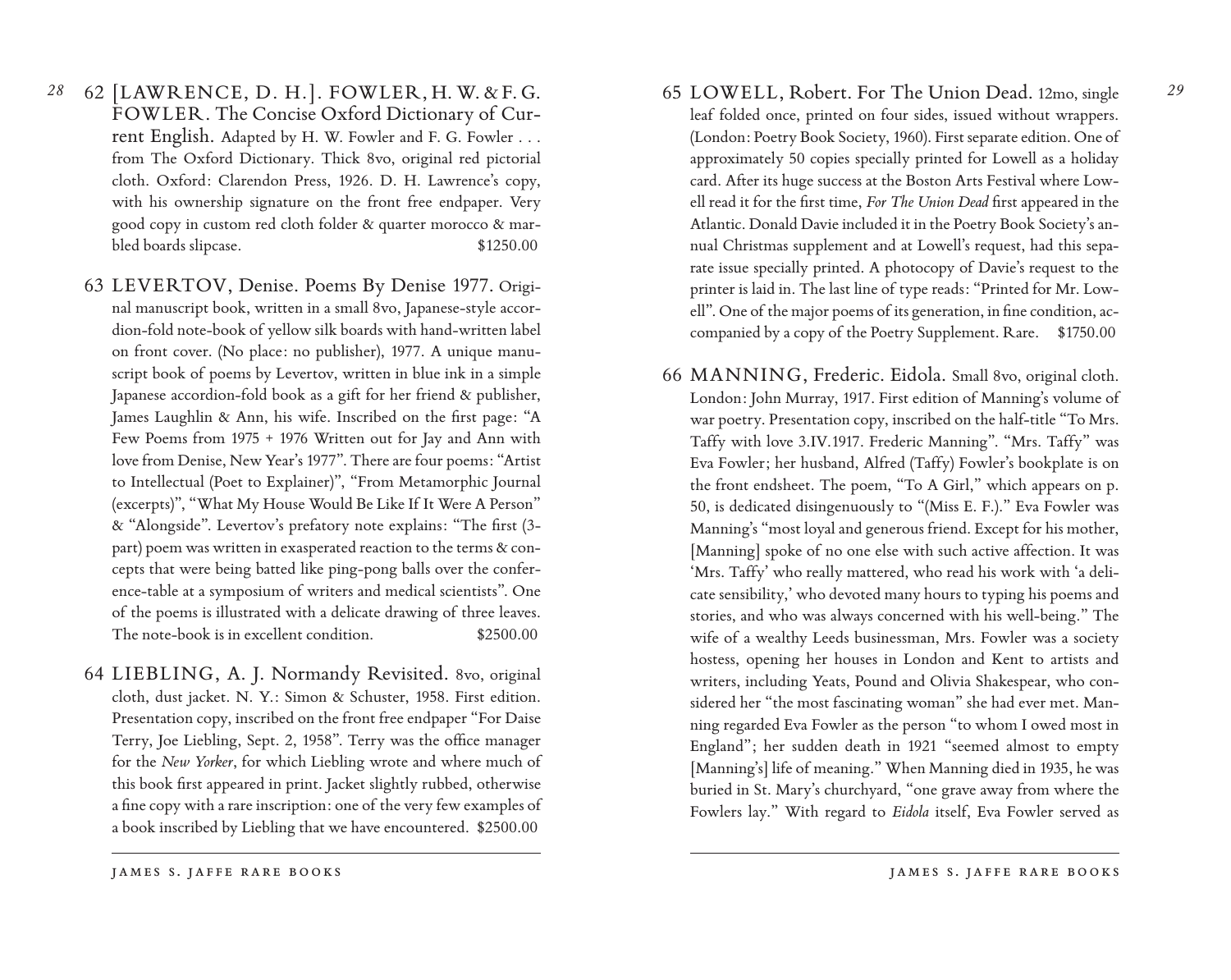Manning's "'literary godmother', handling the multifarious chores of publication with patience and tact." She acted as intermediary between the publisher, Murray, and Manning, who was serving in the army. Although this volume, particularly its war poems, was praised upon publication, it sold poorly and was largely forgotten after the War. It finally fell victim to the paper shortage during the Second World War; according to the files of John Murray, on 8 May 1941, all remaining copies were "wasted." – Jonathan Marwill, *Frederic Manning* (Duke University Press, 1988). A fine copy, lacking the rare dust jacket.  $$1500.00$ 

*30*

- 67 MERRILL, James. Jim's Book. A Collection of Poems and Short Stories. 8vo, original cloth-backed boards. N. Y.: Privately Printed, 1942. First edition of Merrill's rare first book, privately printed by his father while Merrill was a sixteen year old student at Lawrenceville Academy in Princeton. No firm figures for the size of the edition exist, but the most plausible estimate seems to be about 200 copies. Hagstrom & Bixby A1. Spine very slightly faded, otherwise a fine copy.  $$4500.00$
- 68 MOORE, Marianne. Poems. 8vo, decorated wrappers with printed cover label. London: Egoist Press, 1921. First edition. Abbott A1. Moore's first book, prepared and published without her knowledge, when she was thirty-four, by her friends Hilda Doolittle and Bryher. Although the poet pruned it years later, the book contains many of her characteristic gestures. Lightly foxed as often, otherwise a fine copy.  $$1250.00$
- 69 NABOKOV, Vladimir. Lolita. 2 volumes, small 8vo, original green & white wrappers. Paris: Olympia Press, (1955). First edition, first issue, of Nabokov's most famous work. One of an edition estimated at 5000 copies. Field 0793. Juliar 428. A very fine bright copy, virtually new, preserved in a full linen folding box. \$15,000.00

70 NIEDECKER, Lorine. New Goose. 12mo, original cloth, dust jacket. Prairie City, Illinois: The Press of James A. Decker, (1946). First edition of Niedecker's rare first book, published by the same press and in the same year and format as Louis Zukofsky's third book *Anew*; in 1941, Decker had published Zukofsky's second book, *55 Poems*. *New Goose* was an inconspicuous debut by a brilliant poet who spent most of her life on Black Hawk Island on the shores of Lake Koshkonong near Fort Atkinson, Wisconsin and kept in touch with the world at large through correspondence with friends and mentors such as Louis Zukofsky, Cid Corman, and Jonathan

Williams, who published two major collections of her poetry. Basil Bunting once called Niedecker the best living poetess, adding: "No one is so subtle with so few words." A superb copy, virtually as new, and extremely rare in the dust jacket.  $$5000.00$ 

- 71 NIEDECKER, Lorine. My Friend Tree. Poems. (Introduction by Edward Dorn). Linocuts by Walter Miller. Oblong 8vo, original wrappers, dust jacket. Edinburgh: Wild Hawthorn Press, 1961. First edition of Niedecker's second book, published by the press of the Scottish concrete poet and gardener extraordinaire Ian Hamilton Finlay, with the introduction by Dorn on a separate sheet laid into the book. Inscribed on the inside front wrapper to her later publisher, Jonathan Williams: "Jonathan: My best book so far (Sept. 3, '69). So good of you to keep it on hand. Best wishes, Lorine". In 1968, Williams' Jargon Society published Niedecker's *Tenderness & Gristle: The Collected Poems* (1936-1966) and in 1985, *From This Condensery: The Complete Writings of Lorine Niedecker*. Inscribed books by the sibylline poet from Black Hawk Island on the shores of Lake Koshkonong, Wisconsin, are extremely rare. A fine association copy.  $$6500.00$
- 72 NIEDECKER, Lorine. My Life by Water. Collected Poems 1936-1968. 8vo, original black cloth, acetate dust jacket. (London): Fulcrum Press, (1970). First edition. One of 100

*31*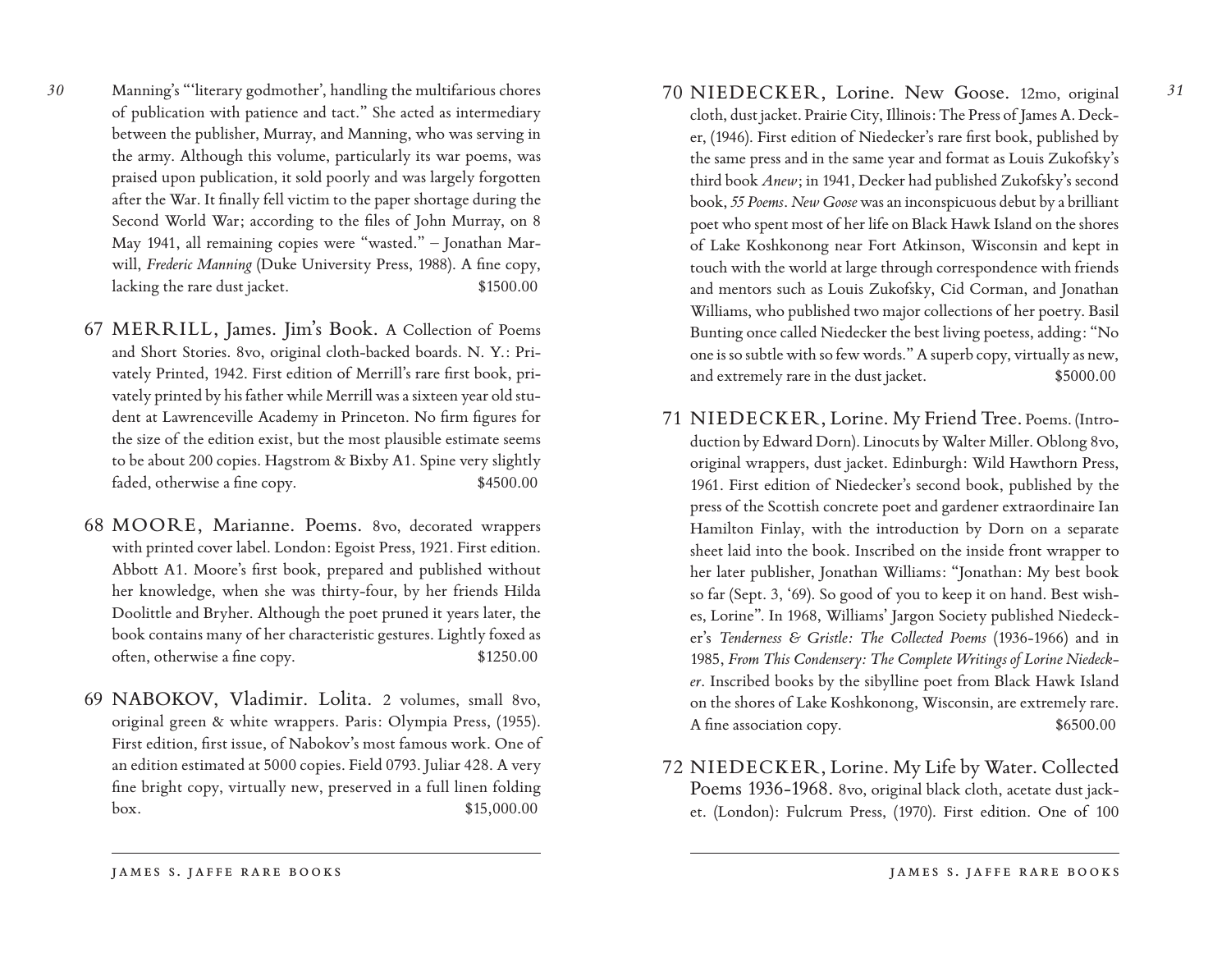*32* copies printed on Glastonbury antique laid paper and signed by Niedecker. A fine copy.  $$750.00$ 

INSCRIBED TO JAMES SCHUYLER

- 73 O'HARA, Frank. Meditations In An Emergency. Small 8vo, original green cloth, glassine dust jacket. N. Y.: Grove Press, (1957). First edition. One of an unknown number of unnumbered hardbound copies. Lepper p. 343. [There was a total edition of only 90 hardbound copies, with 15 containing original drawings by Grace Hartigan.] There were also an additional 900 paperbound copies. Presentation copy, inscribed by O'Hara to the poet James Schuyler: "For Jimmy and Alfred and Guinevere with love, Frank". Alfred and Guinevere are the eponymous heroes of Schuyler's novel, *Alfred and Guinevere* (N. Y.: Harcourt Brace, 1958). In 1955, O'Hara had submitted the manuscript which subsequently became *Meditations In An Emergency* for the Yale Younger Poets Prize, which it failed to win (Ashbery's *Some Trees* won). O'Hara spent two more years reconsidering and revising the poems, with suggestions from Schuyler and Koch, until it was finally published by Barney Rosset of Grove Press as an Evergreen Book of Poetry. A wonderful association copy, in very fine condition. \$7500.00
- 74 O'HARA, Frank. Love Poems (Tentative Title). Square 8vo, original wrappers. N. Y.: Tibor De Nagy Editions, 1965. First edition. Limited to 500 copies. Lepper p. 345. Presentation copy, inscribed on the top of the title-page "for Ted (Berrigan), The Courageous Captain - Frank". A marvelous association copy, linking the founder of the New York School of poetry to his principal disciple, the center of what has been called the second generation of the New York School. In a memorial essay, Anne Waldman identified the qualities that O'Hara must have been thinking of when he called Berrigan the "Courageous Captain": "He often seemed to know and care more about his friends and colleagues than they did about themselves. . . . He was a father-confessor, elder-poet-teacher,

. . . If Ted's disciples were serious about making poems and interested in artistic 'community,' they invariably arrived on the Lower East Side where Ted held court, monitoring the cultural, aesthetic and social affairs of the day. . . . Ted's opinions, his 'takes,' rippled out into the community and carried a political influence within this extended family. His teaching was personal and absolute, tough and tender and full of zest for life and literature. He told his Naropa students to read a book a day, at least." For his part, Berrigan found his greatest inspiration in O'Hara, telling Joe Brainard in a letter that "odd as it is to say, I don't think I'm being influenced by poetry so much anymore, as by where I'm living, climate, feeling of place, blue sky, my body, my feelings, memory and dreams. Only Frank's poems still send me right to the typewriter or the notebook." Covers lightly soiled, but a very good copy, enclosed in a half-leather & marbled board clamshell box.  $$5000.00$ 

75 [PHOTOGRAPHY]. DOISNEAU, Robert. La Banlieue de Paris. Texte de Blaise Cendrars sur 130 photos de Robert Doisneau. Tall 8vo, illustrated with photographs, original cream printed boards with photographic endpapers. Paris: Pierre Seghers, Editeur, (1949). First edition of Doisneau's first book, which Cendrars described as a "congenial collaboration". The halftitle page is signed by Doisneau with his characteristic flower incorporated into his signature, and inscribed by Cendrars: "a Mme. Lou Noirel homage de Blaise Cendrars." Doisneau had grown up in the Paris suburb of Gentilly and "saw his pictures of the banlieue as 'self-portraits, the reflection of this absurd scenery [he] detested' yet viewed with genuine understanding and unsentimental warmth". Roth, *The Book of 101 Books*, pp. 132-3. Parr & Badger, *The Photobook*,Vol 1, p. 201. *La Banlieue de Paris* was issued with and without dust jacket; the present copy is one of the latter. A very fine copy, rarely found signed by both "auteurs". \$7500.00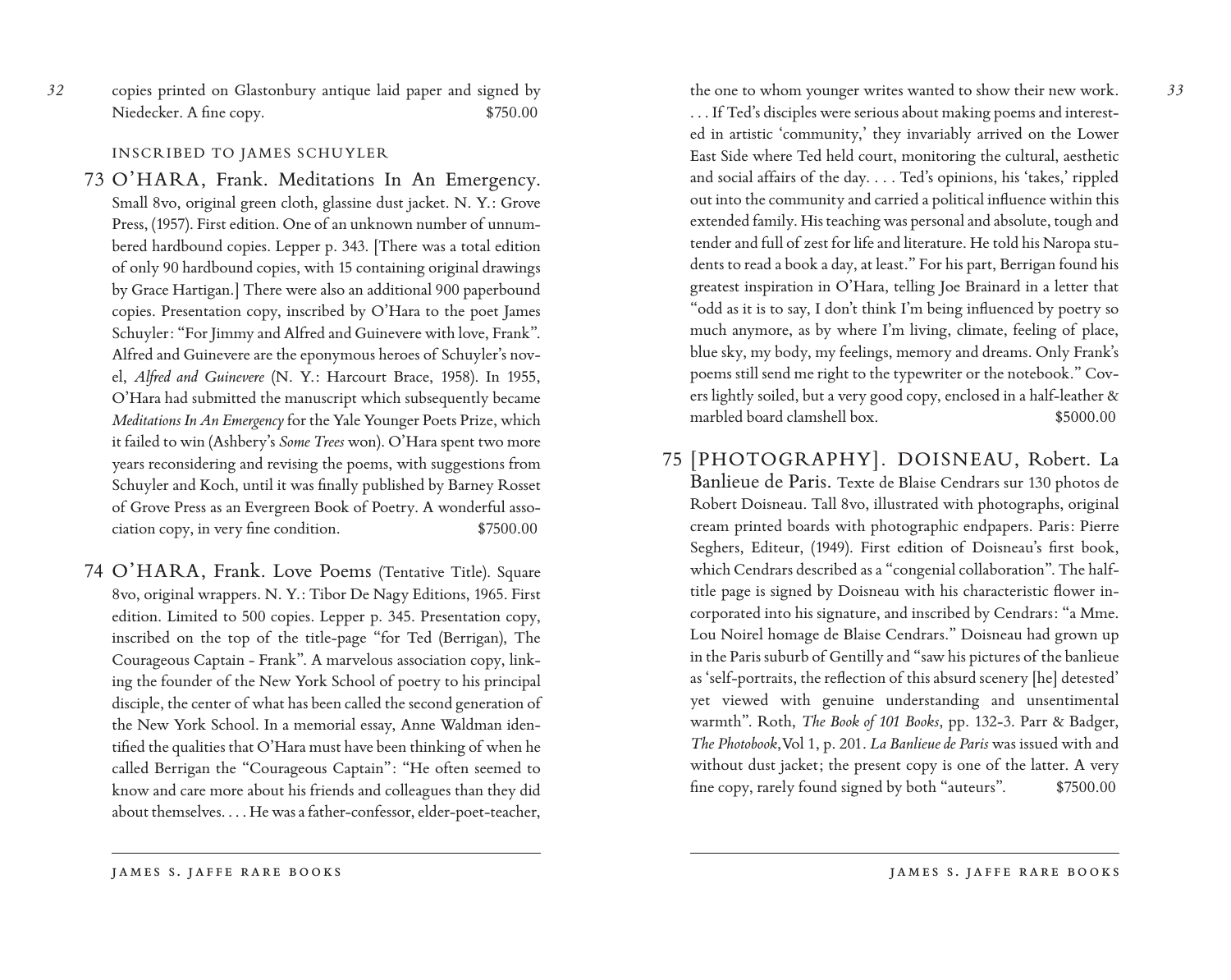*34* 76 [PHOTOGRAPHY]. EVANS, Walker. American Photographs. With an Essay by Lincoln Kirstein. Square 8vo, illustrated, black cloth with printed spine label, dust jacket. (N. Y.): Museum of Modern Art, (1938). First edition. One of 5000 copies printed. *American Photographs* immediately established Evans as a major artist. At the time, this exhibition was the first one man show devoted to a photographer's work at the Museum of Modern Art. "*American Photographs* revealed the terrible gulf between what Americans tell themselves they are and what they know they are, and at the same time opened a fissure within photography between 'artistic' and documentary practice." Roth, *The Book of 101 Books*, pp. 98-99. A fine copy in dust jacket.  $$6500.00$ 

- 77 [PHOTOGRAPHY]. LEIBOVITZ, Annie. Photographs 1970-1990. Folio, illustrated, original cloth, cloth slipcase. (N. Y.): HarperCollins, (1991). First edition. One of 300 specially bound and slipcased copies signed by Leibovitz. As new. \$1500.00
- 78 [PHOTOGRAPHY]. SPEAR, David. Visible Spirits: No Es Nada Como Parece. [Nothing is Ever as It Seems]. Photographs of Mexico. 4to, illustrated, original cloth, matching cloth slipcase. (Frankfort, Kentucky): Gnomon Press, (2006). First edition, limited issue, one of 50 numbered copies signed by the photographer and with an original signed and numbered print ["Juana Paloma, 1998"] enclosed in a separate envelope and laid in. By the author of *The Neugents* (Jargon Society, 1993). As new. \$250.00
- 79 [PHOTOGRAPHY]. VAN DER ZEE, James. James Van Der Zee. Edited by Liliane De Cock and Reginald McGhee. Introduction by Regina A. Perry. 4to, illustrated, original cloth, dust jacket. (Dobbs Ferry, N.Y.): A Morgan & Morgan Monograph, (1973).First edition. Presentation copy, inscribed on the half-title to the jazz trumpeter and Mingus sideman, Gene

(Clarence) Shaw: "To Gene Shaw with Best Wishes, James Van Der Zee, 1886-1900-1978. NYC." A fine copy in a lightly soiled dust jacket. \$1250.00

### INSCRIBED TO THEODORE ROETHKE

80 PLATH, Sylvia. The Colossus. Poems. 8vo, original green cloth, dust jacket. London: Heinemann, (1960). First edition of Plath's first regularly published book. Presentation copy, inscribed by Plath to the poet Theodore Roethke on the front free endpaper: "For Theodore Roethke with much love and immense admiration, Sylvia Plath, April 13, 1961". Theodore Roethke was the most important of Plath's literary influences, the mentor through whose example she found her own voice. "Plath had begun reading the poetry of Theodore Roethke, whose poetry collection *Words for the Wind* contained a sequence of experimental poems in which he attempted to reproduce the imagery of mental breakdown. Roethke's poetry excited Plath to attempt a similar sequence of 'mad' poems. 'I have experienced love, sorrow, madness, and if I cannot make these experiences meaningful, no new experience will help me,' she mused in her journal. Roethke's example would show her how to use these experiences in her art, and 'be true to my own weirdness.' The result was 'Poem for a Birthday', which Ted Hughes admired very much and regarded as Plath's breakthrough into the subject of her mature style . . . it was Roethke's artistic originality that stirred her to emulation. Roethke's poems contained no explanations; they presented an eddying flow of associations from which a reader could fetch themes but no reasons. Adopting Roethke's techniques, at Yaddo Plath experimented for the first time with finding subjective images for the experience of shock therapy. . . . Words poured from her during those six weeks: a third of the poems that made it into her first published book, *The Colossus and Other Poems*, were written at Yaddo." [Diane Middleton, *Her Husband: Hughes and Plath - A Marriage* (N. Y.: Viking, 2003), pp. 109-110.] Plath met Roethke while the latter was in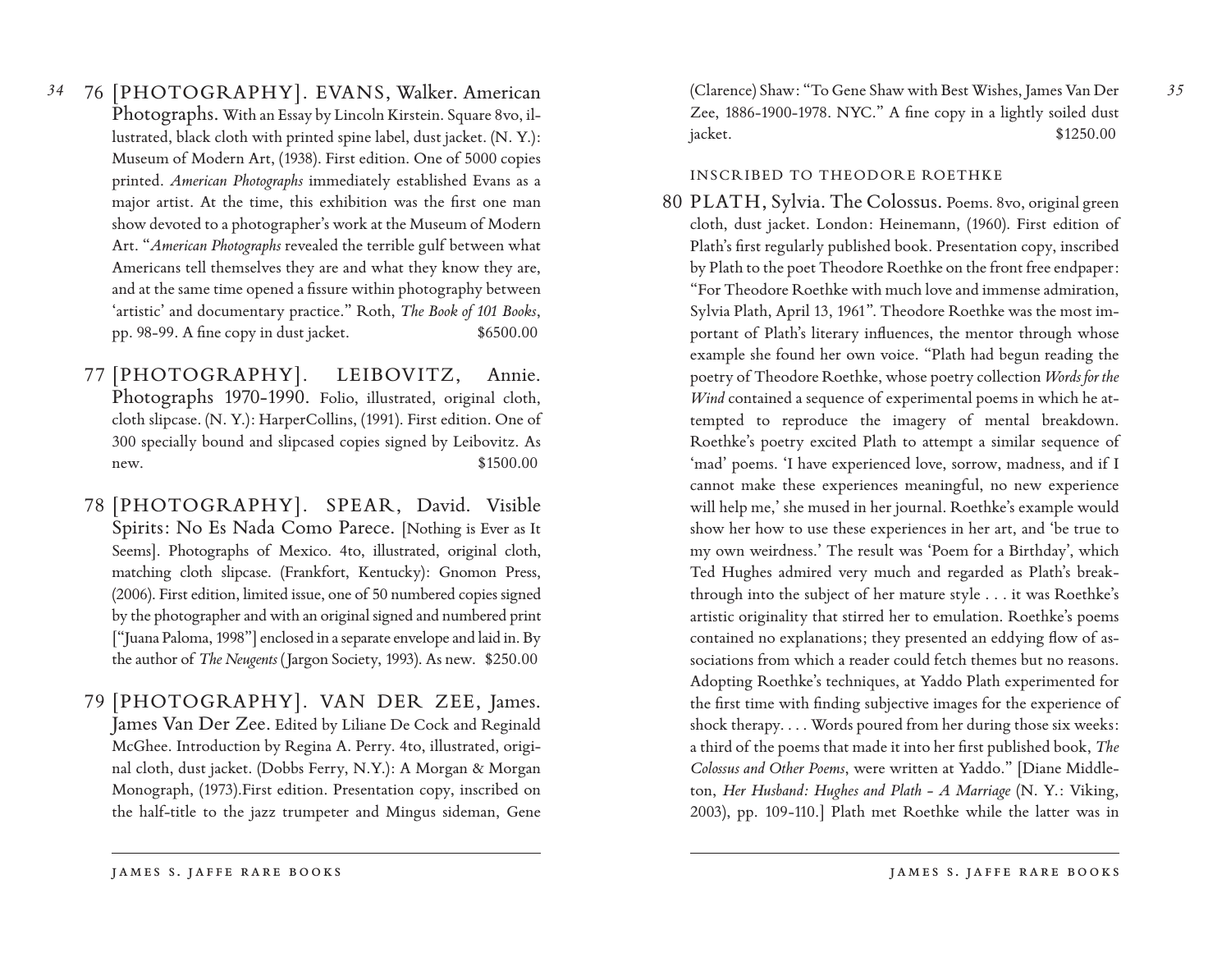- *36* England during the winter of 1960-61, and her inscription in this copy of *The Colossus* (which she must have sent him after he returned to America in March 1961) testifies to the profound bond she felt she shared with him. One of the finest association copies imaginable of the only book of Plath's poetry published during her lifetime. A fine copy in dust jacket.  $$50,000.00$ 
	- 81 POUND, Ezra. Personae. The Collected Poems of Ezra Pound. Including Ripostes, Lustra, Homage To Sextus Propertius, H. S. Mauberley. 8vo, frontispiece by Henri Gaudier-Brzeska, illustrated, original blue cloth, dust jacket. N. Y.: Boni & Liveright, 1926. First edition of this selection of all of Ezra Pound's poems to date except the unfinished *Cantos*. Gallup A27a. A fine copy in dust jacket and rare thus. \$3500.00
	- 82 POUND, Ezra. Selected Poems. Edited With An Introduction By T. S. Eliot. 8vo, original parchment-backed boards. London: Faber & Gwyer, (1928). First edition. One of 100 copies printed on English handmade paper and signed by Pound. Gallup A30b. In light of Pound's almost exclusive subsequent preoccupation with his *Cantos* – the first collected volume of which was published in 1930 – this selection represents both a summation and valediction to Pound's early poetry. Faint offsetting to free endpapers, otherwise a very fine copy, preserved in a black half-morocco slipcase. \$5000.00
	- 83 POUND, Ezra. Opere Scelte. A cura di Mary de Rachewiltz. Introduzione di Aldo Tagliaferri. Small thick 8vo, original navy blue leather, acetate dust jacket, in publisher's pictorial paper slipcase. (Milano): Arnoldo Mondadori Editore, (1970). First edition of these selected works, edited by Pound's daughter. Gallup D81h. Inscribed, and signed twice, by Pound to "John Skelton" in a fragile hand on the half-title at Spoleto in July 1971. This 1466-page "Selected Works" is divided into three parts: poetry, translations, and criticism and non-fiction. In the first section, Pound's poems are

printed in English with facing Italian translations. Many of the translations were done by Pound himself, while others were done by such important Italian poets as Salvatore Quasimodo and Giuseppe Ungaretti. Mary de Rachewiltz contributed a chronology of Pound's life and the notes and bibliography at the end of the volume. A very fine copy; extremely unusual in signed state. \$3500.00

- 84 POWELL, Anthony. What's Become Of Waring? 8vo, original terra-cotta cloth, dust jacket. London: Cassell & Co, (1939). First edition of Powell's rarest book. Lilley A.6(a). The title for Powell's comic novel comes from Robert Browning's poem "Waring": "What's become of Waring / Since he gave us all the slip, / Chose land-travel or seafaring, / Boots and chest or staff and scrip, / Rather than pace up and down / Any longer London-town?" The novel concerns T. T. Waring, a celebrated travel-writer, who lives in the South of France under various pseudonyms, who has never been to any of the exotic places about which he writes, and who cribs his romantic travelogues from guide books in local libraries. Very light offsetting to endpapers and faint foxing to top and fore-edges, otherwise a fine copy in slightly rubbed and dusty jacket, with a faint stain on the front panel, a small nick at the base of the back panel, and a few tiny closed tears. Notwithstanding these flaws, this is a remarkably fine copy of a title widely acknowledged to be unobtainable in dust jacket; in fact, this is the first copy of *What's Become of Waring?*in dust jacket that we have seen offered for sale in over twenty years. \$25,000.00
- 85 RÉAGE, Pauline [Pseudonym of Anne Desclos]. Histoire D'O par Pauline Réage. Avec Une Preface de Jean Paulhan. Small 8vo, illustrated with a title-page vignette by Hans Belmer, original paper and glassine wrappers. A Sceaux: Chez Jean-Jacques Pauvert, 1954. First edition of this celebrated erotic novel which won the Prix des Deux Magots in 1955. One of approximately 100 copies impressed with the erotic Belmer etching on the titlepage out of a total edition of 600 copies printed. Pauline Réage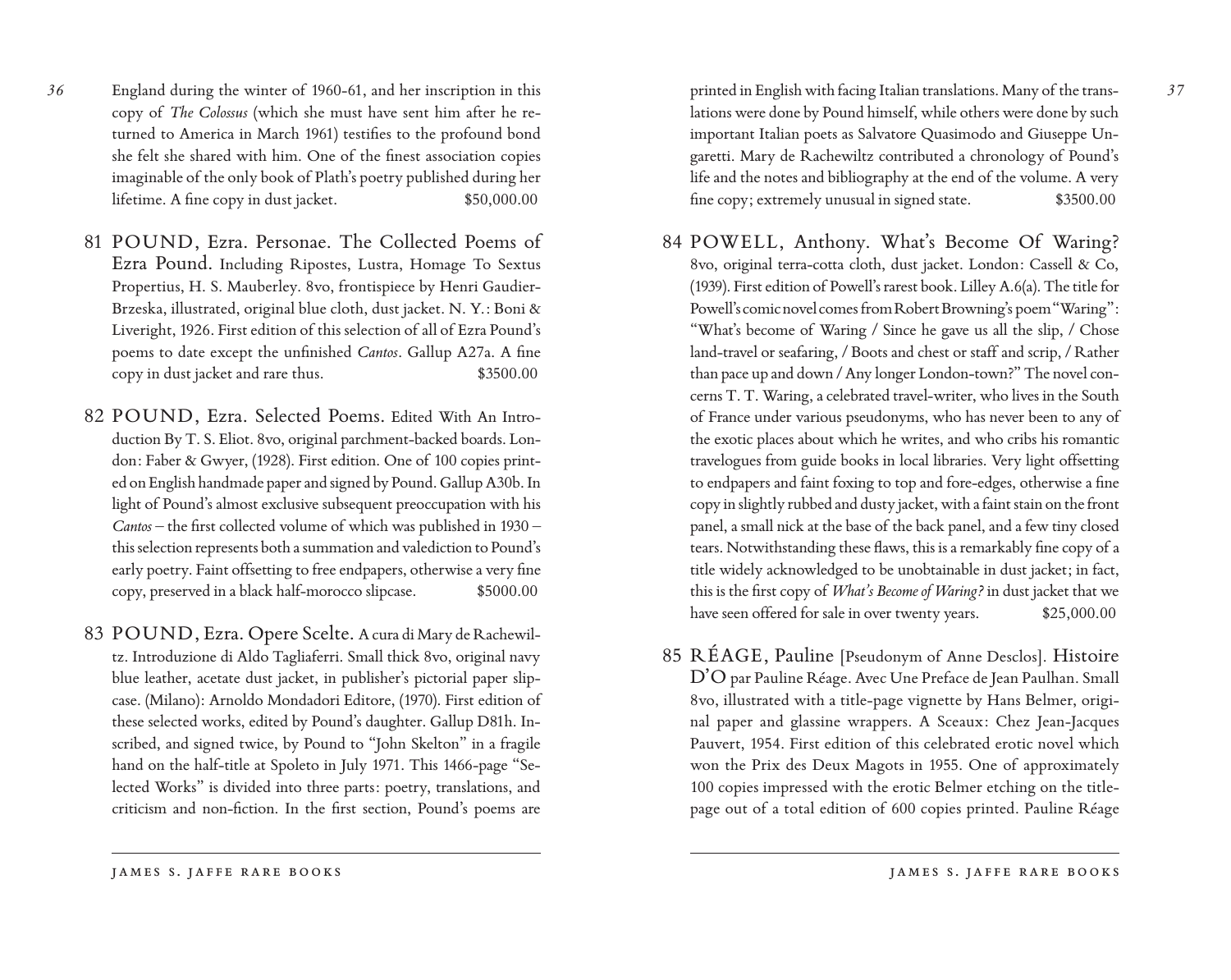was the pseudonym of Dominique Aury, which was in turn the professional pen name of Anne Desclos. Desclos joined the publishing firm of Gallimard as an editorial secretary after completing her studies at the Sorbonne. An avid reader of English and American literature, she was a translator and a highly respected critic who served on the juries for several prominent literary awards. Jean Paulhan, her employer and lover, remarked to her that a female was not capable of writing an erotic novel, so to prove him wrong she wrote *Histoire D'O*, a graphic sadomasochistic novel that was published under the pseudonym "Pauline Réage" (a pen name that she did not reveal until a few years before her death) in June of 1954. The French government, scandalized by the novel, brought obscenity charges against the publisher and the author, but the case was eventually thrown out in 1959, although the court restricted sales of the book to minors and instituted a ban on publicity, which was finally lifted in 1967. Fore-edge of several pages at the back of the book very slightly marked, otherwise a very good copy in slightly rubbed original glassine of this rare issue. Publisher's flyer laid in.  $$2500.00$ 

- 86 RICH, Adrienne. Focus. 8vo, original wrappers. Cambridge, Massachusetts: (Lowell-Adams House Printers, 1966). First edition. One of only 100 copies printed and signed by the poet. A fine copy.  $$450.00$
- 87 RIDING, Laura. Experts Are Puzzled. 8vo, original cloth, dust jacket. London: Jonathan Cape, (1930). First edition of this idiosyncratic collection of essays, including the autobiographical "Obsession". As Riding prefaces her book, "I am not an expert, I am not puzzled. If you are in search of information you must listen to your own young familiar voice singing and scratch your own young familiar breast where it itches. I am only a poor stranger of a fixed old age and not at all puzzled." Dust jacket very slightly foxed, otherwise a fine copy. Rare, especially in this condition. \$750.00
- 88 SASSOON, Siegfried. Sonnets. 4to, original cloth-backed blue boards. [N.p.]: 'privately printed' [for the author], 1909. First edition. One of approximately 50 copies printed. Keynes A4. The present edition was based on *Sonnets and Verses*, which had been printed for Sassoon earlier in the year in an edition of approximately 35 ordinary and 3 special copies, but which he had destroyed "in a fit of self-criticism" (Keynes A3); only one copy of the ordinary issue remains, and it is at the Humanities Research Center, University of Texas at Austin. Eleven of the poems from *Sonnets and Verses* were "drastically revised and rather sumptuously reprinted from the destroyed edition" (The Weald of Youth, London: 1942, p. 87), and these, together with six new poems, make up *Sonnets*. The present copy is annotated and amended in pencil by Sassoon, who has added a title in pencil reading Sonnets. By Lord Simon Snooks. Nine of the seventeen poems have been corrected in pencil, some lightly, but in "Perilous Music', Sassoon has virtually rewritten the octave. Five of the poems are annotated with the date on which they were published in the magazine Academy. Although the copy which Keynes describes is similarly amended and annotated (as are others that have been offered at auction), no other copy appears to bear a manuscript title incorporating the pseudonym of "Lord Simon Snooks". Keynes A4. Covers lightly rubbed, otherwise a very good copy of one of Sassoon's rarest books. \$7500.00
- 89 SASSOON, Siegfried. The War Poems Of Siegfried Sassoon. 12mo, original red cloth with printed labels, dust jacket. London: Heinemann, 1919. First edition of one of Sassoon's most important collections of poetry. One of 2000 copies printed. Keynes A20. A fine copy in the rare dust jacket which is very slightly worn and faded at the spine. \$2250.00
- 90 SASSOON, Siegfried. Memoirs Of A Fox-Hunting Man. With Illustrations By William Nicholson. 8vo, illustrated, original decorated vellum, t.e.g. London: Faber & Faber, (1929). First illustrated edition of Sassoon's classic autobiographical novel of Eng-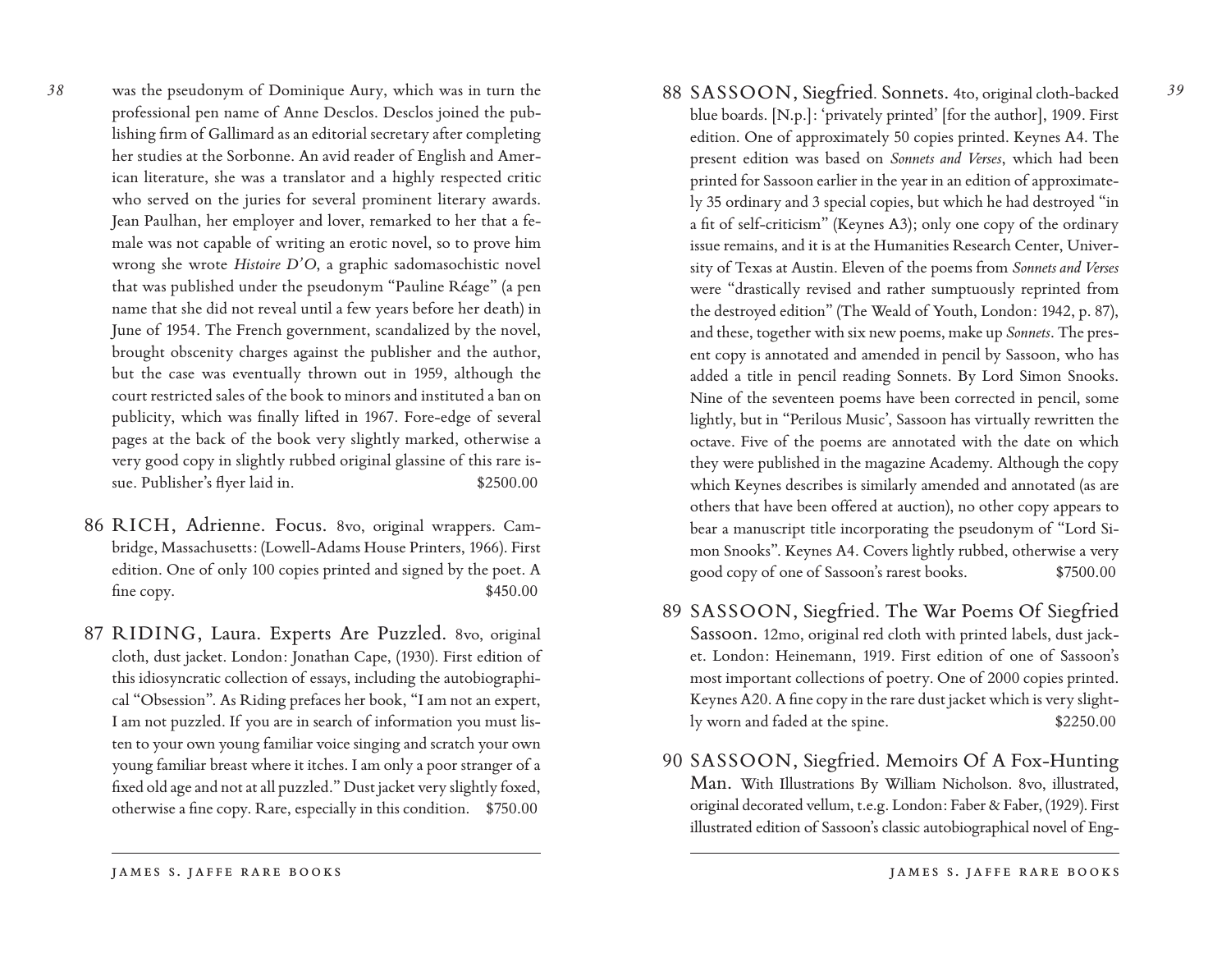- *40*
- land before the Great War. Limited to 300 numbered copies printed on English hand-made paper at the Chiswick Press and signed by Sassoon & Nicholson. Keynes A30d. Covers lightly dust-soiled, otherwise a fine copy, lacking the dust jacket which, judging by its scarcity, seems not to have been issued with every copy.  $$1250.00$

#### INSCRIBED TO TED BERRIGAN

91 SCHUYLER, James. The Morning of the Poem. 8vo, original cloth-backed boards, dust jacket. N. Y.: Farrar Straus & Giroux, (1980). First edition of Schuyler's Pulitzer Prize-winning collection. Presentation copy, inscribed on the front free endpaper by Schuyler to a fellow New York School poet: "for Ted [Berrigan] - love & admiration - Jimmy, Aug 80". The Morning of the Poem, which won the Pulitzer Prize in 1981 in part owing to the advocacy of John Ashbery, one of the judges, earned Schuyler a wider and more appreciative audience. Berrigan's admiration for Schuyler is well-documented. In a letter dated January 30, 1964, Berrigan, who was editing "C" Magazine at the time, wrote to Schuyler, whom he had yet to meet: "I'm putting together "C" number 7 now, and hope to get it out in three weeks. I'm tremendously impressed with it so far, and 'The Home Book' is the prize piece among poems by Frank O'Hara and Kenneth Koch . . . What a good writer you are! . . . I'm just dazzled by the graceful quality of your writing! . . . whenever your name comes up everyone has lots of things of yours in mind that they think are great and should be published immediately! Your work makes up an 'underground movement' all by itself!" Five years later, in a letter to Joe Brainard, Berrigan said, "I always want to read Jimmy." Michael Skolnick remembered his last meeting with Berrigan, and how Berrigan "had just completed on tape a scholarly and no doubt ardent interview with James Schuyler and, unrestrained, he proclaimed this fact joyously." - Anne Waldman, ed., *Nice To See You* (Minneapolis: Coffee House Press, 1991), p. 7-8, p. 43, p. 162. Berrigan died on July 4, 1983. A wonderful association copy, in fine condition.  $$2500.00$ 

- *41*
- 92 SEBALD, W. G. "Unerzählt." 33 Miniaturen. Small 4to, original half morocco & gray cloth, silk ribbon marker, in matching original cloth and cardstock slipcase. Munchen: Carl Hanser Verlag, 2002. First edition. One of only 33 numbered copies signed by Hans Magnus Enzensberger, who contributes the prefatory poem "Abschied von Max Sebald." A long collaboration between Sebald and Tripp that was left almost-completed at the time of Sebald's sudden death, the book is unfortunately not signed by Sebald. The book consists of 33 original signed prints by Tripp depicting pairs of eyes, each image being accompanied by a "miniature" poem by Sebald, as well as Tripp's signed frontispiece portrait etching of Sebald. Among the subjects whose eyes are depicted are William Burroughs, Truman Capote, Samuel Beckett, Marcel Proust, Francis Bacon, Jasper Johns, Robert Ryman, Barnett Newman, Andre Masson, Michael Hamburger, Rembrandt, Richard Hamilton, Anna and W. G. Sebald. This beautiful and severely limited edition preceded the trade edition by several months and was quickly sold out. As new, with acid-free box and publisher's shipping carton. \$3750.00
- 93 SNYDER, Gary. The Blue Sky. Oblong 12mo, original white printed wrappers. N. Y.: Phoenix Book Shop, 1969. First edition. One of only 26 lettered hors commerce copies, of which this is copy "S", presumably intended for the author, who in turn gave it back to his publisher, James Laughlin of New Directions. On the colophon page, Snyder has inscribed the book "for James Laughlin, 26.xi.40069". Very fine copy, in the original envelope. \$1500.00
- 94 SPENDER, Stephen. "Virginia Woolf: A Tribute." Corrected typescript, 2 pages, 4to, (No place; no date). Corrected typescript of Spender's sensitive memorial essay on Virginia Woolf, which begins "In these dark times, the death of Virginia Woolf cannot strike her circle of friends and admirers except as a light which has gone out. Whatever its significance, her loss is irreparable. Her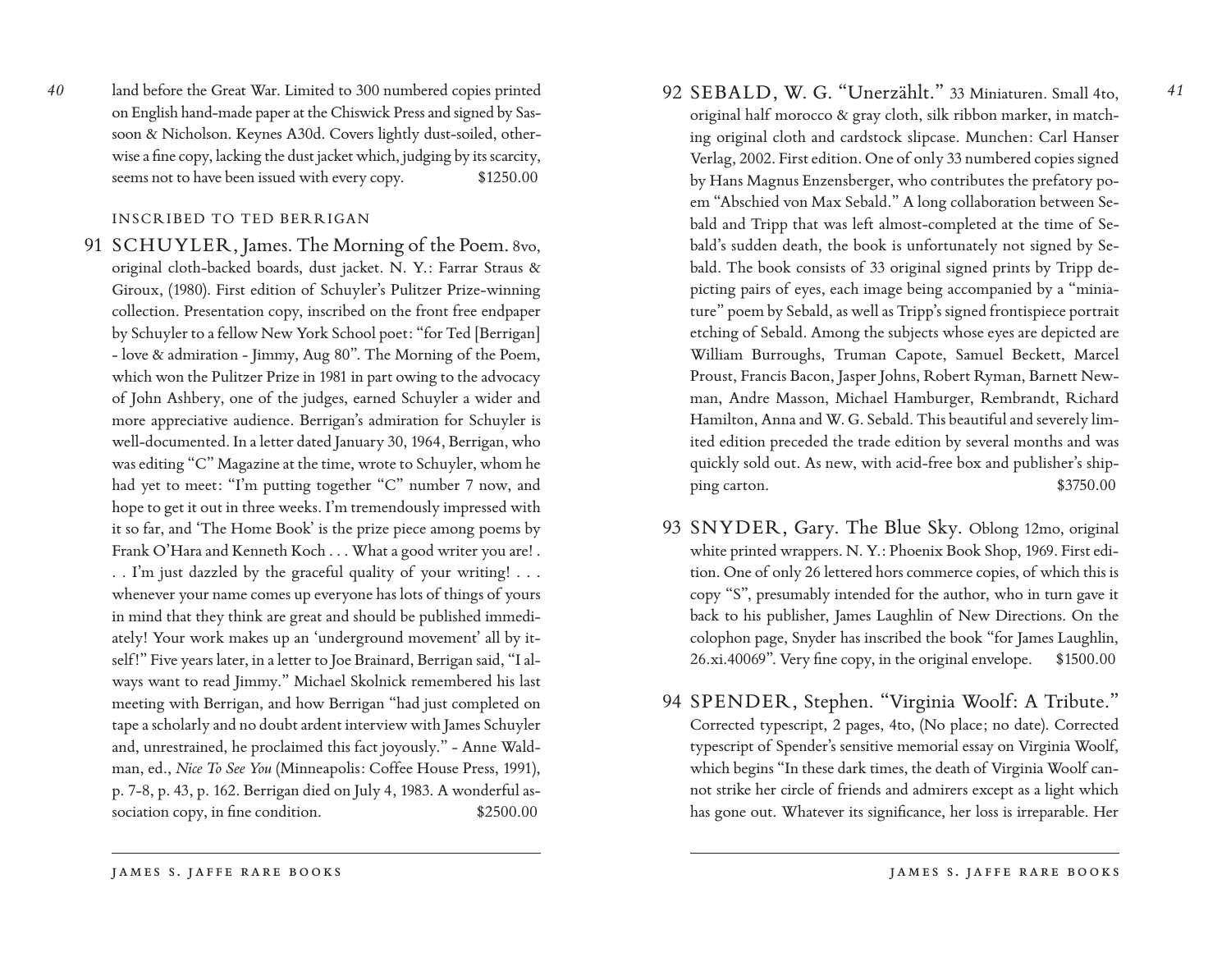*42*

strength – and perhaps also her weakness – lay in her rare mind and personality. Moreover, the quality of what she created had the undiluted purity of one of those essentially uncorrupted natures which seem set aside from the world for a special task by the strangest conjunction of fortune and misfortune." Spender's corrections are few, and incidental, and the typescript is unsigned.  $$1500.00$ 

#### INSCRIBED TO NATALIE BARNEY

95 STEIN, Gertrude. Portrait of Mabel Dodge at the Villa Curonia. 8vo, original wrappers. Florence: Privately Printed, 1912. First edition of Stein's second book. One of 300 copies printed. Wilson A2. Presentation copy, inscribed by Stein to Natalie Clifford Barney, the wealthy American "Amazon": "To Natalie Barney at the rue Jacob from Gertrude Stein." An extraordinary association copy, linking two women who in their different, even contrary, ways personified the expatriate lives of the two most prominent American lesbians in Paris during the first half of the Twentieth Century. Both women conducted famous salons, each in her own very different style, and with her own distinctive preferences: Stein at 27, rue de Fleurus from 1903; Barney at 20, rue Jacob from 1909. "The two salons could not have had less in common: Barney's was formal, old-fashioned, almost stuffy, while the Steins' was casual, unassuming, and open to virtually anyone. Nor could these two women have seen their place in the Paris community less similarly. Natalie Barney never used her salon to further her own career as a writer, nor did she set herself up as the center of the salon. Her purpose was to bring people together, to foster the work of other artists (many of whom were women), and to embrace the cultural life of the Left Bank community. Barney's was a feminist effort that would eventually become an endeavor on behalf of lesbian literature and art. Gertrude Stein's role was quite different. She very soon displaced her brother as the spokesperson on art and literature, placing herself at the center of the Saturday evenings at home, gathering the men around her while consigning

the 'wives' to other rooms, where they entertained themselves or were entertained by Alice Toklas. Stein began promoting herself as the resident genius of the Left Bank. . . . Stein wanted a place among the men of this community, and she accepted the implicit patriarchal belief that women were isolated and domesticated precisely because they were weak and nonintellectual. . . . Stein's Paris years record her struggle to prove that she was stronger, more talented, and intellectually superior to the men." Shari Benstock, *Women of the Left Bank*. Paris, 1900-1940 (Austin: University of Texas Press, 1986), p. 15. Virgil Thomson noted that there was no rivalry between Stein and Barney because "they weren't doing the same thing", and in 1927, Barney feted Stein at her Academie des Femmes. A fine copy of Stein's rarest book, preserved in a red halfmorocco slipcase.  $$25,000.00$ 

- 96 STEINBECK, John. The Grapes of Wrath. 8vo, original cloth, dust jacket designed by Elmer Hader. N. Y.: The Viking Press, (1939). First edition of Steinbeck's masterpiece. Goldstone A12. Winner of the Pulitzer Prize in 1940. A brilliant copy, as new, preserved in a half-morocco slipcase.  $$15,000.00$
- 97 STEVENS, Wallace. Ideas of Order. 8vo, original paper & glassine wrappers. N. Y.: Alcestis Press, 1935. First edition of the author's second book. One of 135 numbered copies printed on Strathmore paper signed by Stevens (out of a total edition of 165 copies). Edelstein A2a. Glassine dust jacket lightly chipped, otherwise a fine copy.  $$6500.00$
- 98 STEVENS, Wallace. A Primitive like an Orb, a poem by Wallace Stevens with drawings by Kurt Seligmann. 8vo, original orange paper wrappers. (N. Y.): Banyan Press, 1948. First edition. Limited to 500 copies. Edelstein A13. Although not called for, this copy is signed by Stevens. A fine copy, rarely found signed by the poet.  $$2500.00$

*43*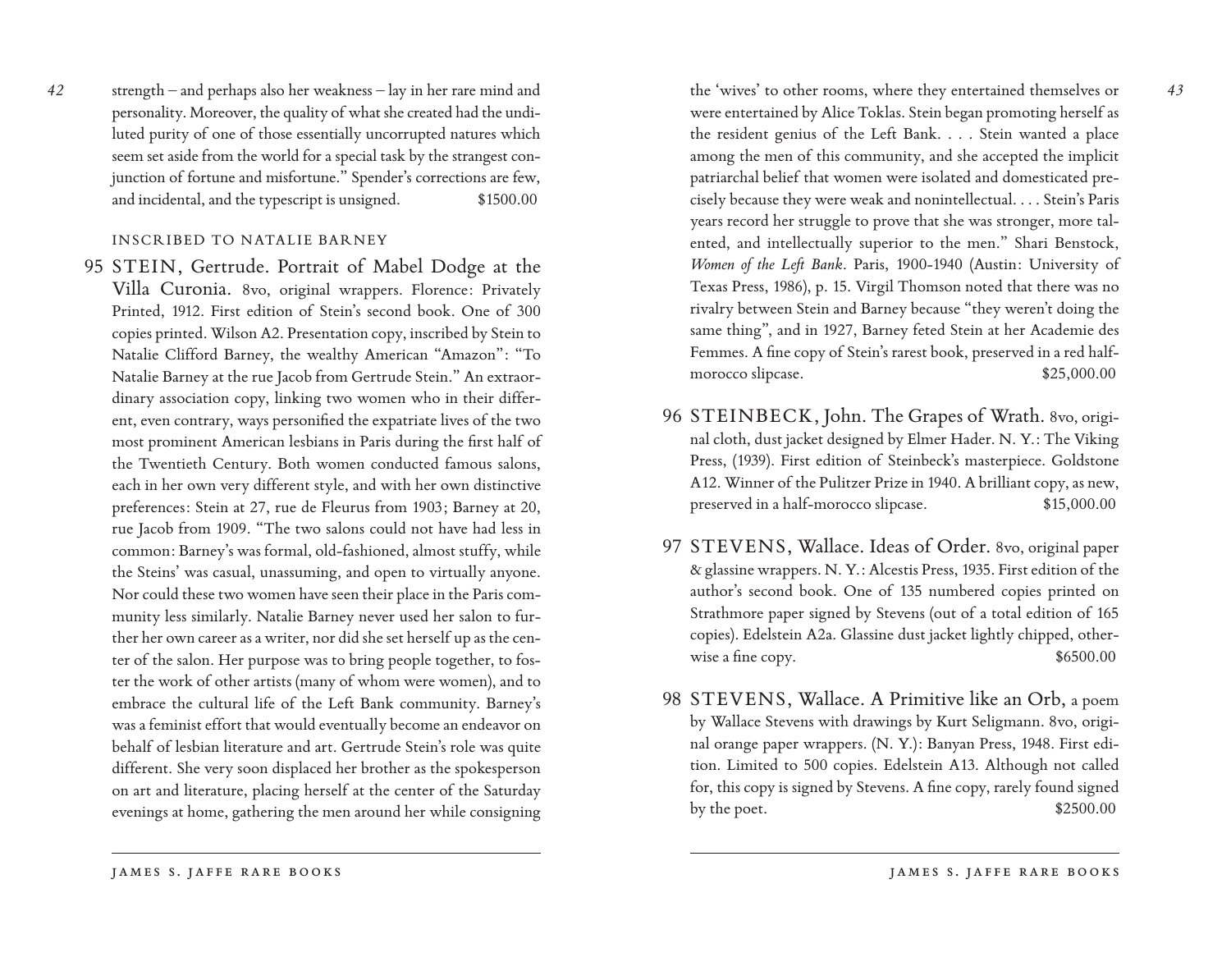- *44* 99 STEVENS, Wallace. The Relations Between Poetry and Painting. Small 4to, pamphlet with printed self-wrappers. N. Y.: Museum of Modern Art, (1951). First edition. Edelstein A15. Signed by Stevens. Wrappers slightly soiled, otherwise a fine copy. \$1500.00
	- 100 STEVENS, Wallace. The Collected Poems. Thick 8vo, frontispiece, original cloth, dust jacket. N. Y.: Knopf, 1954. First edition of the poet's last work, winner of the Pulitzer Prize. One of 2500 numbered copies. Edelstein A23. Presentation copy, inscribed near the time of publication on the half-title: "For Doc, Wallace Stevens, Oct. 4, 1954". The recipient was Ivan ("Doc") Daugherty, one of Stevens' closest friends and associates at the Hartford Insurance Company and one of the pall-bearers at the poet's funeral. [See Peter Brazeau, *Parts of a World: Wallace Stevens Remembered* (N. Y.: Random House, 1983)]. The poet was diagnosed with stomach cancer not long after publication of The Collected Poems, the last book published during his lifetime. He died in 1955. Books signed by Stevens are uncommon, but signed copies of his *Collected Poems* are especially scarce; and genuine association copies of Stevens' books are extremely rare. A fine copy in very slightly faded dust jacket.  $$12,500.00$
	- 101 STEVENS, Wallace. The Collected Poems. Thick 8vo, frontispiece, original cloth, dust jacket. N. Y.: Knopf, 1954. First edition of the poet's last work, winner of the Pulitzer Prize. One of 2500 numbered copies. Edelstein A23. A fine copy in dust jacket, which is lightly soiled on the back panel. \$1500.00
	- 102 TATE, James. If It Would All Please Hurry. A Poem. Etchings & Engravings by Stephen Riley. Folio, with original prints, loose sheets in folding box. Amherst: Shanachie Press, 1980. First edition. One of only 10 lettered copies reserved for the author and artist (this being copy "J") out of a total edition of 35

copies produced, of which 25 roman-numeraled copies were for sale; all copies were signed by the poet and the artist, with each of the original prints also numbered and signed in the margin by the artist. Presentation copy, inscribed by both Tate and Riley to Stanley Wiater, the man who brought the poet and artist together. Riley's inscription reads "For my friend Stan - fellow bibliophile, confidant, taster of the fantastic and esoteric, to whom in large part the very existence of this suite is due. With thanks - Stephen Riley / 1 September 1980." Tate's inscription reads: "For Stan, without whom it wouldn't have . . . because of whom it has. Horror of horror - with friendship, Jim Tate." Stephen Riley, who illustrated and published *If It Would All Please Hurry* was a young artist in his twenties, who died not long after the portfolio was published. Stanley Wiater is a writer of horror fiction, who attended the University of Massachusetts at Amherst in the Seventies. According to Wiater, the edition fell short of its stated limitation, which would account for its rarity on the market. Portfolio lightly soiled, otherwise a very fine copy, perhaps the most desirable copy, of this pub- $\text{lication.}$   $\text{\$6500.00}$ 

- 103 THOMAS, Dylan. The Map Of Love. Verse And Prose. 8vo, frontispiece portrait, original mauve cloth, dust jacket. London: J. M. Dent & Sons Ltd., (1939). First edition, first binding. One of 1000 copies of this issue out of a total edition of 2000 copies. Rolph B4. Includes "When all my Five and Country Senses see", "After the Funeral (In memory of Ann Jones)", "The Tombstone told when she died", and "Twenty-four Years remind the Tears of my Eyes", among other poems. Light foxing as usual, otherwise a fine copy in lightly foxed dust jacket. Very scarce in this condition. \$2000.00
- 104 THOMAS, Dylan. Deaths And Entrances. Poems. 12mo, original orange cloth, dust jacket. London: J. M. Dent & Sons Ltd., (1946). First edition. Signed and dated "1952" by Thomas on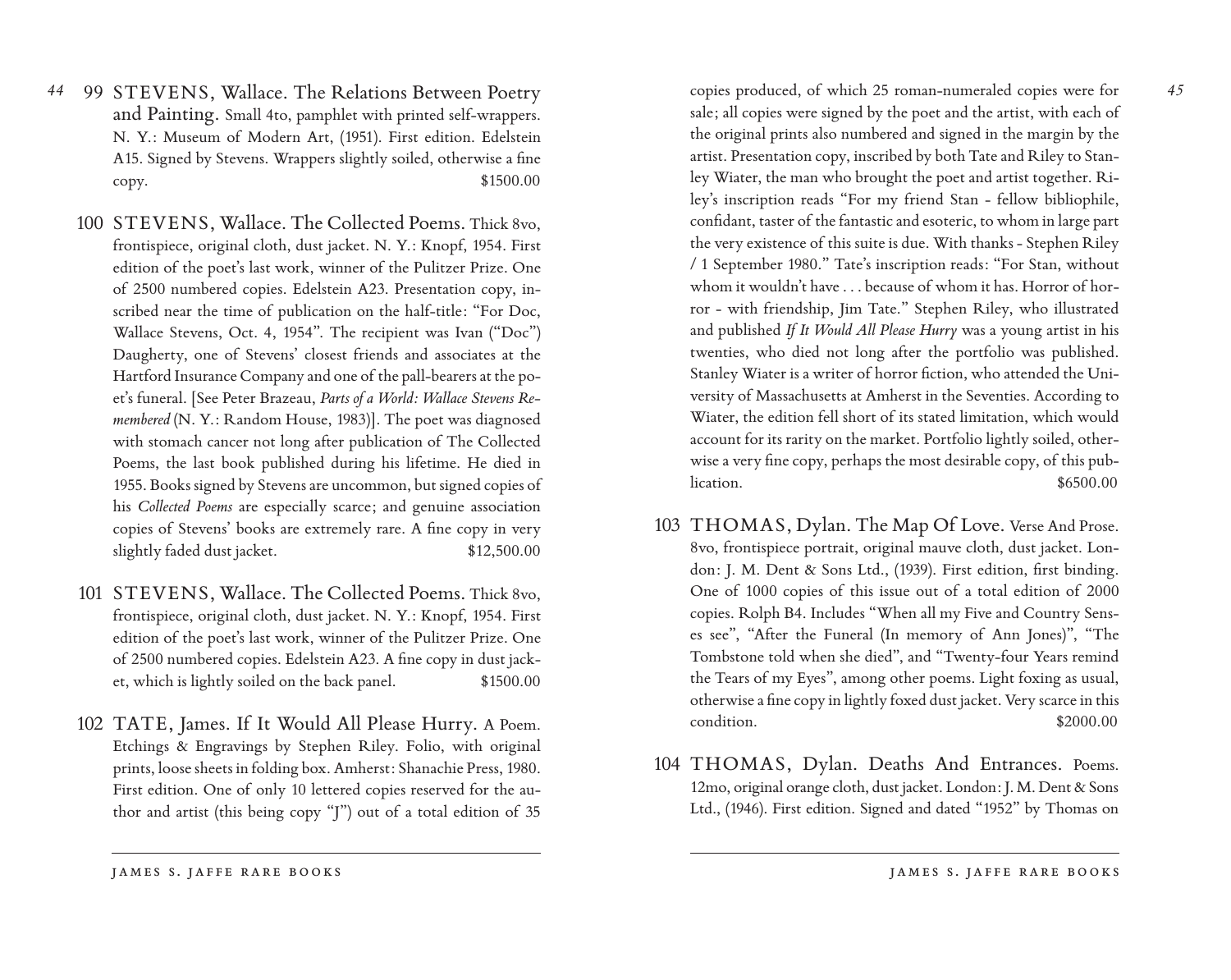the front free endpaper. One of 3000 copies printed. Rolph B10. *Connolly 100*, 96a. Includes "A Refusal to Mourn the Death, By Fire, of a Child in London", "Poem in October ('It was my thirtieth year to heaven')", "In my craft or Sullen Art", and "Fern Hill", among other wonderful poems. Very fine copy, in a custom-made cloth chemise and quarter morocco and cloth slipcase.  $$5000.00$ 

# ONE OF TEN COPIES ON JAPAN VELLUM, INSCRIBED TO CAITLIN

*46*

105 THOMAS, Dylan. Twenty-six Poems. 4to, original quarter vellum & boards, slipcase. (No place: James Laughlin & J. M. Dent & Sons Ltd., 1949). First edition, deluxe issue. One of only 10 copies printed on Japan vellum, out of a total edition of 150 copies printed by Hans Mardersteig at the Officina Bodoni in Verona, and signed by Thomas; the present copy being copy number three. The bibliographer notes that evidence suggests that "the vellum copies preceded the hand-made paper issue by about two days." Rolph B13. Presentation copy from the poet to his wife, inscribed on the colophon page: "for my dear Caitlin from Dylan." Dylan Thomas and Caitlin MacNamara's marriage was legendary, as much for its love as its volatility. "He said he loved me; that I was the only woman for him; and, whatever the evidence to the contrary, I believed him, and still do; and I am grateful for that important bit of faith. There is, happily, no limit to the faith of human nature in believing what it wants to believe." – Caitlin Thomas, *Left Over Life To Kill* (London: Putnam, 1957), pp. 11-12. Dylan Thomas died in 1953, and when Caitlin Thomas died forty-one years later, in 1994, she was buried beside her husband in Laugharne. *Twenty-Six Poems* is a selection of Thomas' best poems, including "I see the boys of summer", "After the funeral", "The hand that signed the paper", "There was a saviour", "Ballad of the Long-Legged Bait", "Deaths and Entrances", "Fern Hill", "A Refusal to Mourn", "In my craft and sullen art", and "In Country Sleep", among others. A magical association copy of Thomas's most beautiful book.  $$75,000.00$ 

- 106 THOMAS, Dylan. Collected Poems. 1934-1952. 8vo, frontispiece, blue cloth, dust jacket. London: J. M. Dent, (1952). First edition. One of 4760 copies printed. Rolph B16. Presentation copy, inscribed by the poet to his literary agent at David Higham Ltd. on the front free endpaper: "to Jean Le Roy from Dylan Thomas, gratefully. 1953". A fine copy in slightly dust-soiled jacket with very light wear to extremities.  $$6500.00$
- 107 THOMAS, Dylan. Original holograph manuscript of his poem "A Refusal to Mourn the Death, By Fire, of a Child In London". 8vo, 2 pages, on lined notebook paper, written on rectos only. (No place: no date). A fine authorial manuscript of Thomas's magnificent anti-elegy for a child killed in the Blitz, the most remarkable English poem of World War II. One of Thomas's most resonant poems, "A Refusal To Mourn" attains an Old Testament rhetorical grandeur as it rises to its famous climax: "I shall not murder / The mankind of her going with a grave truth / Nor blaspheme down the stations of the breath / With any further / Elegy of innocence and youth. / Deep with the first dead lies London's daughter, / Robed in the long friends, / The grains beyond age, the dark veins of her mother, / Secret by the unmourning water / Of the riding Thames. / After the first death, there is no other". Complete manuscripts of important poems by Dylan Thomas are rare. The present manuscript is written on the small, lined notebook paper that Thomas used for many of his manuscript notes and drafts. Some light soiling, otherwise in fine condition, preserved in chemise and full black morocco folding box. \$30,000.00
- 108 THOMAS, Dylan. Original holograph manuscript draft of the poem "In The White Giant's Thigh", 2 pages on a single leaf, 4to, with an additional, smaller piece of paper, on which are written further lines of the poem. (No place: no date). An early draft of one of Thomas's late poems, which first appeared in the Princess Marguerite Caetani's *Botteghe Oscure*, No.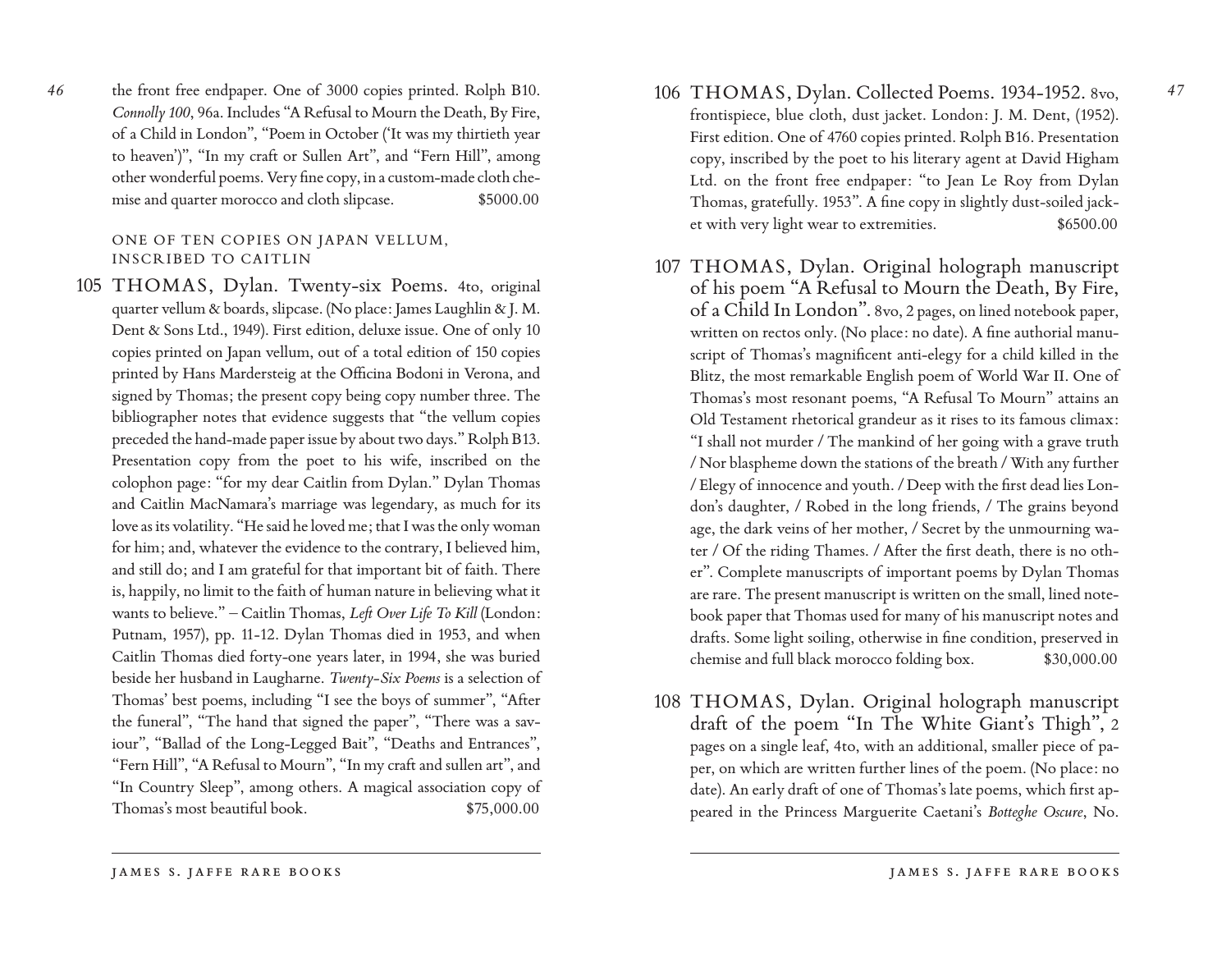VI, in November 1950, and then in *In Country Sleep*, with the last twelve lines rewritten. Thomas revised the poem further before it appeared in his *Collected Poems*. Rolph A108. A roman numeral "I" at the beginning of the poem, below the title, suggests that Thomas conceived of the poem initially as comprising the first part of a longer poem, and that this page represents his draft of a hypothetical first part of that poem. However, it is not entirely clear whether this roman numeral was meant to indicate that Thomas calculated that this particular poem was to be divided into distinct parts, or whether the annotation refers to the fact that Thomas conceived "In The White Giant's Thigh" to be the first part of a long poem or sequence of poems, collectively called "In Country Heaven", of which "In The White Giant's Thigh" was to form the first part. The long poem was left unfinished at his death. [*Dylan Thomas: The Poems*. Ed. By Daniel Jones. London: Dent, 1971), pp. 275-277]. As Rolph notes, however, the poem was "grouped not in 'verses' in the strict sense but freely according to the pulse of the poem. That Thomas did not build the poem round a rigid preconceived framework is indicated by the rearrangement of the second version." – Rolph A108. The draft manuscript comprises 38 lines, of which only the first 16 lines remain in their present order in the published version; the remaining 22 lines, which show signs of considerable further revision, were either abandoned, reworked, or placed in a different order in the poem. On the verso, Thomas has made isolated notes, specifically jotting down various rhymes, and reworking a few lines, only a few words of which appear in the finished poem. In the poem, Thomas employs the phrase "moonshade petticoats galed high", whereas in his scattered notes, the picture is rather more brazen: "Their moonshine petticoats over their heads". Not that what Thomas has in mind is not clear. Although the manuscript does not represent a complete version of the poem as we know it, it does not appear to be a fragment, but rather a preliminary phase of composition showing, essentially, the basic themes and structure of the poem, which Thomas elaborated,

eventually expanding the poem to its full length of 60 lines. In the process, lines and phrases which appear in this draft are transformed and re-arranged. On the smaller piece of paper, there are twelve lines of poetry, which represent a later, but still very unfinished, version of lines 17-26 of the poem. Here, Thomas appears to have continued working on the poem, and has put the notation "2/" at the top of the manuscript, as if to suggest that this would be the second section of the poem. However, the first four lines of this portion of manuscript represent Thomas's revision of lines  $17 - 20$  of the published poem, specifically that part where "moonshine petticoats over their heads" becomes "moonshade / Petticoats galed high." However, here, the line continues: "or shy with the bobtail boys", which Thomas afterwards changes to its final form: "or why with the rough riding boys". In the margin of this fragment, Thomas has indicated the sense he was trying to achieve, noting the words "headlong, riding, bobtail, leaping". Of the remaining lines on this sheet, a few are retained in the final version of the poem, but the majority of lines are rejected. On the verso of this sheet, there is part of a prose composition concerning Welsh artists who live and work in Wales, as contrasted to Welsh artists who live elsewhere. The paragraph begins: "Five artists – if you will excuse us – of Wales are all living and working in Wales, four of us in Swansea." The fact that "In The White Giant's Thigh" was conceived as part of the sequence of poems called "In Country Heaven" may explain the roman numeral at the top of this manuscript. According to Caitlin Thomas, "Dylan would spend a long time thinking about a new poem before starting to write . . . The structure of the poem and its meaning were clear in his mind before he began, even though it then might take him months and months of work to find the words and the images, the rhythms and the rhymes that he later built around this structure. . . . Sometimes Dylan would work through hundreds – yes, hundreds – of different work-sheets, changing a word here or a comma there, until he was satisfied." After a fight, Caitlin Thomas tore the final version of "In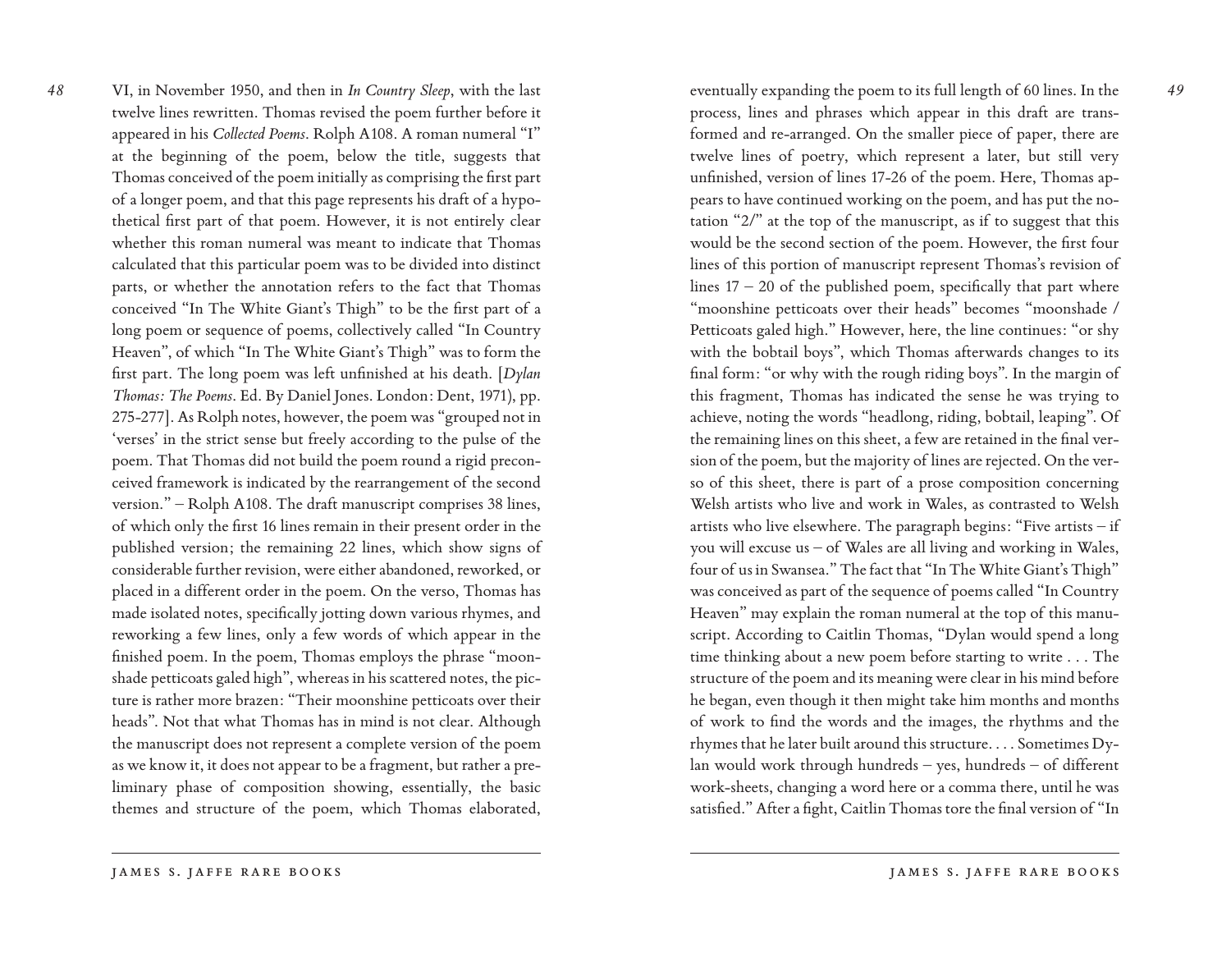- *50* The White Giant's Thigh" into pieces and threw them out of the window of the Boat House; then, in a fit of remorse, she went out in the pre-dawn hours to gather up the fragments and give them back to her husband. *Caitlin: A Warring Absence*. By Caitlin Thomas with George Tremlett. (London: Secker & Warburg, 1986), pp. 125-126. 147. Both leaves are in fine condition.  $$9500.00$ 
	- 109 THOMAS, Dylan. Original holograph manuscript draft of "Lament", 1 page, 4to, on lined notebook paper. (No place: no date). An early draft of one of Thomas's late poems, which was first published in *Botteghe Oscure*, No. VIII, in November 1951, and then in *In Country Sleep*. Rolph A110. The draft comprises two twelve-line stanzas resembling the first two stanzas of the published poem. However, in this version, only the first three lines of the first stanza appear as they are in the final version; the remaining nine lines are for the most part abandoned. In the second stanza, the first three lines are again the same as in the finished version, while the rest of the lines have been substantially rewritten, with more phrases retained than in the case of the previous stanza. For example, in this draft, Thomas has written: "I whistled all night in the sizzling flues, / Midwives grew where I hung my breeches . . ."; he has then circled the word "sizzling" which he replaced with the word "twisted". In the published version, these lines read as follows: "I whistled all night in the twisted flues, / Midwives grew in the midnight ditches". In the draft version, the last three lines are: "Whatsoever I did in the coal - / Black night, I left my fiery prints . . . But I never gave mind to my soul." Thomas dropped the last line of the second stanza in this draft, rejecting the rather obvious statement. In the published version, the last two lines read: "Whatsoever I did in the coal - / Black night, I left my quivering prints." Right-hand margin of leaf roughly torn, evidently where it was torn from a notebook; otherwise the manuscript is in fine condition. \$7500.00

110 (THOMAS, Edward). Six Poems by Edward Eastaway. 4to, illustrated by James Guthrie, original gray wrappers with printed label. Flansham, Sussex: Pear Tree Press, (1916). First edition of Thomas' rare first book of poems, the first appearance of any of his poems in book form, privately printed in an edition stated to consist of 100 copies printed by hand and in color from intaglio plates by James Guthrie at the Pear Tree Press; however, according to Eckert, Thomas' biographer and bibliographer, "less than a hundred copies" were actually printed, and "the plates are now destroyed." In addition to "Sedge-Warblers", "Cock-Crow", and "Beauty", Six Poems includes "This is no case of petty right or wrong", "A Private", and "Aspens". Of the edition, Eckert notes that "There are variations in size and in colour - each book is usually done in two colours - and there may be copies varying in collation between the first and second states." The present copy is such a variant: it is printed using two colors, but it comprises fourteen leaves, as called for in the first state; but these leaves are handmade paper, as called for in the second state, rather than "Jap vellum" which was used in the first state; in addition, the pagination, or placement of the illustrations and text, varies: in this copy, the full length illustration appears on p. 7 rather than on p. 9; and as in the first state, there is no illustration on p. 17. The present copy is presumably a later, mixed state of the book, a not unusual phenomenon as most copies we have seen represent variant states of the book. Eckert notes that "usually those of the second state" were numbered, and this copy is annotated on the colophon page in Guthrie's hand: "Of 100 copies, no. 73". Although Eckert also notes that "Each copy is signed by James Guthrie", this copy is not so signed. Of special interest is the fact that the book is preserved in a grey cloth folding box, which bears labels printed at the Pear Tree Press. On the cover is the half-title label, which is also used on the front wrapper of the book; and on the inside of the box is another, larger label which notes: "The book is printed for subscribers from the plates: plain 10/6 each, or coloured, on larger paper, One Guinea." According to Eckert, the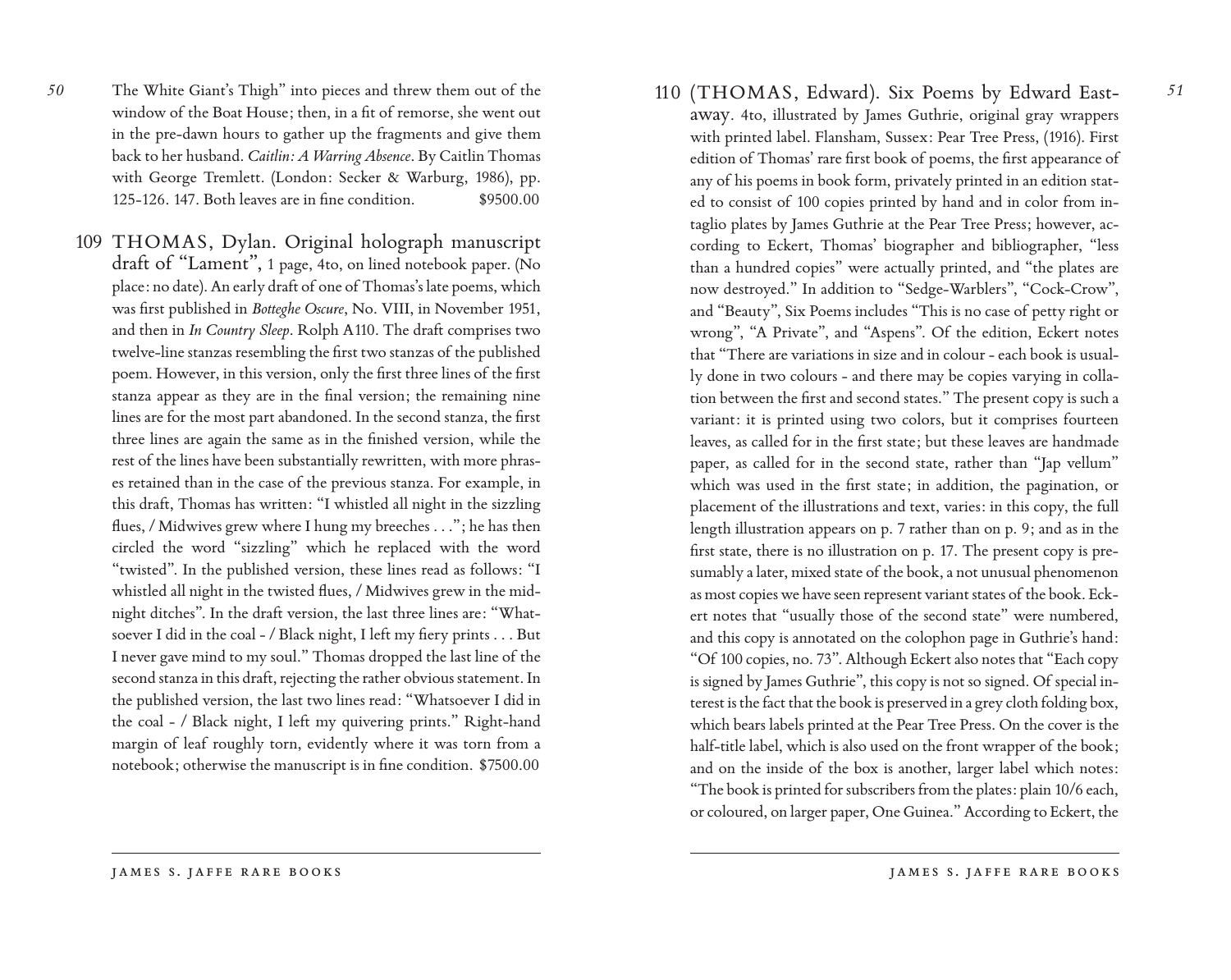first issue of the book was published at 21s (1916-1921), and the second issue at £2 2s. Both the book itself, and the protective box, are in mint condition. A superb copy of Thomas' rarest book, far and away the finest copy we have seen, from the library of Simon Nowell-Smith, with a card with his annotations laid in, preserved in a green half-morocco slipcase.

*52*

\$15,000.00

111 THOMAS, Edward. Collected Poems. With A Foreword By Walter De La Mare. 8vo, frontispiece photograph portrait by F. H. Evans, original holland-backed boards with printed label on spine. London: Selwyn & Blount, 1920. First edition. One of 100 numbered copies printed on Japon vellum. Eckert pp. 246-247. The Great War slaughtered more men than poets, but of the poets whom it killed, perhaps none held more promise than Thomas (born 1878), who was killed at Arras in April 1917 not long after arriving at the Front. He was 39, but he had not been writing poetry long, only a few years since Robert Frost converted him from the popular nature writings by which he had made his living. Although its mastery of the pastoral and romantic elements characteristic of Georgian poetry is pronounced, Thomas' poetry transcends the constraints of its historical and literary contexts. The poems for which he is best known, and which prefigured his future greatness, are notable for their clarity, brooding melancholy, and remorseless honesty. Thomas' best known poems include "Tears", "Tall Nettles", "February Afternoon", "The Parting", "The Owl", "The New House", "Rain", "I never saw that land before", "The Trumpet", "Lights Out", and "Out in the Dark". Only twenty-seven of his poems had appeared in print during his lifetime; 144 poems make up the definitive edition of his *Collected Poems* (1978). A very fine copy, preserved in a green half-morocco slipcase. \$5000.00

- 112 [THOMAS, Edward]. An Annual of New Poetry 1917. 8vo, original pale gray boards, dust jacket. London: Constable and Company Ltd., (1917). First edition, including eleven poems by Edward Thomas which appeared in print here under his pseudonym "Edward Eastaway" for the first time, as well as six poems by Robert Frost, in addition to other contributions by Gordon Bottomley, W. H. Davies, John Drinkwater, Wilfred Gibson, T. Sturge Moore, and R. C. Trevelyan. Eckert p. 259. The rare dust jacket is chipped at the head of the spine and shows some minor wear at the corners, otherwise a fine copy of this important wartime anthology.  $$2250.00$
- 113 TOMLINSON, H. M. All Our Yesterdays. With A Portrait Frontispiece From A Drawing By Percy Smith. Tall 8vo, original cloth, t.e.g., ribbon bookmark, glassine dust jacket, cloth slipcase. London: William Heinemann Ltd., 1930. First edition of this World War I novel. Limited to 1025 numbered copies signed by Tomlinson. Dedication copy, inscribed by the author to his daughter Dorothy, who was one of the dedicatees of the book: "Dorothy's copy of some of our yesterdays. / from Daddy / Ridgewood 1931". The printed dedication to Tomlinson's children reads: "To Dorothy, Margery and Charley". During the war, Tomlinson was an official correspondent for the British Army in France, but in 1917 he resigned that job out of hatred for the war, and returned to England to work with H. W. Massingham on *The Nation*, which opposed the war. Primarily an expository writer, H. M. Tomlinson is best known for his travel book *The Sea And The Jungle*. *All Our Yesterdays* is one of the better novels of the Great War. Some light foxing, otherwise a fine copy in worn glassine & slightly dust-soiled slipcase. \$1250.00
- 114 VALERY, Paul. An Evening With Mr. Teste. Translated by Ronald Davis. Avec Une Preface Intedite de L'Auteur. Small 8vo, full red crushed morocco, a.e.g., with the original wrappers bound in by Huber. Paris: Ronald Davis, 1925. First edition in Eng-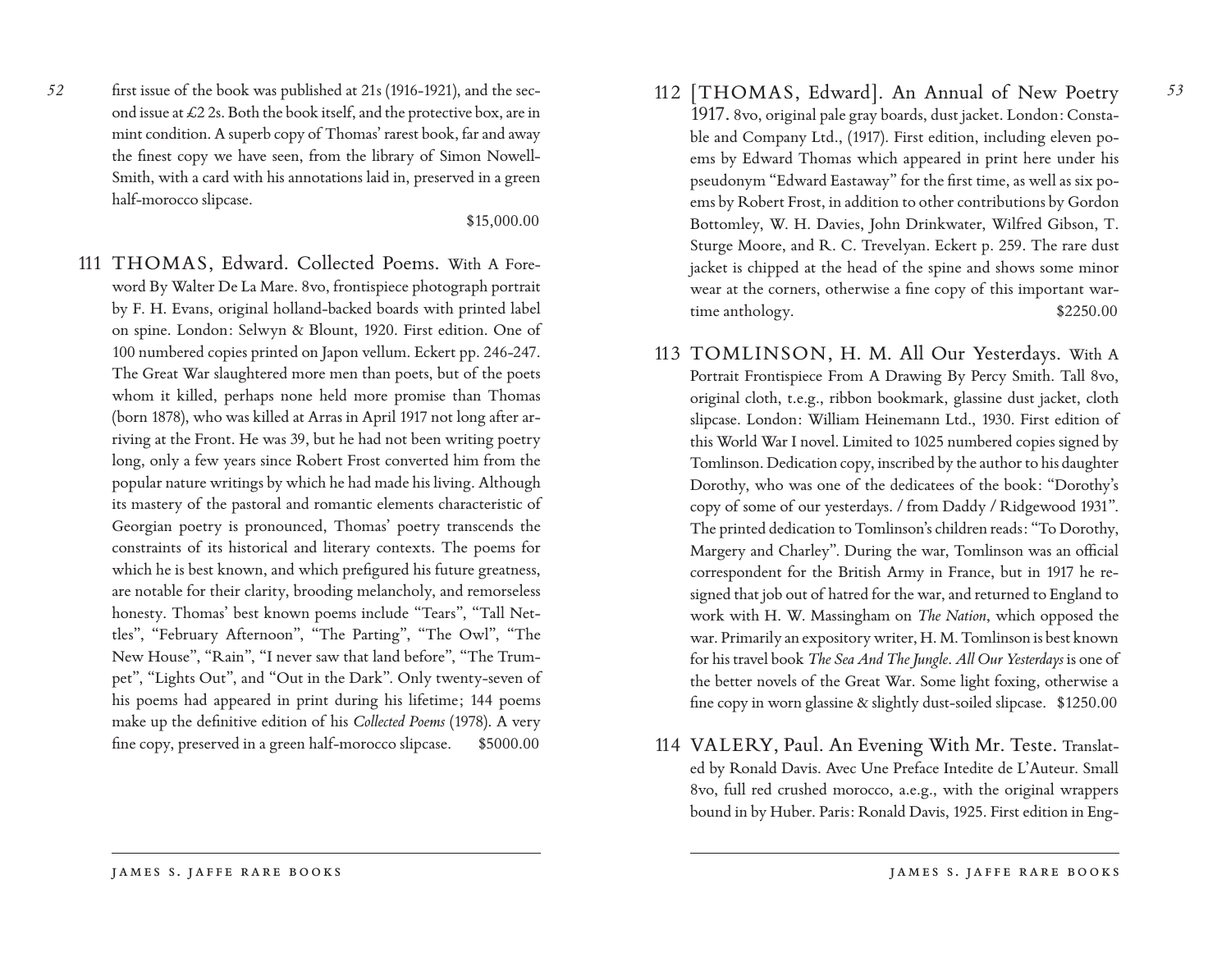lish of *La Soiree avec Monsieur Teste*, which was originally published in 1919. Valery's nine page preface, in French, is published here for the first time. Limited to 208 copies printed by Louis Kaldor, of which this is one of 200 on verge Rives Paper. Presentation copy, inscribed by Valery and the publisher/translator to the latter's wife, for whom this copy was press-numbered "No. 1" and designated "Printed for Mrs. Ronald Davis" on the colophon page. On the front free endpaper, Ronald Davis has inscribed the book "To my darling wife with fondest love this first copy of our child, Ronald Davis". Above Davis's inscription, Valery has written: "Exemplaire de Madame Ronald Davis avec les hommages de Paul Valery." Ronald Davis published a number of books in the early 1920s, including editions of Valery's *Poesies de la Conque* in 1925 and *Le cimetière marin* and *Lettre à un ami* in 1926. A very fine copy.  $$1250.00$ 

#### DEDICATION COPY

- 115 WELTY, Eudora. The Ponder Heart. Drawings by Joe Krush. 8vo, original cloth-backed boards, dust jacket. N. Y.: Harcourt Brace & Co., (1954). First edition. Polk A9.1. The Dedication Copy, inscribed by Welty to Mary Lou Aswell: "For Mary Lou with my love, Eudora, New Year's Day 1954". Welty dedicated *The Ponder Heart* to two friends and editors: William Maxwell, her editor at *The New Yorker*, and Mary Lou Aswell, her editor at *Harper's Bazaar*. Covers slightly worn at extremities, otherwise a fine copy in dust jacket, with invitations to the premier performance of the play version of *The Ponder Heart* and the private party afterwards, each in its original envelope, laid in.  $$7500.00$
- 116 WELTY, Eudora. One Writer's Beginnings. 8vo, illustrated, original cloth, dust jacket. Cambridge: Harvard University Press, 1984. First edition of Welty's autobiography. Presentation copy, inscribed by Welty to one of her best friends and her editor at *Harper's Bazaar*, Mary Lou Aswell: "For dearest Mary Lou who already knows the story, with my love always, Eudora, February 1984".

Top corner bumped, otherwise a fine copy in lightly worn jacket. Significant association copies of Welty's books are rare. \$2500.00

- 117 WHARTON, Edith. Italian Villas And Their Gardens. Illustrated With Pictures By Maxfield Parrish And By Photographs. 4to, illustrated, original cloth. N. Y.: The Century Co., 1904. First edition. Garrison A10.1.a. Faint spotting to front cover, very slight rubbing at extremities, otherwise an unusually fine, bright copy of this beautiful book, far superior to the majority of copies of the first edition one sees (often erroneously catalogued). \$2500.00
- 118 WILLIAMS, C. K. Creatures. Small 4to, original quarter black morocco & hand-made paste-paper over boards, paper slipcase, by Claudia Cohen. Haverford, PA.: Green Shade, 2006. First edition, deluxe issue, of this collection of recent poems, preceding their appearance in Williams' *Collected Poems* (2006*)*. One of 26 lettered copies printed on Twinrocker handmade paper at The Grenfell Press, specially bound, and signed by the poet. As new, at publication price.  $$850.00$
- 119 WILLIAMS, C. K. Creatures. Small 4to, original handmade paper wrappers by ClaudiaCohen.Haverford, PA.: Green Shade, 2006. First edition of this collection of recent poems, preceding their appearance in Williams' *Collected Poems* (2006). One of 150 numbered copies designed by Leslie Miller and printed by hand at The Grenfell Press and signed by the poet. As new, at publication price. \$150.00
- 120 WILLIAMS, Jonathan. Four Jargonelles from The Herbalist's Notebook. 8vo, wrappers. (Cambridge, MA: Lowell House Printers, 1966). First edition. One of only 60 copies printed, signed by the poet. Jaffe A38. Fine copy. Rare. 450.00
- 121 WILLIAMS, Tennessee. A Streetcar Named Desire. 8vo, original decorated pink boards, dust jacket. New York: New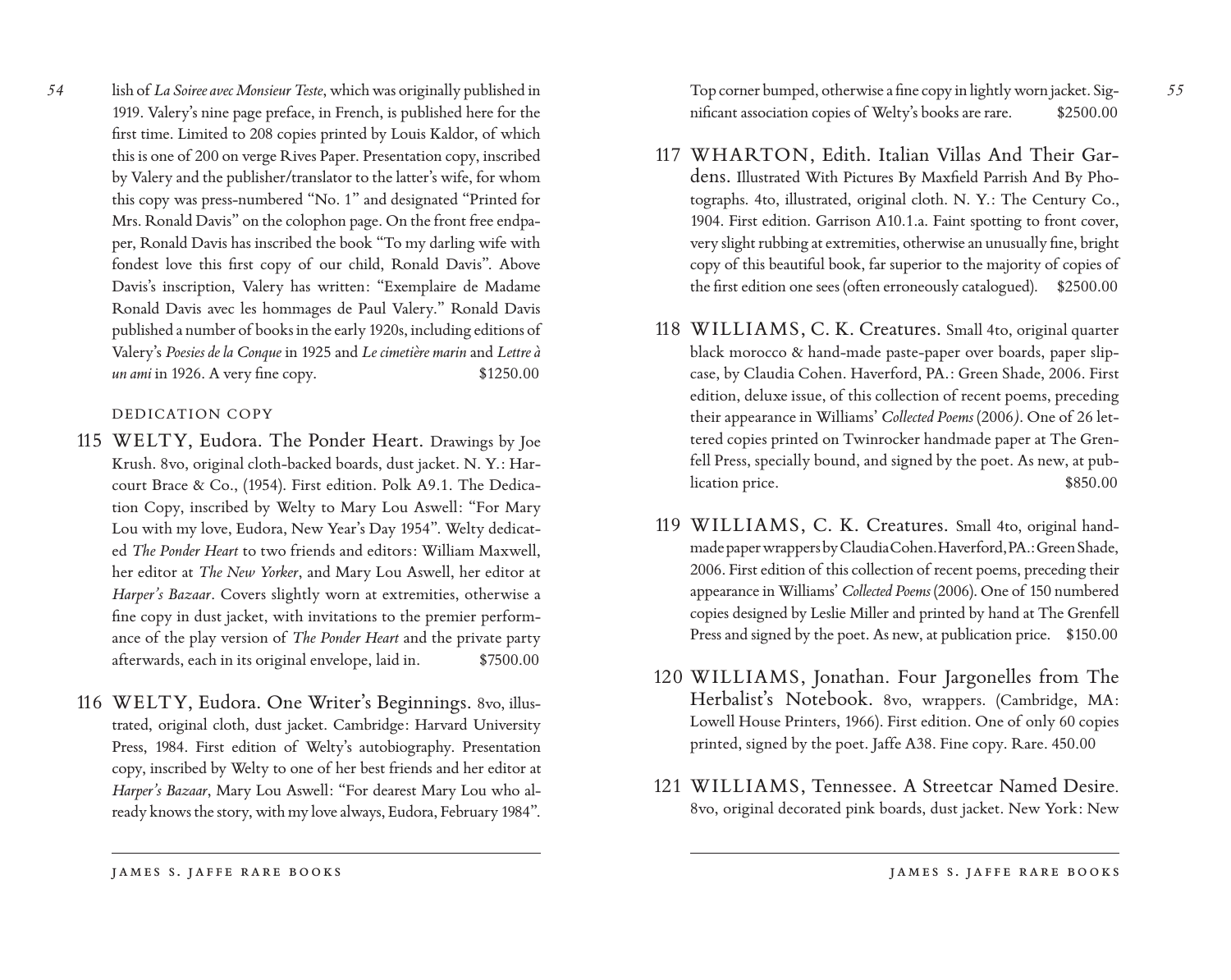- *56* Directions, (1947). First edition. Signed in full by Williams on the front free endpaper. A spectacular copy of this perishable book, virtually as new in bright, unfaded dust jacket. \$25,000.00
	- 122 WILLIAMS, Tennessee. The Theatre of Tennessee Williams. Volume I: Battle of Angels, The Glass Menagerie, A Streetcar Named Desire. Volume II: The Eccentricities of a Nightingale, Summer and Smoke, The Rose Tattoo, Camino Real. Volume III: Cat on a Hot Tin Roof, Orpheus Descending, Suddenly Last Summer. Volume IV: Sweet Bird of Youth, Period of Adjustment, The Night of the Iguana. Volume V: The Milk Train Doesn't Stop Here Anymore, Kingdom of Earth, Small Craft Warnings, The Two-Character Play. Volume VI: 27 Wagons Full of Cotton and Other Short Plays. Volume VII: In the Bar of a Tokyo Hotel and Other Plays. Volume VIII: Vieux Carré, A Lovely Sunday for Creve Coeur, Clothes for a Summer Hotel, The Red Devil Battery Sign. 8 volumes, 8vo, cloth, dust jackets. (N. Y.): New Directions, (1971-1992). First editions, complete set. Volumes I-III: one of 3000 copies printed. Volume IV: one of 2000 copies printed. Volume V: 3120 copies. Volume VI: 3000 copies. Volume VII: 3044 copies. Volume VIII: one of 1000 hardbound copies. Crandell AA13. Except for the last one, each volume signed by Williams. Dust jackets a little sunned, otherwise a fine set. \$3000.00
	- 123 WILLIAMS, William Carlos. I Wanted to Write a Poem. The Autobiography of the Works of a Poet. Reported and Edited by Edith Heal. 8vo, original cloth, dust jacket. Boston: Beacon Press, (1958). First edition. One of 3543 copies printed. Wallace A43a. Presentation copy, signed by Williams on the front free endpaper and inscribed by the editor, Edith Heal, beneath: "and the interviewer (who learned all about literature - if not life - from that brilliant young fellow - Albert Kornfeld) As always, the notso-shrinking violet, Edith". A fine copy in lightly soiled and worn dust jacket, preserved in a half-morocco slipcase.  $$500.00$

124 WOOLF, Virginia. A Room Of One's Own. 8vo, original red cloth. N. Y.: The Fountain Press; London: The Hogarth Press, 1929. First edition of Woolf 's prose masterpiece. Limited to 492 copies signed by the author in her characteristic purple ink. Kirkpatrick A12a. *A Room Of One's Own* is a beautiful evocation of why a woman must have money and a room of her own if she is to write fiction. Now a feminist classic, *A Room of One's Own* was based on two shorter lectures Woolf delivered on the specified topic of women and fiction at Newnham and Girton Colleges, Cambridge in 1928. It may be necessary to remind the historically challenged that at the time she prescribed these two seemingly simple requirements, neither money nor a room of one's own were within the foreseeable reach of most women in the world. For those who feel that Virginia Woolf 's genius found its fullest expression

in her numerous occasional essays, it is not surprising that so many of her admirers should give this discourse pride of place among her works. A very fine copy without printed jacket as issued, preserved in a half-morocco folding box. \$12,500.00

## ONE OF TWELVE COPIES BOUND IN FULL VELLUM

125 YEATS, W. B. The Wind Among the Reeds. Small 8vo, original full vellum, decorated in gilt after a Celtic design by Althea Gyles. London: Elkin Mathews, 1899. First edition, the rare issue in vellum binding: "An unspecified number of copies of *The Wind Among the Reeds* were issued in full vellum binding with the design stamped in gold." The present copy includes the errata slip, which was tipped-in some copies. Wade 27. According to Charles Ricketts, who suggested the deluxe binding to Yeats, only 12 copies of the first edition were bound in this fashion. "Mathews and Yeats has been at odds over the binding for *The Wind* for some time before its publication . . . Yeats envisioned his new book of poems with an appropriate cover design and a frontispiece. For these he chose an artist close to the Celtic movement, Althea Gyles, who had done the cover design for *The Secret Rose*." At Yeats's insistence, Mathews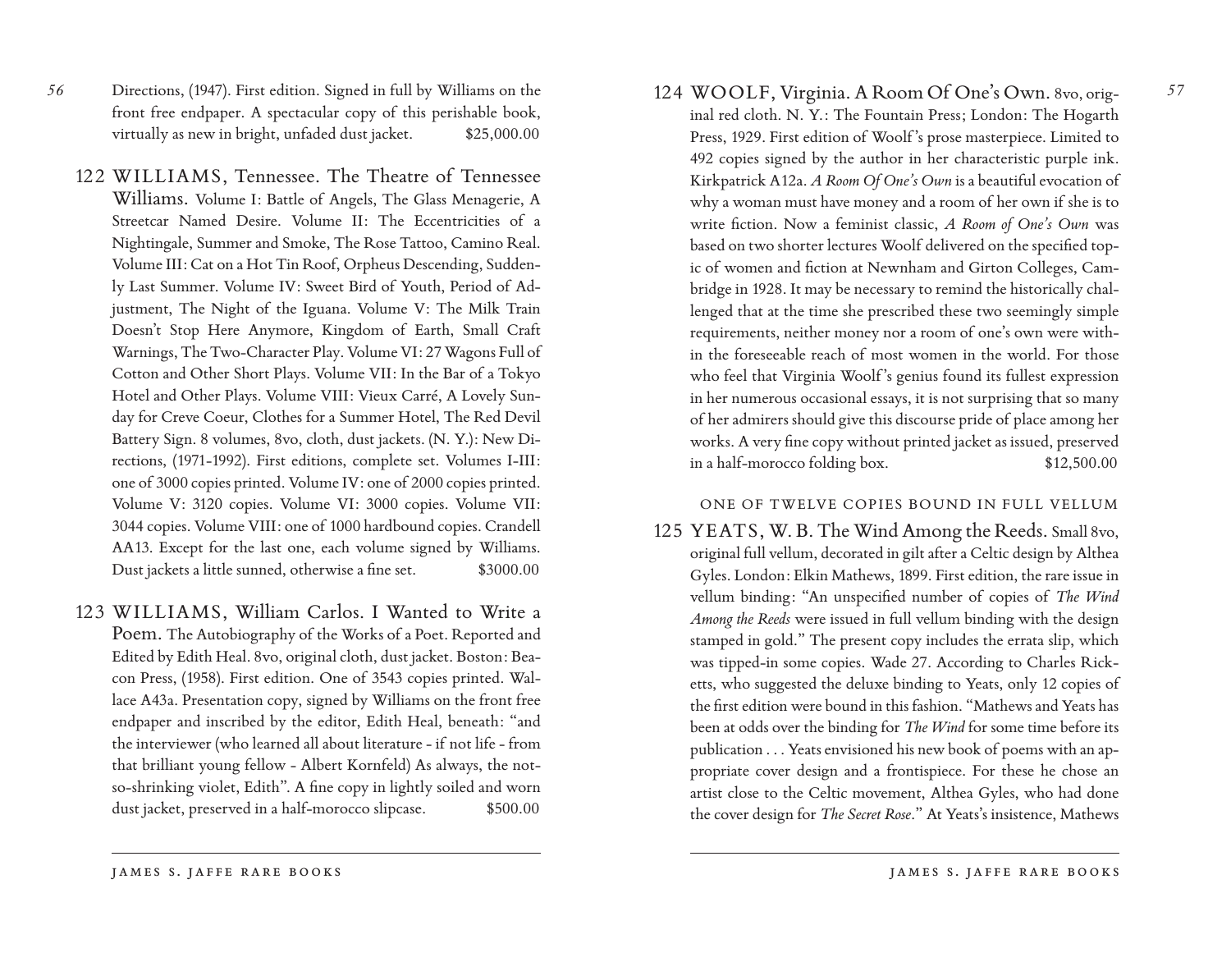finally adopted Gyles' design, and agreed to print the cover of the ordinary edition of the book in gilt. "It was probably after this debate over the binding for the ordinary issue of the first printing of *The Wind* that Charles Ricketts . . . suggested to Yeats that *The Wind* also be issued in deluxe form in full vellum with Gyles's design in gilt. . . . According to Ricketts, only 12 full vellum copies of the deluxe edition were bound out of the 500 copies" of the first edition. *The Wind Among the Reeds* was "the finest volume of poetry produced by the Celtic movement" and the "culminating achievement of the Symbolist movement in the nineties." In the opinion of Richard Ellmann, it "'set the method for the modern movement, as in 1798 Wordsworth's and Coleridge's *Lyrical Ballads* shaped the Romantic Movement.'" [James G. Nelson, *Elkin Mathews: Publisher to Yeats, Joyce, Pound* (Madison: University of Wisconsin Press, 1989), pp. 77-85] Of this, his most beautiful book, Yeats observed rather majestically that "the binding of this book pleases me well." Not surprisingly, Oxford University Press adopted Althea Gyles's design for *The Wind Among the Reeds* as the background design for the dust jackets of Roy Foster's definitive two-volume biography of the poet. The present copy is in superb condition, as new, preserved in a dark green half-morocco slipcase. \$27,500.00

126 (YEATS, W. B.). Is the Order of R.R. & A.C. to remain a Magical Order? Written in March, 1901, and Given to the Adepti of the Order of R.R. & A.C. in April, 1901. 16mo, original printed brown wrappers. (NP: NP), 1901. First edition of one of Yeats' rarest publications. The statement, "This Essay must not be given to any but Adepti of the Order of R.R. & A.C.", printed on the front cover. "The Order Rubidae Rosae & Aureae Crucis was apparently a section of the Order of the Golden Dawn, the mystical society to which Yeats belonged. Each member adopted a motto, usually in Latin, and was known in the Order by the initials of the motto; Yeats was D aemon E st D eus I nversus." The essay is signed on the last page using Yeats' society nickname, D.E.D.I., which translates as "a demon is an inverted god". Wade 33. *Is the Order of R.R. & A.C. to remain a Magical Order?* was written for the Golden Dawn, and published secretly. It consists of "a wide-ranging consideration of the position of magic in the cosmic order. It holds, therefore, an important place in WBY's canon; but it was written for adepts, probably with the conscious intention of asserting the Christian, Cabbalistic and Rosicrucian traditions of the Golden Dawn against the Egyptological deviations of Farr and her friends. WBY argued that symbols and evocations could work only in the Order's traditional system of carefully observed degrees . . . he presented a Blakean (or Neo-Platonic) view of the 'real' world as merely a symbolic image of the invisible order . . . WBY also preached the actual results of spiritual concentration . . . he stressed that the 'Magic of Power' could bring about real changes in the circumstances of everyday life, if formulated strongly enough in the imagination. This was the belief that had sustained him through the struggles of his own life. . . . Above all, he reiterated a strong argument against supposed 'freedom'." - R. F. Foster, *W. B. Yeats: A Life* (Oxford University Press, 1997), pp. 243-244. Very fine, unopened copy, with the bookplate of John Quinn tipped-onto verso of front cover, preserved in custom-made marbled board chemise and matching quarter morocco and marbled board folding box. \$7500.00

127 YEATS, William Butler. Synge and the Ireland of his Time. With a note concerning a walk through Connemara with him by Jack Butler Yeats. 8vo, original canvas-backed boards. Dublin: The Cuala Press, 1911. First edition, variant binding of publisher's canvas backed boards, lettered in black on the front, and on gilt on the spine, which is flat; possibly a trial binding, or a special copy for the author; normal copies have a slightly rounded and unlettered spine. Presentation copy, inscribed by Yeats to "Edmund Gosse from his friend W.B. Yeats" and dated by Gosse "Christmas day 1911". In 1910, Gosse was instrumental in obtaining for Yeats a Civil List pension, which provided him with a guaranteed income at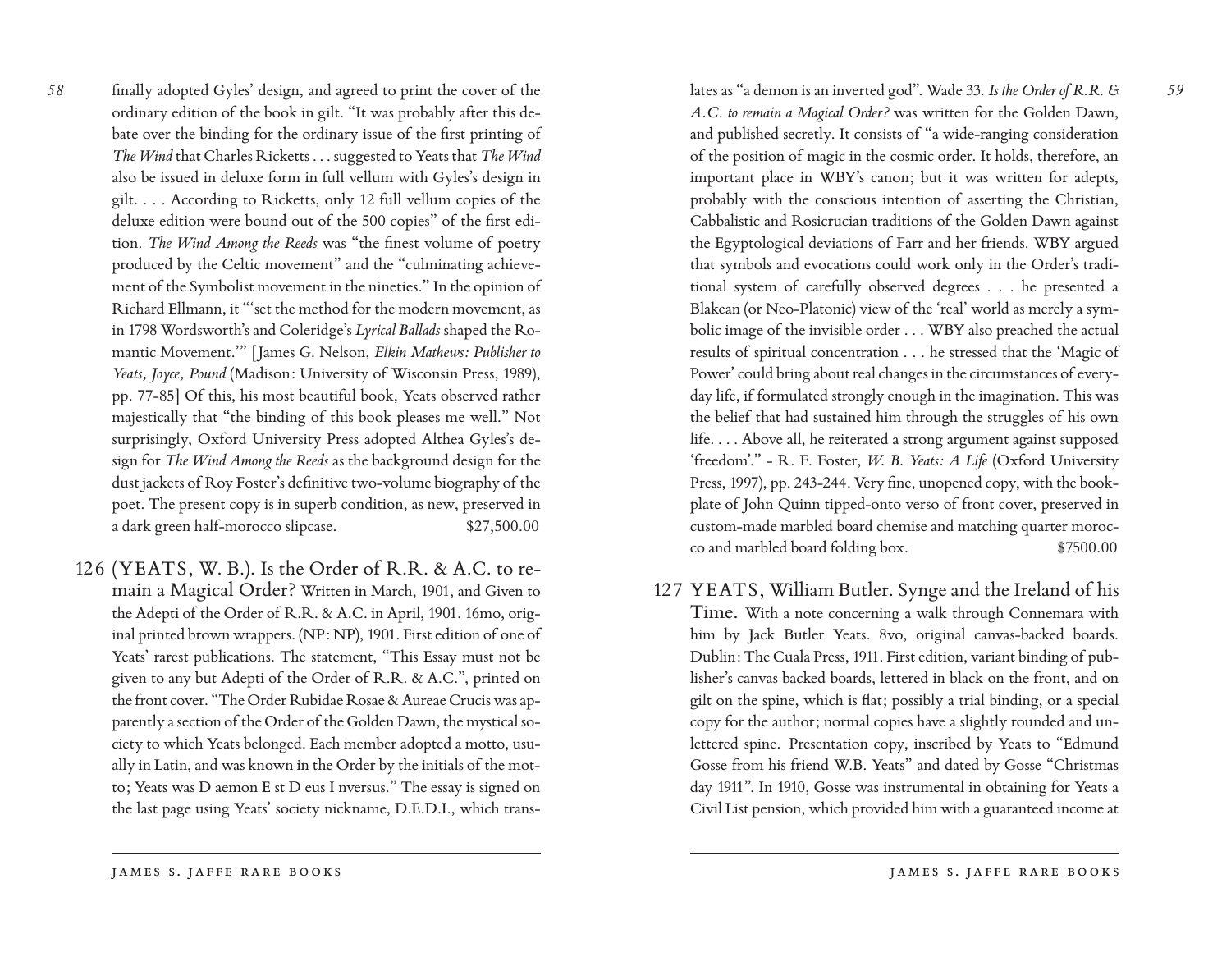a time when he was much in need. The same year Gosse included Yeats among the original group of members of the Academic Committee of English Letters. "*J.M. Synge and the Ireland of his Time* is not only a crystallization of WBY's thoughts on art and nationalism in 1910, but a powerful implicit statement of autobiography. . . . [Its] publication history was . . . complex. . . . In July Cuala published the essay as one of their beautiful – and expensive – little books; it was

*60*

128 YEATS, W. B. The Wild Swans At Coole, Other Verses And A Play In Verse. 8vo, original linen-backed boards with printed label on spine, plain unprinted dust jacket. Churchtown, Dundrum: Cuala Press, 1917. First edition. Limited to 400 copies printed. Wade 118. The first appearance in book form of the title poem, one of Yeats' most memorable lyrics, *The Wild Swans At Coole* also includes "The Collar Bone of a Hare", "Lines Written in Dejection", and the long poem, "Upon A Dying Lady". Plain dust jacket somewhat chipped, otherwise a very fine copy. \$3500.00

out of print by September." Foster, *W. B. Yeats: A Life*(Oxford University Press, 1997). A fine copy.  $$8,500.00$ 

- 129 YEATS, W. B. Michael Robartes And The Dancer. 8vo, original holland-backed boards with printed paper label on the spine. Dublin: Cuala Press, 1920. First edition. Limited to 400 copies printed. Wade 127. Includes the first book appearance of "The Second Coming", "A Prayer for My Daughter", and "A Meditation in Time of War", among other poems such as "Easter, 1916". Spine label sunned, otherwise a fine copy of one of Yeats's more elusive books.  $$2500.00$
- 130 YEATS, W. B. The Winding Stair and Other Poems. 8vo, original gilt & blind-stamped pictorial olive green cloth & pictorial dust jacket by Sturge Moore. London: Macmillan, 1933. First edition of this great collection of poetry from Yeats' later years, second only to The Tower. One of 2000 copies printed. Wade 169. Connolly 100, 56D. *The Winding Stair*contains "A Dialogue of Self

james s. jaffe rare books

and Soul", "Coole Park", "1929", "Coole Park and Ballylee", "1931", "For Anne Gregory", "Byzantium", "Vacillation" and the Crazy Jane poems. A different collection under the same title was published in a limited edition by the Fountain Press in New York in 1929, but that collection did not include most of the poems cited above. A very fine copy, virtually as new.  $$3500.00$ 

- 131 YEATS, W. B. The Collected Poems. 8vo, original red cloth, t.e.g., dust jacket. London: Macmillan, 1933. [with:] The Collected Plays. 8vo, original red cloth, t.e.g., dust jacket. London: Macmillan, 1934. First English editions of both volumes, which form a companionable set, preceded by the American editions. One of 2040 and 2000 copies respectively. Wade 173 & 177. Fore-edge of second volume lightly foxed, otherwise both volumes are in very fine condition.  $$1500.00$
- 132 YEATS, W. B. New Poems. 8vo, cloth-backed boards, printed spine label. Dublin: Cuala Press, 1938. First edition. One of 450 copies. Wade 197. *New Poems* includes the first book appearance of "Lapis Lazuli". The collection also includes "The Municipal Gallery Re-Visited", "An Acre of Grass", among others. Very fine bright copy.  $$850.00$
- 133 (YEATS, W. B.). The Book of the Rhymers' Club. Small 8vo, original dark yellow cloth with printed label on the spine, plain unprinted dust jacket. London: Elkin Mathews, 1892. First edition of the most famous poetry anthology of the 1890s, including the first book appearance of one of Yeats' best-loved poems, "The Lake Isle of Innisfree". One of 450 copies printed. Wade 291. The first of two issues of this anthology, The Book of the Rhymers' Club, includes the first book appearances of six poems by Yeats: "A Man who dreamed of Fairyland", "Father Gilligan", "Dedication of 'Irish Tales'", "A Fairy Song", "The Lake Isle of Innisfree", and "An Epitaph". In addition to those by Yeats, the anthology includes poems by Lionel Johnson, Ernest Dowson, Richard Le Gallienne,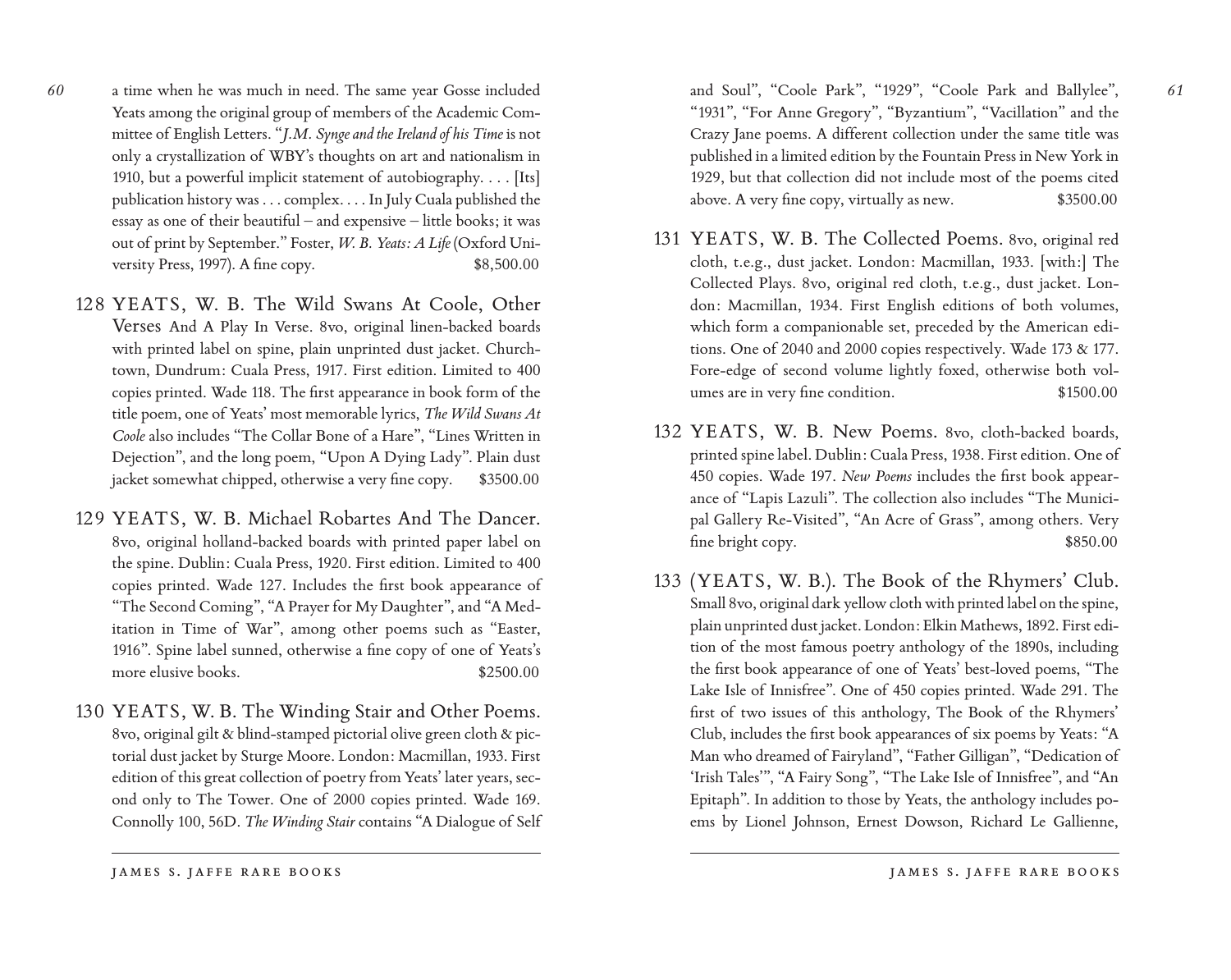Arthur Symons, Ernest Rhys, Victor Plarr, T. W. Rolleston, John Todhunter, among others. With the exception of some faint discoloration of the endpapers, a pristine copy, unopened, in the original plain unprinted dust wrapper which is lightly darkened along spine, with one short closed tear to the front panel. A matchless copy; the only copy we have seen in the dust jacket.  $$1750.00$ 

## INSCRIBED TO FERNAND LEGER

*62*

- 134 ZUKOFSKY, Louis, editor. An Objectivists Anthology. Edited By Louis Zukofsky. 8vo, original printed buff wrappers. (Le Beausset, Var, France): To, Publishers, 1932. First edition of this landmark anthology which prints the work of Pound, Williams, T. S. Eliot, Bunting, Rexroth, Reznikoff, Oppen, Rakosi, McAlmon, Zukofsky, among others. Gallup (Pound) B29. Wallace (William Carlos Williams) B29. Presentation copy, inscribed on the front free endpaper by Zukofsky to the French artist, Fernand Leger: "a Fernand Leger cordialement Louis Zukofsky, 3 Sept. 1933, Paris". With two corrections by Zukofsky on pp. 25 & 153. The number of copies printed is unknown, but it was probably no more than 300. This copy lacks the sheet of err ata which was "laid into later copies" (Gallup). Wrappers very slightly rubbed and soiled, but a very good, unopened copy of this rare anthology.  $$3500.00$
- 1 3 5 [ZUKOFSKY, Louis]. WILLIAMS, William Carlos. A Voyage To Pagany. 8vo, original cloth. N. Y.: The Macaulay Company, 1 928. First edition of Williams' first serious no vel, an autobiographical recreation of an American's first trip to Europe, dedicated to Ezra Pound: "To the first of us all, my old friend . . ." Wallace A10. Louis Zukofsky's copy, with his ownership signature on the front free endpaper, dated 1928. In 1932, Zukofsky, along with other Objectivist poets including Ezra Pound, formed To Publishers, which published Williams' *A Novelette And Other Prose* (1921-1931). With the publisher's promotional flyer laid in. A very good copy, in a full cloth slipcase with leather label on the spine.  $$650.00$